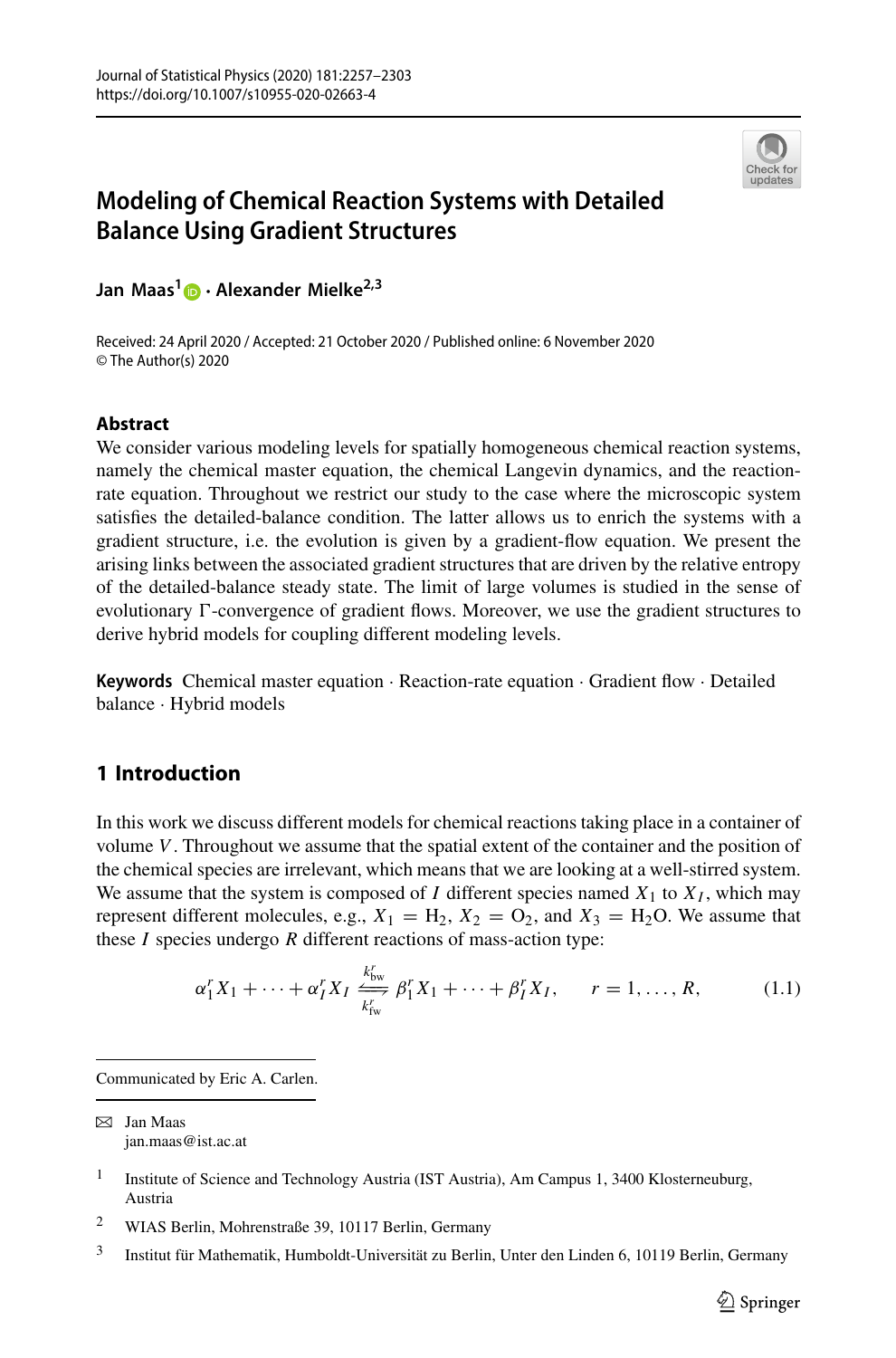where the vectors  $\alpha^r$ ,  $\beta^r \in \mathbb{N}_0^I$  contain the stoichiometric coefficients, and  $k_{\text{fw}}^r$ ,  $k_{\text{bw}}^r > 0$  are the forward and backward reaction rates, see Sect. [2.](#page-5-0) The reaction  $2H_2 + O_2 \leftrightharpoons 2H_2O$  would lead to the vectors  $\alpha = (2, 1, 0)$  and  $\beta = (0, 0, 2)$ .

Denoting by  $c = (c_1, \ldots, c_I) \in \mathbb{C} := [0, \infty]^I$  the vector of nonnegative densities, the simplest model is the macroscopic *reaction-rate equation* (RRE), which is a system of ODEs on the state space *C*:

<span id="page-1-0"></span>
$$
\dot{\mathbf{c}} = -\mathbf{R}(\mathbf{c}) \quad \text{with } \mathbf{R}(\mathbf{c}) := \sum_{r=1}^{R} \big( k_{\text{fw}}^r \mathbf{c}^{\mathbf{a}^r} - k_{\text{bw}}^r \mathbf{c}^{\mathbf{\beta}^r} \big) \big( \mathbf{\alpha}^r - \mathbf{\beta}^r \big). \tag{RRE}
$$

Here the monomials  $c^{\alpha^r} := \prod_{i=1}^l c_i^{\alpha_i^r}$  indicate that the probability for the right number of the contribution for the right number of particles for the *r*th reaction to meet is given by a simple product of the corresponding densities, i.e., we assume that the positions of the particles are independent.

A truly microscopic model can be obtained as a stochastic process. Here we count the number of particles  $N_i^V(t)$  for each species  $X_i$  and consider the random vector  $N^V(t) =$  $(N_1^V(t), \ldots, N_I^V(t)) \in \mathcal{N} := \mathbb{N}_0^I$ . A forward or backward reaction of type *r* is modeled as an instantaneous event where the particle numbers jump from  $N^V(t) + \alpha^r$  to  $N^V(t) + \beta^r$  or vice versa. The corresponding jump rates in a volume of size  $V > 0$  are given by  $k_{\text{fw}}^r \mathbb{B}_V^{\alpha'}(N^V(t))$ and  $k_{bw}^r \mathbb{B}_{V}^{\beta r}(N^V(t))$  respectively; see [\(3.1\)](#page-11-0) for the definition of  $\mathbb{B}_{V}^{\alpha}(n)$ .

Here we study the vector of probabilities

$$
\boldsymbol{u}(t) \in \mathscr{P}(\mathcal{N}) := \left\{ \boldsymbol{v} = (v_n)_{n \in \mathcal{N}} \mid v_n \ge 0, \ \sum_{n \in \mathcal{N}} v_n = 1 \right\}
$$

that describes the probability distribution of the random variable  $N^V(t)$ . The time evolution of *u*(*t*) is given by the *chemical master equation* (CME), i.e., the Kolmogorov forward equation associated with the continuous time Markov chain above. This is a countable linear system of ODEs:

<span id="page-1-1"></span>
$$
\dot{\boldsymbol{u}}(t) = \mathcal{B}_V \boldsymbol{u}(t), \qquad \boldsymbol{u}(0) = \boldsymbol{u}_0,\tag{CME}
$$

where  $B_V$  is an (unbounded) linear operator on  $\ell^1(\mathcal{N})$ , see Sect. [3,](#page-10-0) where also existence and uniqueness of solutions is discussed. We refer to [\[39\]](#page-46-0) for a short introduction to the CME and to [\[23\]](#page-45-0) for a justification.

The basis of this work is the observation from [\[40\]](#page-46-1) that [\(RRE\)](#page-1-0) can be interpreted as a gradient flow if the reaction system satisfies the detailed-balance condition, i.e., there exists a positive equilibrium  $c_* = (c_i^*)_{i=1,\dots,I} \in ]0, \infty[^I$  such that

$$
\kappa_*^r := k_{\text{fw}}^r \mathbf{c}_*^{\mathbf{a}^r} = k_{\text{bw}}^r \mathbf{c}_*^{\mathbf{\beta}^r} \text{ for } r = 1, \ldots, R.
$$

Defining the Boltzmann entropy  $E$  and the Onsager operator  $K$  via

$$
E(c) = \sum_{i=1}^{I} \lambda_{\text{B}} \left( \frac{c_i}{c_i^*} \right) c_i^* \quad \text{with } \lambda_{\text{B}}(z) = z \log z - z + 1 \text{ and}
$$

$$
\mathbb{K}(c) = \sum_{r=1}^{R} \kappa_*^r \Lambda \left( \frac{c^{\alpha^r}}{c_*^{\alpha^r}}, \frac{c^{\beta^r}}{c_*^{\beta^r}} \right) \left( \alpha^r - \beta^r \right) \otimes \left( \alpha^r - \beta^r \right) \in \mathbb{R}_{\text{sym}, \geq 0}^{I \times I}
$$

where  $\Lambda(a, b) = \int_0^1 a^s b^{1-s} ds$  is the logarithmic mean, we see that [\(RRE\)](#page-1-0) is generated by the gradient system  $(C, E, \mathbb{K})$ , namely  $\dot{c} = -R(c) = -\mathbb{K}(c)DE(c)$ . In Sect. [2.5](#page-9-0) we also discuss further gradient structures, e.g. those used in [\[43](#page-46-2)[,44](#page-46-3)[,46](#page-46-4)[,47\]](#page-46-5).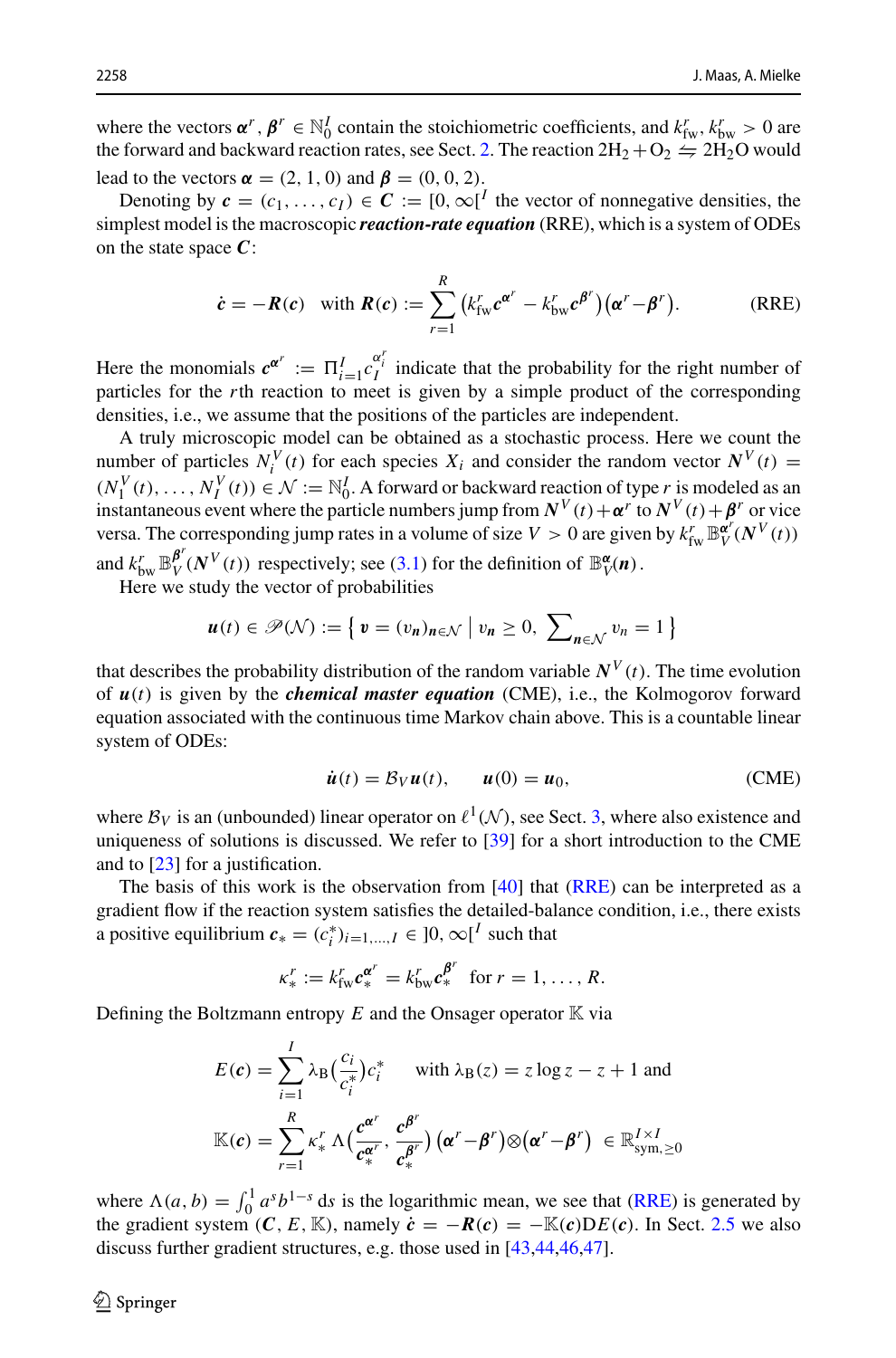If [\(RRE\)](#page-1-0) satisfies the detailed-balance condition, then [\(CME\)](#page-1-1) does so with an equilibrium distribution  $w^V \in \mathcal{P}(\mathcal{N})$  that is explicitly given as a product of one-dimensional Poisson distributions with mean  $c_i^*V$ , namely (cf. Theorem [3.1\)](#page-11-1),

$$
w_n^V = \prod_{i=1}^I e^{-c_i^* V} \frac{(c_i^* V)^{n_i}}{n_i!} \text{ for all } n = (n_1, ..., n_I) \in \mathcal{N}.
$$

Consequently, we are also able to interpret [\(CME\)](#page-1-1) as a gradient flow induced by a gradient system ( $\mathcal{P}(\mathcal{N})$ ,  $\mathcal{E}_V$ ,  $\mathcal{K}_V$ ), see [\(3.7\)](#page-16-0). Here  $\mathcal{E}_V(u)$  is again the Boltzmann entropy with respect to  $\boldsymbol{w}^V$ , but now divided by the volume *V*:

<span id="page-2-0"></span>
$$
\mathcal{E}_V(u) = \frac{1}{V} \sum_{n \in \mathcal{N}} \lambda_B \left( \frac{u_n}{w_n^V} \right) w_n^V = \frac{1}{V} \sum_{n \in \mathcal{N}} u_n \log u_n + \sum_{n \in \mathcal{N}} u_n \frac{1}{V} \log \frac{1}{w_n^V}.
$$
 (1.2)

#### **1.1 Large-volume approximations using gradient structures**

A major challenge in modeling chemical reactions is the question of understanding the transition from small-volume effects to the macroscopic behavior in large volumes. The first breakthrough was obtained in [\[30](#page-45-1)[–33\]](#page-45-2) by connecting the particle numbers  $N(t) \in \mathcal{N}$  to the concentrations  $c \in C$  and showing that

<span id="page-2-1"></span>
$$
\frac{1}{V}N^{V}(0) \to c_0
$$
 almost surely implies 
$$
\frac{1}{V}N^{V}(t) \to c(t)
$$
 almost surely for all  $t > 0$ , (1.3)

where  $t \mapsto c(t)$  is the solution of [\(RRE\)](#page-1-0) with  $c(0) = c_0$ . This result may be interpreted as a justification for the RRE in terms of the Markovian model. In [\[45](#page-46-6)[,46](#page-46-4)] a dynamic large deviation principle is applied to  $\frac{1}{V}N^V(\cdot)$ , which leads to a rate functional that generates a gradient structure  $(C, \mathcal{E}, \Psi_{\text{cosh}})$ ; see Sect. [2.5.](#page-9-0) Recent large deviation results for chemical reaction networks can be found in [\[1](#page-44-0)[,2\]](#page-44-1).

In this paper we study the limit  $V \to \infty$  for the gradient system ( $\mathcal{P}(\mathcal{N}), \mathcal{E}_V, \mathcal{K}_V$ ), and hence for [\(CME\)](#page-1-1), in the sense of evolutionary  $\Gamma$ -convergence for gradient systems, as introduced in [\[54](#page-46-7)[,58](#page-46-8)] and further developed in [\[13](#page-45-3)[,41\]](#page-46-9). For this purpose we use a suitable embedding  $\iota_V : \mathcal{P}(\mathcal{N}) \to \mathcal{P}(\mathcal{C})$  (Sect. [4\)](#page-16-1) and obtain the coarse grained gradient system  $(\mathscr{P}(C), E, K)$  with

$$
E(\varrho) = \int_C E(c)\varrho(d\mathbf{c}) \text{ and } (K(\varrho)\xi)(\mathbf{c}) = -\mathrm{div}_{\mathbf{c}}(\varrho(\mathbf{c})\mathbb{K}(\mathbf{c})\nabla_{\mathbf{c}}\xi(\mathbf{c})).
$$

In particular, the coarse grained gradient flow equation is the *Liouville equation*

$$
\dot{\varrho}(t,\mathbf{c}) = \text{div}_{\mathbf{c}}(\varrho(t,\mathbf{c})\mathbf{R}(\mathbf{c})), \qquad \varrho_{t=0} = \varrho_0,
$$
 (Lio)

associated with [\(RRE\)](#page-1-0); here we used that  $\xi = D_{\rho}E = E$  and  $R = -\text{KD}_{c}E$ . Thus, in this scaling a pure transport equation remains, while all diffusion disappears, as can be seen in the factor  $1/V$  before the middle sum in  $(1.2)$ . In particular, our result is consistent with Kurtz' result [\(1.3\)](#page-2-1): by assuming  $\rho(0) = \delta_{c_0} \in \mathcal{P}(C)$  we obtain  $\rho(t) = \delta_{c(t)}$ . While Kurtz works directly on the Markovian random variables, we work at the level of their distributions: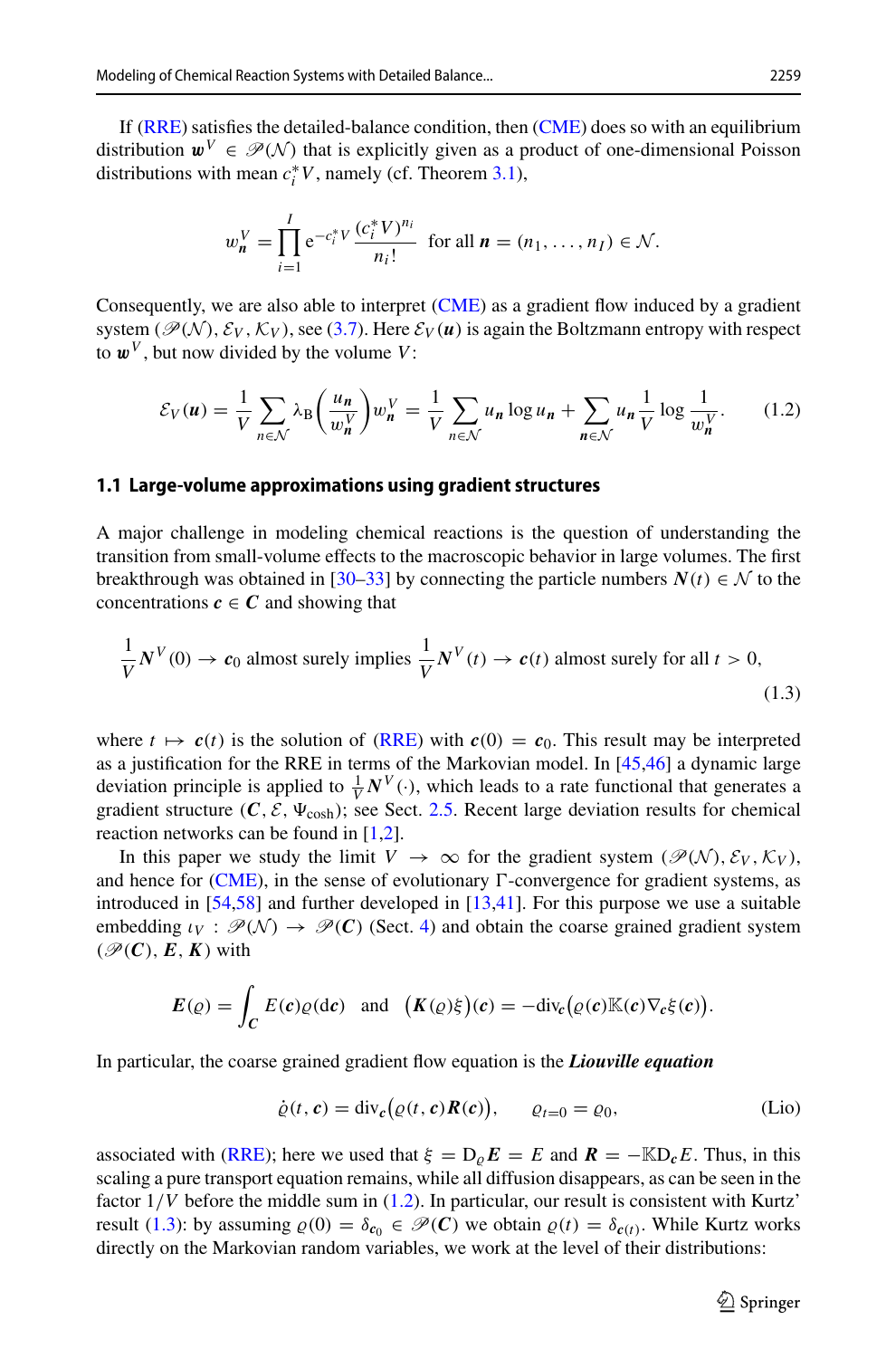$$
\begin{array}{ccc}\n\mathbf{u} \in \mathcal{P}(\mathcal{N}) & \iota_V(\mathbf{u}^V) \to \varrho & \varrho \in \mathcal{P}(\mathbf{C}) \\
\mathbf{CME:} \quad \mathbf{\dot{u}} = -\mathcal{K}_V(\mathbf{u}) \mathbf{D} \mathcal{E}_V(\mathbf{u}) & \text{here} & \text{Liouville: } \partial_t \varrho = -\mathbf{K}(\varrho) \mathbf{D} \mathbf{E}(\varrho) \\
\uparrow & & \uparrow & & \uparrow \\
N \in \mathcal{N} & \xrightarrow{\mathbf{v}^V \to \mathbf{c}} & \mathbf{c} \in \mathbf{C} \\
\text{Markovian model} & \xrightarrow{\mathbf{Kurtz}} & \mathbf{RRE:} \quad \mathbf{\dot{c}} = -\mathbb{K}(\mathbf{c}) \mathbf{D} \mathbf{E}(\mathbf{c}).\n\end{array}
$$

Our convergence result for the gradient systems ( $\mathcal{P}(\mathcal{N})$ ,  $\mathcal{E}_V$ ,  $\mathcal{K}_V$ ) to the limiting gradient system ( $\mathcal{P}(\mathbf{C})$ ,  $\mathbf{E}$ ,  $\mathbf{K}$ ) can be seen as a concrete example of the *EDP convergence* of gradient systems as discussed in [\[13](#page-45-3)[,35](#page-45-4)]. Another example treating the convergence of "Markovian" discretizations" towards a Fokker–Planck equation is studied in [\[11\]](#page-45-5); see also [\[16](#page-45-6)[,18](#page-45-7)[,56\]](#page-46-10) for applications to interacting particle systems.

In addition to the extreme cases *V* finite and  $V \rightarrow \infty$  it is also important to study the case of intermediate *V*, where  $\frac{1}{V}N^V(t)$  already behaves continuously but still shows some fluctuations of standard deviation  $1/\sqrt{V}$ , see [\[61](#page-46-11)] for a numerical approach to treat the hierarchy via a suitable hybrid method. In [\[34\]](#page-45-8) it is shown that the random vector  $t \mapsto$  $X^V(t) \in \mathbb{C}$  obtained by solving the stochastic differential equation

$$
dX^{V}(t) = -R(X^{V}(t))dt + \frac{1}{\sqrt{V}}\left(\Sigma^{\text{fw}}(X^{V}(t))d\mathfrak{B}^{\text{fw}}(t) + \Sigma^{\text{bw}}(X^{V}(t))d\mathfrak{B}^{\text{bw}}(t)\right)
$$

<span id="page-3-0"></span>with independent Brownian vectors  $\mathfrak{B}^{\text{fw}}(t)$ ,  $\mathfrak{B}^{\text{bw}}(t) \in \mathbb{R}^R$ , and

$$
\Sigma^{\text{fw}}(X) = \left( \left( \frac{\kappa^r X^{\alpha^r}}{c_*^{\alpha^r}} \right)^{1/2} (\alpha^r - \beta^r) \right)_r, \quad \Sigma^{\text{bw}}(X) = \left( \left( \frac{\kappa^r X^{\beta^r}}{c_*^{\beta^r}} \right)^{1/2} (\beta^r - \alpha^r) \right)_r \in \mathbb{R}^{I \times R},\tag{1.4}
$$

(see [\[34](#page-45-8), Eq. (1.7)]) yields an improved approximation because  $\frac{1}{V}N^V(t) = X^V(t) +$  $O((\log V)/V)$ , while  $\frac{1}{V}N^V(t) = c(t) + O(1/\sqrt{V})$ . This model is a so-called diffusion approximation, which in the reaction context also is termed 'chemical Langevin dynamics'. In [\[24,](#page-45-9) Eq. (23)] and [\[61](#page-46-11), Eq. (7)] the stochastic differential Eq. [\(1.4\)](#page-3-0) is called *chemical Langevin equation* (CLE).

The associated Kolmogorov forward equation takes the form

<span id="page-3-1"></span>
$$
\dot{\rho} = \frac{1}{V} \sum_{i,j=1}^{I} \partial_{ij}^2 (\rho \, \widehat{\mathbb{K}}_{\text{CLE}}(\mathbf{c})_{ij}) + \text{div}(\rho \, \mathbf{R}(\mathbf{c})) \text{ with } \widehat{\mathbb{K}}_{\text{CLE}} = \frac{1}{2} (\Sigma^{\text{fw}} (\Sigma^{\text{fw}})^{\text{T}} + \Sigma^{\text{bw}} (\Sigma^{\text{bw}})^{\text{T}}). \tag{1.5}
$$

Here the diffusion matrix  $\widehat{\mathbb{K}}_{CIE}$  can be written in the explicit form

<span id="page-3-2"></span>
$$
\widehat{\mathbb{K}}_{\text{CLE}}(\boldsymbol{c}) = \sum_{r=1}^{R} \kappa^r \frac{1}{2} \Big( \frac{\boldsymbol{c}^{\boldsymbol{\alpha}^r}}{\boldsymbol{c}^{\boldsymbol{\alpha}^r}_*} + \frac{\boldsymbol{c}^{\boldsymbol{\beta}^r}}{\boldsymbol{c}^{\boldsymbol{\beta}^r}_*} \Big) \left( \boldsymbol{\alpha}^r - \boldsymbol{\beta}^r \right) \otimes \left( \boldsymbol{\alpha}^r - \boldsymbol{\beta}^r \right) \tag{1.6}
$$

that is different from  $\mathbb{K}(c)$ , because in the former the arithmetic mean while in the latter the logarithmic mean is taken.

One drawback of the chemical Langevin Eq.  $(1.5)$  is that it cannot be written as gradient flow of the relative entropy, as the Einstein relation for the drift flux and the diffusion flux is not satisfied. Therefore we propose other approximations that stay inside the theory of gradient flows and seem to work sufficiently well if the concentrations are not too large or small. Our simplest approximation is given by the gradient system ( $\mathcal{P}(\mathcal{C})$ ,  $\mathbf{E}_V$ ,  $\mathbf{K}$ ) with

$$
\widetilde{E}_V(\varrho) = \int_C \left(\frac{1}{V} \rho \log \rho + \rho E\right) \mathrm{d}c, \text{ where } \varrho = \rho \,\mathrm{d}c,
$$

 $\circledcirc$  Springer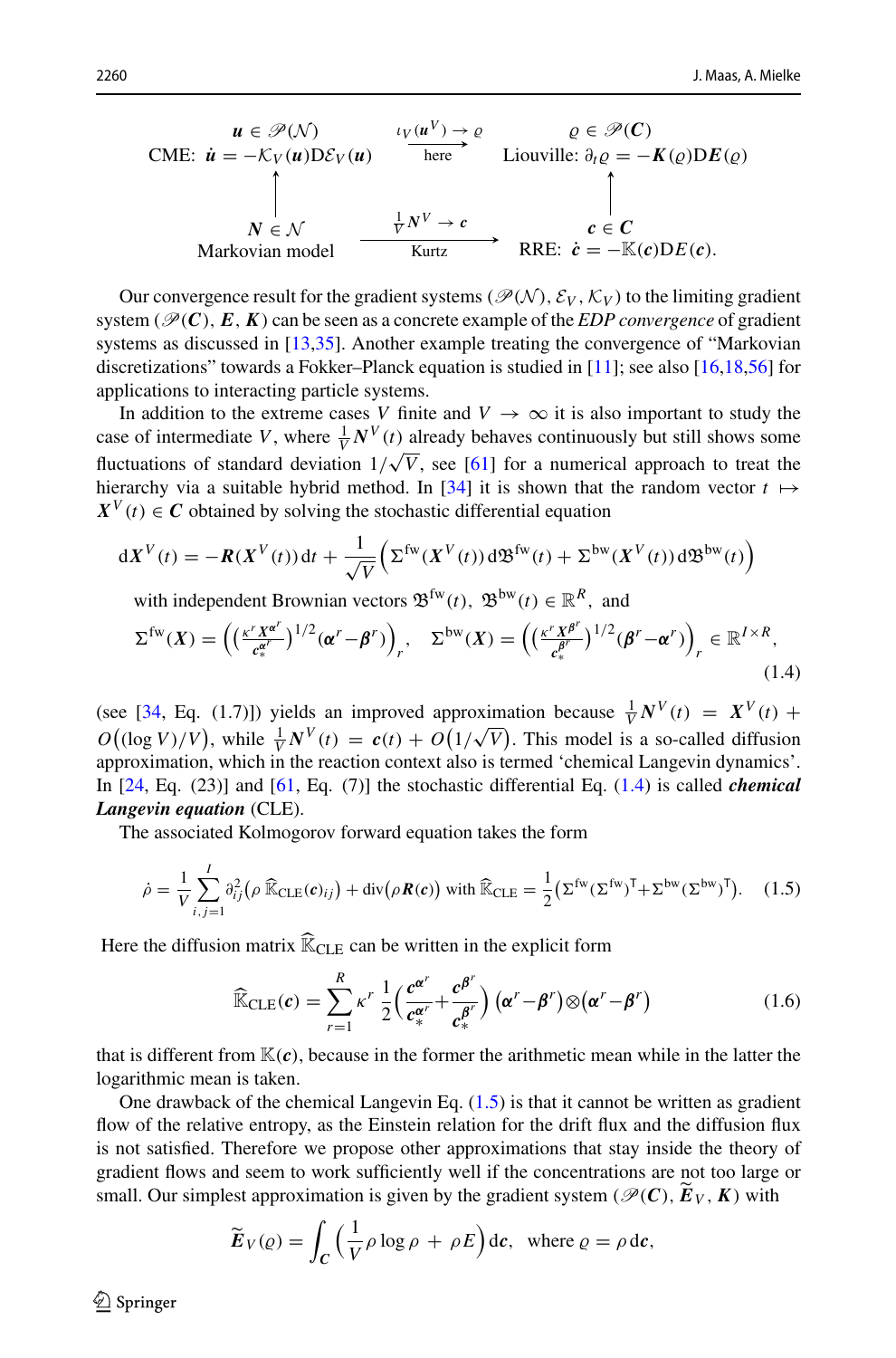which leads to the linear *Fokker–Planck equation*

$$
\dot{\rho} = \text{div}\left(\frac{1}{V}\mathbb{K}(\boldsymbol{c})\nabla\rho + \rho \boldsymbol{R}\right).
$$
 (FPE)

In Sect. [5](#page-29-0) we show that by systematically deriving higher-order corrections to  $E_V$  and  $K$ we can recover the asymptotically correct diffusion matrix  $\widehat{\mathbb{K}}_{\text{CLE}}$  while keeping the gradient structure, but have to accept several additional terms, or switch over to the notion of *asymptotic gradient flow structures* in the sense of [\[6](#page-45-10)].

## **1.2 Hybrid modeling using gradient structures**

A major advantage of the gradient flow description is that the different structures can be combined to obtain hybrid models, in which the set of chemical species is divided into subclasses which may be treated differently depending on the desired or needed accuracy. Our approach is based on the idea of model reduction for gradient structures. The idea is to approximate a complicated gradient structure  $(X, E_X, K_X)$  by a simpler one  $(Y, E_Y, K_Y)$ via an embedding mapping  $x = \Phi(y)$ . Staying within the class of gradient systems has the advantage that the most important features of the original system can be preserved. In particular, decay of the driving functional along the approximate flow holds automatically. By contrast, such crucial features could get lost in a direct approach based on the evolution equation itself.

In Sect. [6](#page-37-0) we shall deal with three examples for hybrid models where it is essential to keep *V* as a large but finite parameter. First, we shall consider a hybrid model in which an RRE is coupled to a Fokker–Planck equation. Here the set of species is divided into two classes:  $C = C_s \times C_m$ . Some of them will be described *stochastically* (s), while others are described *macroscopically* (m). This leads to a gradient flow structure on the hybrid state space  $Y = \mathcal{P}(C_s) \times C_m$ . The resulting gradient flow equation turns out to be a meanfield equation, in which the density of the component  $c_s$  satisfies a linear equation which is nonlinearly coupled to an ODE for the component *c*m.

We also study the coupling of an RRE for macroscopic variables to a CME for *n* microscopic variables. This leads to a hybrid system on  $\mathscr{P}(\mathbb{N}_0^n)\times\mathcal{C}_m$ . Finally we analyze a mixed CME / Fokker–Planck model with state space  $\mathcal{P}(\mathfrak{N})$ , in which the underlying space  $\mathfrak{N} := \{0, 1, \ldots, N-1\} \cup [N/V, \infty[$  contains a mixture of discrete and continuous components.

The present work concentrates solely on the analytical underpinnings of hybrid modeling for CME; for numerical approaches to CME and to spatio-temporal CME we refer to [\[4](#page-44-2)[,12,](#page-45-11) [15](#page-45-12)[,27](#page-45-13)[–29](#page-45-14)[,48](#page-46-12)[,61](#page-46-11)]. Geodesic convexity properties for the gradient structures appearing in this paper are studied in [\[38\]](#page-46-13).

**Notational conventions** Throughout the paper we will consistently use the following notation to distinguish the different modeling levels.

**Reaction-rate equation** The RRE is denoted by  $(C, E, \mathbb{K})$ : state and state space  $c \in \mathbb{C} := [0, \infty]^I$ , steady state  $c^* = c_*$ , dual variable  $\zeta$ energy functional  $E(c)$ , Onsager operator  $\mathbb{K}(c)$ conserved quantities  $\mathbb{Q}c = q$ , stoichiometric subsets  $I(q) = \{c \in C \mid \mathbb{Q}c = q\}.$ **Chemical master equation** The CME is denoted by ( $\mathcal{P}(\mathcal{N})$ ,  $\mathcal{E}_V$ ,  $\mathcal{K}_V$ ): state and state space  $u = (u_n)_{n \in \mathcal{N}} \in \mathcal{P}(\mathcal{N}) \subset$ , steady state  $w^V$ , dual variable  $\mu$ energy functional  $\mathcal{E}_V(u)$ , Onsager operator  $\mathcal{K}_V(u)$ invariant subsets  $\mathcal{I}(\overline{n}) = \{ n \in \mathcal{N} \mid \mathbb{Q}n = \mathbb{Q}\overline{n} \}.$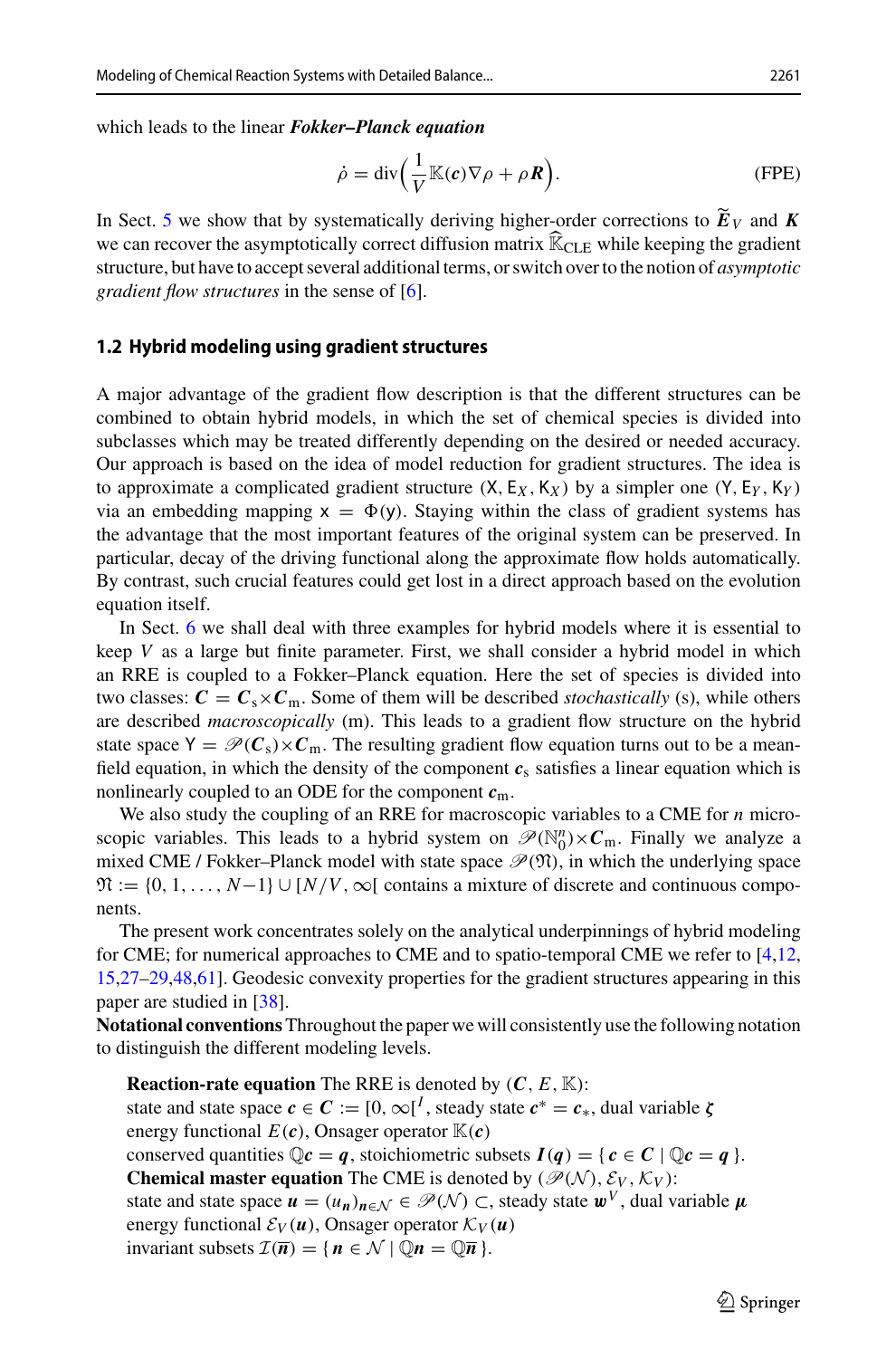**Liouville equation** The LE is denoted by ( $\mathcal{P}(C)$ ,  $E$ ,  $K$ ): state and state space  $\rho = \rho \, d\mathbf{c} \in \mathcal{P}(\mathbf{C})$ , steady state  $\delta_{\mathbf{c}_{*}}$ , dual variable  $\xi$ energy functional  $E(\varrho) = \int_C E(c) d\varrho(c)$ , Onsager operator  $\mathbf{K}(\varrho) = -\text{div}(\varrho(\cdot)\mathbb{K}(\cdot)\nabla\square)$ **Fokker–Planck equation** The FPE is denoted by ( $\mathcal{P}(\mathbf{C})$ ,  $\mathbf{E}_V$ ,  $\mathbf{K}$ ): state and state space  $\rho \in \mathcal{P}(\mathcal{C}) := \mathcal{P}(\mathcal{C})$ , steady state  $W_V$ , dual variable  $\xi$ energy functional  $\widetilde{E}_V(\varrho) = \int_C \left( \frac{1}{V} \rho(c) \log \rho(c) + \rho(c) E(c) \right) \mathrm{d}c$ , Onsager operator *K*. **Hybrid systems** are denoted by "mathfrak" letters:  $(\mathscr{P}(\mathcal{C}_s) \times \mathcal{C}_{m}, \mathfrak{E}_{V}^{\text{FP-RR}}, \mathfrak{K}_{V}^{\text{FP-RR}})$  for coupling FPE and RRE  $(\mathscr{P}(\mathbb{N}_0^J)\times\mathcal{C}_{\mathbb{m}}^{\mathbb{N}}, \mathfrak{E}_V^{\text{CM-RR}}, \mathfrak{K}_V^{\text{CM-RR}})$  for coupling CME and RRE  $(\mathcal{P}(\mathfrak{N}_{V,N}), \mathfrak{E}_{V,N}, \mathfrak{K}_{V,N})$  for merging discrete and continuous modeling for one species.

The space of all signed Borel measures of bounded variation on  $C$  is denoted by  $\mathcal{M}(C)$ .

## <span id="page-5-0"></span>**2 Reaction Rate Equations**

We denote by  $c = (c_1, \ldots, c_I) \in \mathbb{C} := [0, \infty]^I$  the concentrations of *I* different chemical species  $X_1, \ldots, X_I$  reacting according to the mass action law, i.e., the reactions

<span id="page-5-2"></span>
$$
\alpha_1^r X_1 + \dots + \alpha_I^r X_I \xrightarrow[k]{} \beta_1^r X_1 + \dots + \beta_I^r X_I
$$
 (2.1)

for  $r = 1, ..., R$ , where R is the number of possible reactions,  $\boldsymbol{\alpha}^r$ ,  $\boldsymbol{\beta}^r \in \mathbb{N}_0^I$  are the vectors of the stoichiometric coefficients, and  $k_{\text{fw}}^r$ ,  $k_{\text{bw}}^r > 0$  are the forward and backward reactionrates. In general these rates may depend on  $c$ , but for simplicity we keep them as constants in this work. A typical example is the splitting of water into hydrogen and oxygen, namely  $2H_2 + O_2 \leftrightharpoons 2H_2O.$ 

The corresponding *reaction-rate equations* (RRE) are given via the ODE system

<span id="page-5-1"></span>
$$
\dot{\boldsymbol{c}} = -\boldsymbol{R}(\boldsymbol{c}) \quad \text{with } \boldsymbol{R}(\boldsymbol{c}) := \sum_{r=1}^{R} \left( k_{\text{fw}}^{r} \boldsymbol{c}^{\boldsymbol{\alpha}^{r}} - k_{\text{bw}}^{r} \boldsymbol{c}^{\boldsymbol{\beta}^{r}} \right) \left( \boldsymbol{\alpha}^{r} - \boldsymbol{\beta}^{r} \right), \tag{2.2}
$$

where  $c^{\alpha} = c_1^{\alpha_1} \cdots c_I^{\alpha_I}$ , see [\[17](#page-45-15)[,19](#page-45-16)[,26](#page-45-17)].

#### **2.1 Stoichiometry, Conservation, and Decomposition of the State Space**

The stoichiometric subspace  $\mathbb{S} \subset \mathbb{R}^I$  and its orthogonal complement  $\mathbb{S}^\perp$  are defined via

$$
\mathbb{S} := \text{span}\{\,\boldsymbol{\alpha}^r - \boldsymbol{\beta}^r \mid r = 1,\ldots,R\,\},\quad \mathbb{S}^\perp := \{\,\boldsymbol{\xi} \in \mathbb{R}^I \mid \boldsymbol{\xi} \cdot \boldsymbol{\mu} = 0 \text{ for all } \boldsymbol{\mu} \in \mathbb{S}\,\}.
$$
 (2.3)

For each  $\xi \in \mathbb{S}^{\perp}$  the function  $C_{\xi}(c) = \xi \cdot c$  defines a first integral, which easily follows from  $\xi \cdot R(c) \equiv 0$ . These conservation laws often go under the name *conservation of atomic species*, see [\[17](#page-45-15)]. Suppose now that  $\mathbb{S}^{\perp}$  is a non-trivial subspace of  $\mathbb{R}^{I}$ . We shall argue that the RRE induces a decomposition of the state space  $C = [0, \infty]^I$  into affine invariant subsets. (If  $\mathbb{S}^{\perp} = \{0\}$ , the only invariant set is *C* itself.)

Choosing a basis  $\{m_k \in \mathbb{R}^I \mid k = 1, \ldots, m_{\mathbb{W}}\}$  of  $\mathbb{S}^{\perp}$  we define the matrix  $\mathbb{Q} \in \mathbb{R}^{m_{\mathbb{W}} \times I}$ , which has the rows  $m_k \in \mathbb{R}^I$ . By construction we have  $\mathbb{Q}[\mathbb{S}] = \{0\}$ , and we conclude that the solutions  $c$  of [\(2.2\)](#page-5-1) conserve  $\mathbb{Q}c$  as follows:

$$
\dot{\mathbf{c}} = -\mathbf{R}(\mathbf{c}) \implies \mathbb{Q}\mathbf{c}(t) = \mathbb{Q}\mathbf{c}(0) \text{ for } t > 0.
$$
 (2.4)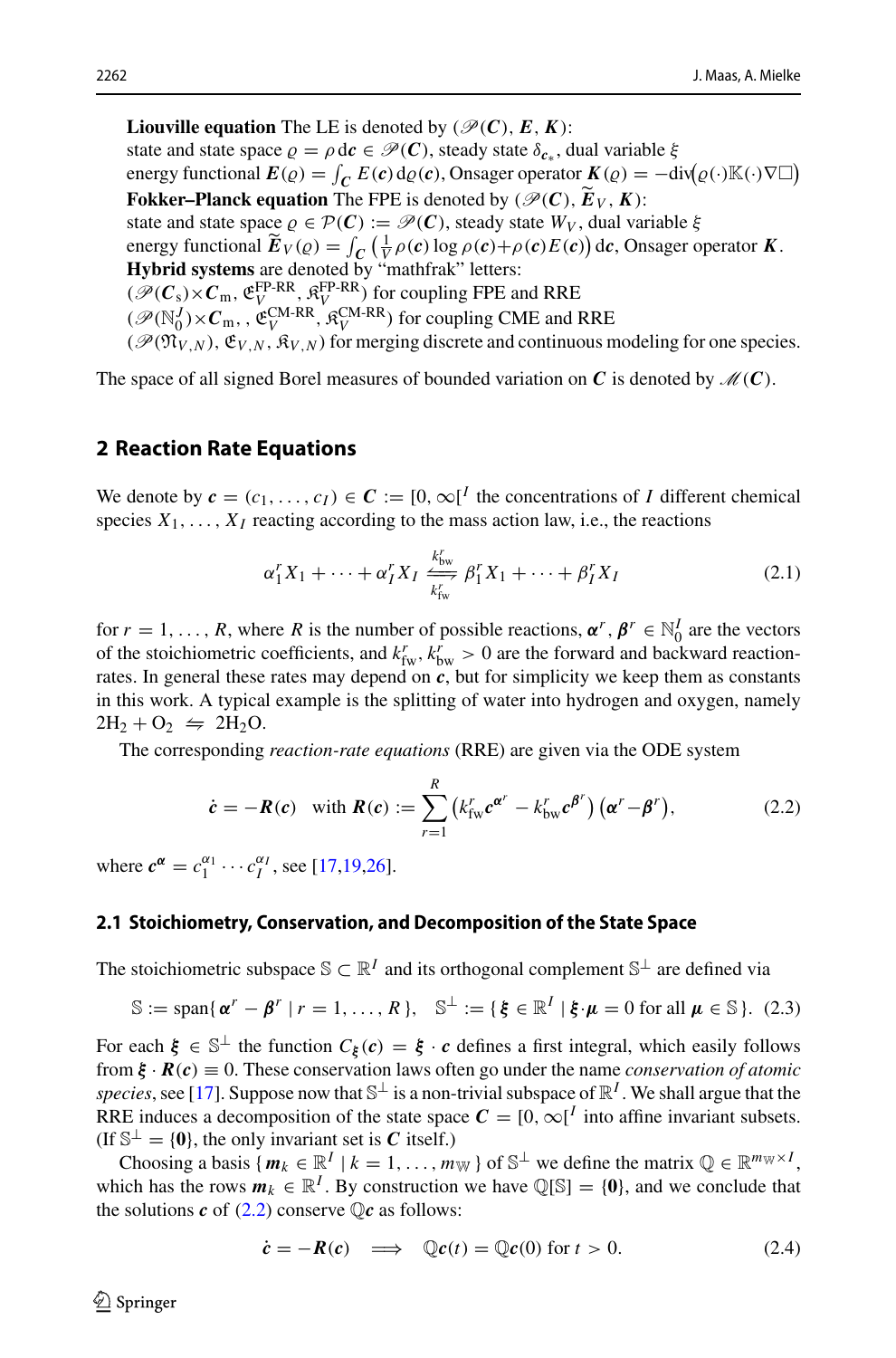By construction every affine conserved quantity is of the form  $\xi \cdot c + q$  for some  $\xi \in \mathbb{S}^{\perp}$ and  $q \in \mathbb{R}$ . This allows us to decompose the full state space  $C = [0, \infty]^T$  into the invariant, affine subsets  $(c_0+$) ∩ C$  for  $c_0 ∈ C$ . Using the notation

$$
\mathfrak{Q} := \{ \mathbb{Q} c \in \mathbb{R}^{m_{\mathbb{W}}} \mid c \in C \}
$$

we define, for all  $q \in \mathfrak{Q}$ , the sets

$$
I(q) := \{ c \in C \mid \mathbb{Q}c = q \}. \tag{2.5}
$$

Then,  $q_1 \neq q_2$  implies  $I(q_1) \cap I(q_2) = \emptyset$ , and we have  $C = \bigcup_{q \in \mathfrak{Q}} I(q)$ . Let us note that this decomposition does not depend on the choice of the orthonormal basis which determines the matrix  $\mathbb{Q}$ , although the set  $I(q)$  does depend on  $\mathbb{Q}$ . Note also that we can always write  $I(q) = (c + \mathbb{S}) \cap C$  for some arbitrary  $c \in C$  satisfying  $\mathbb{Q}c = q$ .

## **2.2 Detailed Balance and the Wegscheider Matrix**

We say that the above reaction system fulfills the *condition of detailed balance* if there exists a positive equilibrium density vector  $c_* \in ]0, \infty[^I$  such that all reactions are simultaneously in equilibrium, i.e.,

<span id="page-6-0"></span>
$$
\kappa_*^r := k_{\text{fw}}^r \mathbf{c}_*^{\alpha^r} = k_{\text{bw}}^r \mathbf{c}_*^{\beta^r} \text{ for } r = 1, \dots, R. \tag{2.6}
$$

This condition implies that  $\mathbf{R}(c_*) = 0$ , but we emphasize that this condition is stronger in general cases. The condition of detailed balance is also called the condition of *microscopic reversibility*, see [\[17](#page-45-15), p. 45] or [\[10](#page-45-18)] for a general discussion of these concepts.

We are looking for a characterization of detailed balance. Let  $\mathbb{W} \in \mathbb{Z}^{R \times I}$  be the matrix which has the row vectors  $\gamma^r := \alpha^r - \beta^r \in \mathbb{Z}^I$ ,  $r = 1, \ldots, R$ . We call W the *Wegscheider matrix* because of the pioneering work in [\[60](#page-46-14)]. We then have

$$
\mathbb{S} = \text{Ran}\,\mathbb{W}^{\mathsf{T}} \quad \text{and} \quad \mathbb{S}^{\perp} = \text{Ker}\,\mathbb{W},
$$

which explains the abbreviation  $m_{\mathbb{W}} := \dim \mathbb{S}^{\perp} = \dim \text{Ker} \mathbb{W}$ . Since  $c_*$  is strictly positive, we can take the logarithm of the polynomial conditions [\(2.6\)](#page-6-0) and find the equivalent linear system

<span id="page-6-1"></span>
$$
\mathbb{W} \log c_* = \left( \log \left( k_{\text{bw}}^r / k_{\text{fw}}^r \right) \right)_{r=1,\dots,R}, \quad \text{where } \log c = \left( \log c_i \right)_{i=1,\dots,I}.
$$
 (2.7)

By Fredholm's alternative,  $(2.7)$  is solvable if and only if

$$
\mathbf{y} \cdot \left( \log(k_{\text{bw}}^r / k_{\text{fw}}^r) \right)_{r=1,\dots,R} = 0 \quad \text{for all } \mathbf{y} \in \text{Ker } \mathbb{W}^{\mathsf{T}}.
$$
 (2.8)

These conditions on the reaction coefficients  $k_{\text{fw}}^r$  and  $k_{\text{bw}}^r$  are called *Wegscheider conditions* (see, e.g.,  $[25,57,59,60]$  $[25,57,59,60]$  $[25,57,59,60]$  $[25,57,59,60]$  $[25,57,59,60]$ ). By choosing a basis of Ker  $\mathbb{W}^T$  and exponentiation they can be rewritten as polynomial conditions without referring to the equilibrium state *c*∗.

Let  $n_{\mathbb{W}} := \dim(\text{Ker } \mathbb{W}^T) \in \mathbb{N}_0$  denote the number of Wegscheider conditions. Then the following assertions hold:

- (i) If the stoichiometric vectors  $\alpha^r \beta^r$ ,  $r = 1, \ldots, R$ , are linearly independent, then  $Ker \mathbb{W}^T = \{0\}$ , hence there is no Wegscheider condition.
- (ii) If  $\alpha^r \beta^r$ ,  $r = 1, \ldots, R$ , are linearly dependent, then dim(Ker  $\mathbb{W}^T$ ) > 0 and non-trivial Wegscheider conditions appear.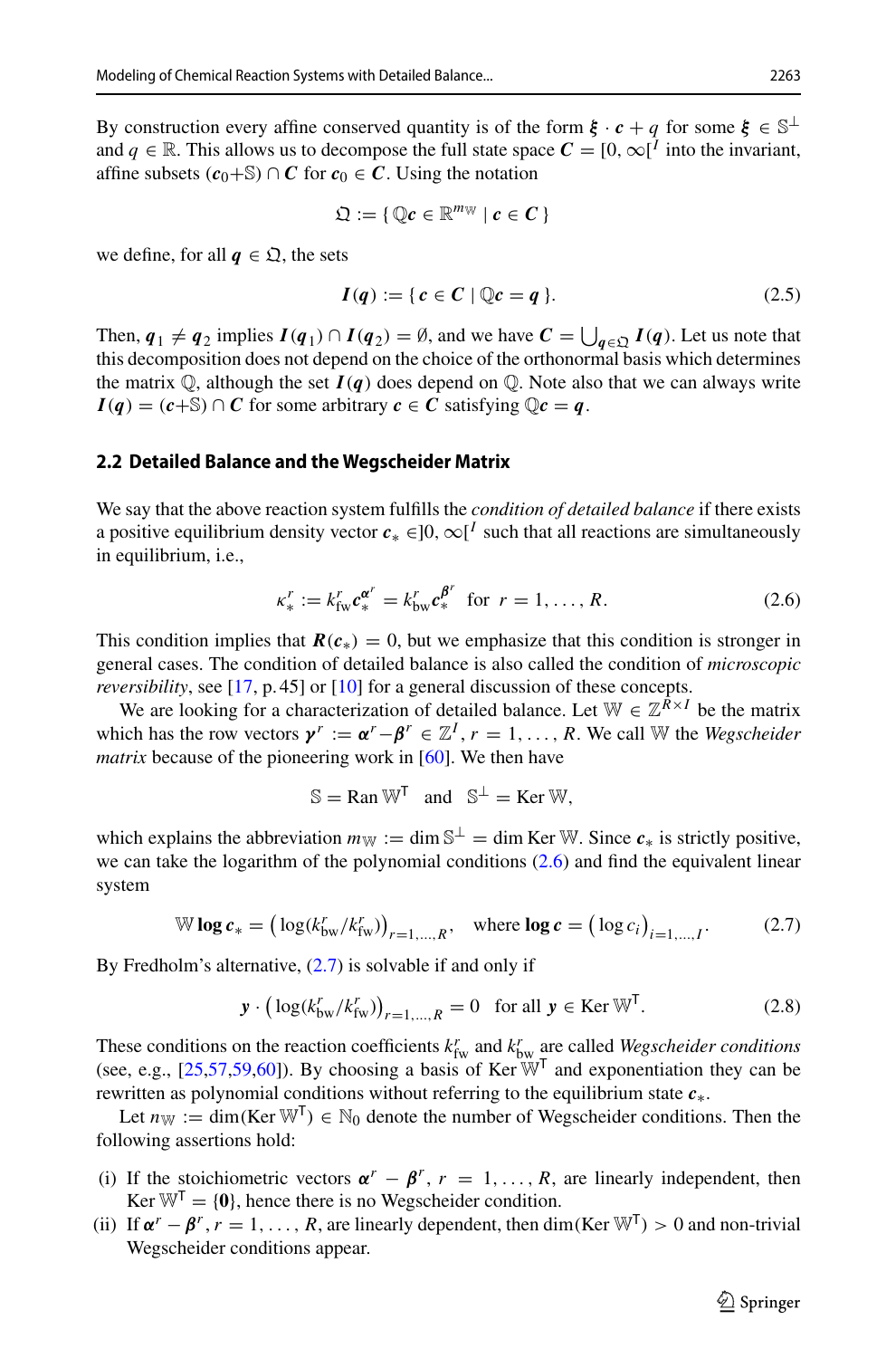Since dim(Ran W) = dim(Ran W<sup>T</sup>) = dim S by standard linear algebra, the number of Wegscheider conditions can be expressed as

$$
n_{\mathbb{W}} = R - \dim \mathbb{S} = R - I + \dim(\text{Ker } \mathbb{W}) = R - I + m_{\mathbb{W}}.
$$

Hence, if the number  $R$  of reactions is smaller than the number  $I$  of species, the Wegscheider conditions can usually be satisfied easily.

**Remark 2.1** (*Wellposedness of RRE*) We conclude this subsection with a statement concerning the well-posedness of the RRE given as in Theorem [2.2](#page-7-0) below. For all  $c(0) \in \mathbb{C} = [0, \infty]^I$ there exists a unique global solution  $c : [0, \infty) \to C$ . Local existence for solutions starting in the interior of  $C$  is trivial, as  $R$  is a polynomial vector field. Since the relative entropy *E* is a coercive Liapunov functional, the solutions cannot blow up and stay inside a region  $B_R(0) \cap C$  for some  $R > 0$ .

Moreover, solutions cannot leave this region via the boundary ∂*C*, since the vector field is either tangential to  $\partial C$  or points inwards. Indeed, if  $c_j(t_0) = 0$  for some *j*, then

$$
\dot{c}_j(t_0) = -R_j(c(t_0)) = -\sum_{r=1}^R \kappa_{*}^r \Big( \frac{c^{\alpha^r}(t_0)}{c_*^{\alpha^r}} - \frac{c^{\beta^r}(t_0)}{c_*^{\beta^r}} \Big) \Big( \alpha_j^r - \beta_j^r \Big) \geq 0,
$$

because each term in the sum is nonpositive: If  $\alpha_j^r = \beta_j^r$  or  $\min{\{\alpha_j^r, \beta_j^r\}} > 0$ , then the term is 0. Thus, we are left with the cases  $(\alpha_j^r, \beta_j^r) \in \{(n, 0), (0, n)\}$  for some positive *n*. In the first case  $c_j(t_0) = 0$  implies  $c^{\alpha^r}(t_0) = 0$  and the result follows, and the second case is similar.

## <span id="page-7-3"></span>**2.3 The Reaction-Rate Equations as a Gradient System**

We show that a RRE satisfying the detailed-balance condition can be generated by a gradient system (*C*, *E*,  $\mathbb{K}$ ). Here, the state space  $C := [0, \infty]^I$  contains all possible concentration vectors *c*. The driving functional is the relative entropy  $E : C \rightarrow [0, \infty[$  and the Onsager matrix K is chosen suitably (recall that  $\lambda_B(z) = z \log z - z + 1 \ge 0$ ):

<span id="page-7-1"></span>
$$
E(c) := \sum_{i=1}^{I} \lambda_{\text{B}} \left( \frac{c_i}{c_i^*} \right) c_i^* \text{ and } \mathbb{K}(c) = \sum_{r=1}^{R} \kappa_*^r \Lambda \left( \frac{c^{\alpha^r}}{c_*^{\alpha^r}}, \frac{c^{\beta^r}}{c_*^{\beta^r}} \right) (\alpha^r - \beta^r) \otimes (\alpha^r - \beta^r), (2.9)
$$

where the logarithmic-mean function  $\Lambda$  is given via

<span id="page-7-2"></span><span id="page-7-0"></span>
$$
\Lambda(a, b) = \int_0^1 a^s b^{1-s} ds = \frac{a - b}{\log a - \log b}.
$$
 (2.10)

The following result shows that a RRE  $(2.2)$  satisfying the detailed-balance condition  $(2.6)$  is indeed generated by the gradient system  $(C, E, \mathbb{K})$ . This was first established in [\[62](#page-46-17), Sect. VII] to derive entropy bounds for hyperbolic conservation laws in reactive flows and was rederived in [\[40\]](#page-46-1) in the context of reaction diffusion systems including electric charge-interactions. It is interesting to note that for continuous time Markov chains (CTMC), which form a special subclass of RRE with linear reactions, there are several distinct gradient structures, see [\[37,](#page-46-18) Prop. 4.2] and [\[42](#page-46-19), Thm. 3.1] and Sect. [2.4.](#page-8-0) However, in the case of nonlinear reactions according to the mass-action law, only the gradient structure with the Boltzmann entropy remains. The key fact is the logarithm identity  $(\alpha - \beta) \cdot \log c = \log(c^{\alpha - \beta})$ .

**Theorem 2.2** (Gradient structure for RRE) *If the RRE* [\(2.2\)](#page-5-1) *satisfies the detailed-balance condition* [\(2.6\)](#page-6-0) *for a positive steady state*  $c_* = (c_i^*)_{i=1,\dots,I}$ *, then it has the gradient structure*  $(C, E, \mathbb{K})$  *defined in* [\(2.9\)](#page-7-1)*, namely*  $\dot{c} = -R(c) = -\mathbb{K}(c)DE(c)$ *.*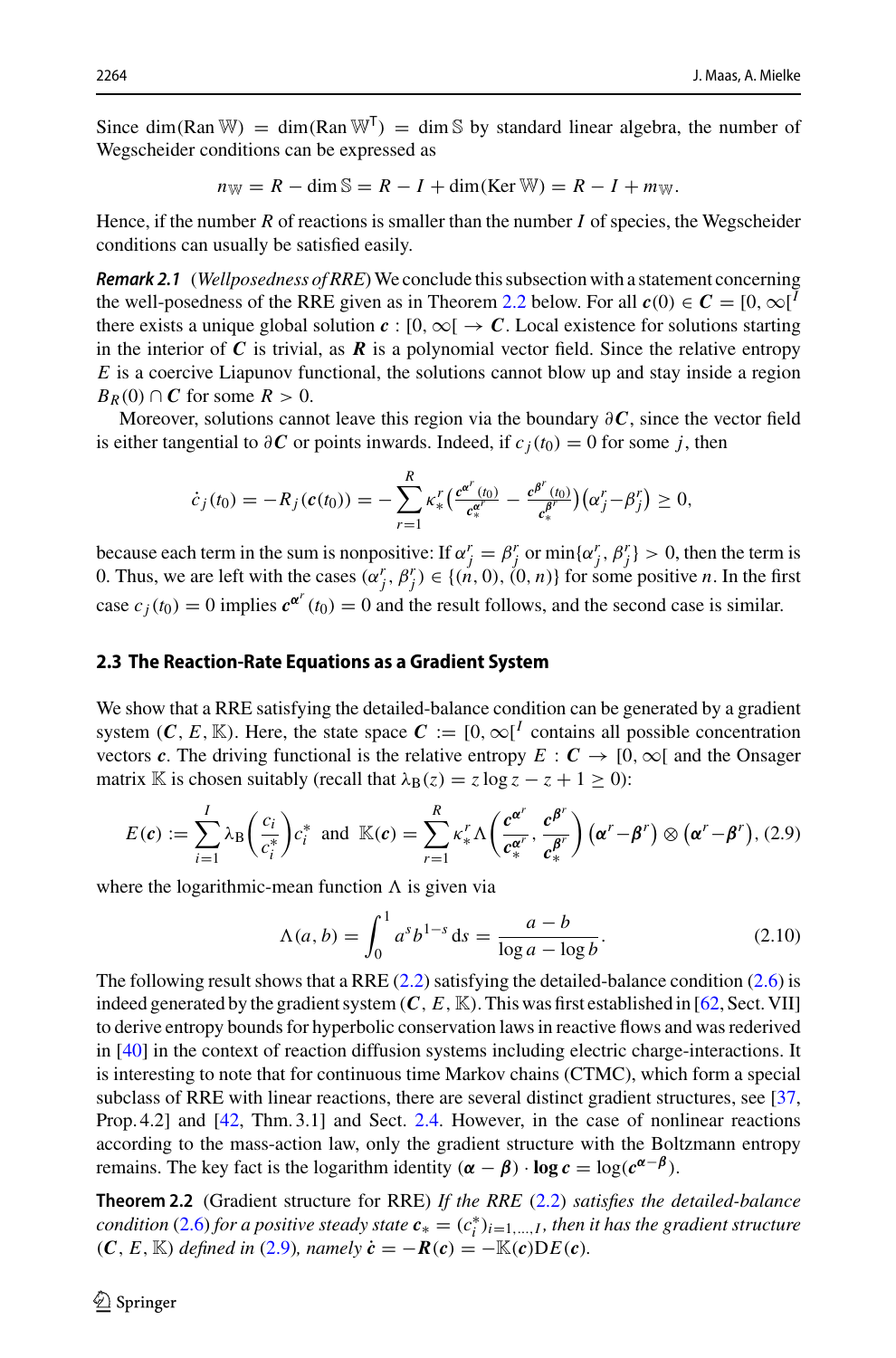*Proof* Multiplying  $DE(c) = (\log(c_i/c_i^*))_{i=1,\dots,I}$  by  $\alpha^r - \beta^r \in \mathbb{R}^I$  we obtain

<span id="page-8-3"></span>
$$
(\log(c_i/c_i^*))_{i=1,\dots,I} \cdot (\boldsymbol{\alpha}^r - \boldsymbol{\beta}^r) = \sum_{i=1}^I \left( \alpha_i^r \log(c_i/c_i^*) - \beta_i^r \log(c_i/c_i^*) \right)
$$
  

$$
= \log \left( \frac{c^{\boldsymbol{\alpha}^r}}{c_*^{\boldsymbol{\alpha}^r}} \right) - \log \left( \frac{c^{\boldsymbol{\beta}^r}}{c_*^{\boldsymbol{\beta}^r}} \right),
$$
(2.11)

which is the denominator of  $\Lambda\left(\frac{e^{\alpha'}}{e^{\alpha'}}\right)$  $\frac{c^{\alpha^r}}{c_*^{\alpha^r}}$ ,  $\frac{c^{\beta^r}}{c_*^{\beta^r}}$  $\int$ . Hence, using  $\Lambda(a, b)(\log a - \log b) = a - b$  gives

$$
\mathbb{K}(c)\mathrm{D}E(c)=\sum_{r=1}^R\kappa_{*}^r\bigg(\frac{c^{\alpha^r}}{c_*^{\alpha^r}}-\frac{c^{\beta^r}}{c_*^{\beta^r}}\bigg)\big(\alpha^r-\beta^r\big)\stackrel{\mathrm{DB}}{=} \sum_{r=1}^R\big(k_{\mathrm{fw}}^r c^{\alpha^r}-k_{\mathrm{bw}}^r c^{\beta^r}\big)\big(\alpha^r-\beta^r\big)=R(c),
$$

where we used the detailed-balance condition [\(2.6\)](#page-6-0) in  $\stackrel{\text{DB}}{=}$ . Thus, the assertion is established.

Summarizing the above derivations, we have rewritten the RRE in thermodynamic form

$$
\dot{\mathbf{c}} = -\mathbf{R}(\mathbf{c}) = -\mathbb{K}(\mathbf{c})\mathbf{\mu} \quad \text{with } \mathbf{\mu} = \mathbf{D}E(\mathbf{c}), \tag{2.12}
$$

which is also called the Onsager principle  $[51,52]$  $[51,52]$ . The latter states that the rate (flux) of a macroscopic variable is given as the product of a symmetric positive definite matrix  $\mathbb K$  and the thermodynamic driving force  $-\mu$ , see e.g. [\[10](#page-45-18), Ch. X, § 4]. The symmetry  $\mathbb{K} = \mathbb{K}^{\top}$  is related to microscopic reversibility, i.e., detailed balance, see also [\[44](#page-46-3)[,45\]](#page-46-6). Subsequently, we refer to  $K$  as the Onsager operator or matrix.

Here we clearly see the advantage of using the Onsager operator  $K$  to write the RRE as a gradient system,as opposed to working with the Riemannian tensor: we do not have to take care of the fact that K is not invertible except if  $\mathbb{S} = \mathbb{R}^I$ .

#### <span id="page-8-0"></span>**2.4 Continuous Time Markov Chains as a Gradient System**

The forward equation for a reversible CTMC on a discrete space  $\{1, 2, \ldots, I\}$  is a special case of the RRE considered above. In this case all reactions are of the form

<span id="page-8-1"></span>
$$
X_i \xleftrightarrow[k_{\text{bw}}^{ij} X_j \text{ for } 1 \le i < j \le I,
$$

and the reaction rates  $k_{\text{fw}}^{ij}$  (resp.  $k_{\text{bw}}^{ij}$ ) are interpreted as the transition rates from *i* to *j* (resp. from *j* to *i*). The reaction-rate equation is the linear system of ODEs

$$
\dot{\mathbf{c}} = -\mathbf{R}(\mathbf{c}) = \mathcal{A}\mathbf{c} \quad \text{with } \mathcal{A}\mathbf{c} = -\sum_{i < j} \big(k_{\text{fw}}^{ij} c_i - k_{\text{bw}}^{ij} c_j\big)(\mathbf{e}_i - \mathbf{e}_j), \tag{2.13}
$$

and the detailed-balance condition for the equilibrium state *c*<sup>∗</sup> takes the form

<span id="page-8-2"></span>
$$
\kappa_*^{ij} := c_i^* k_{\text{fw}}^{ij} = c_j^* k_{\text{bw}}^{ij} \text{ for } 1 \le i < j \le I. \tag{2.14}
$$

Using this condition, the RRE can be written coordinate-wise as

$$
\frac{\dot{c}_i}{c_i^*} = \sum_{j < i} k_{\text{bw}}^{ji} \left( \frac{c_j}{c_j^*} - \frac{c_i}{c_i^*} \right) + \sum_{j > i} k_{\text{fw}}^{ij} \left( \frac{c_j}{c_j^*} - \frac{c_i}{c_i^*} \right), \text{ or equiv., } \dot{c}_i = \sum_{j \neq i} \kappa_*^{ij} \left( \frac{c_j}{c_j^*} - \frac{c_i}{c_i^*} \right).
$$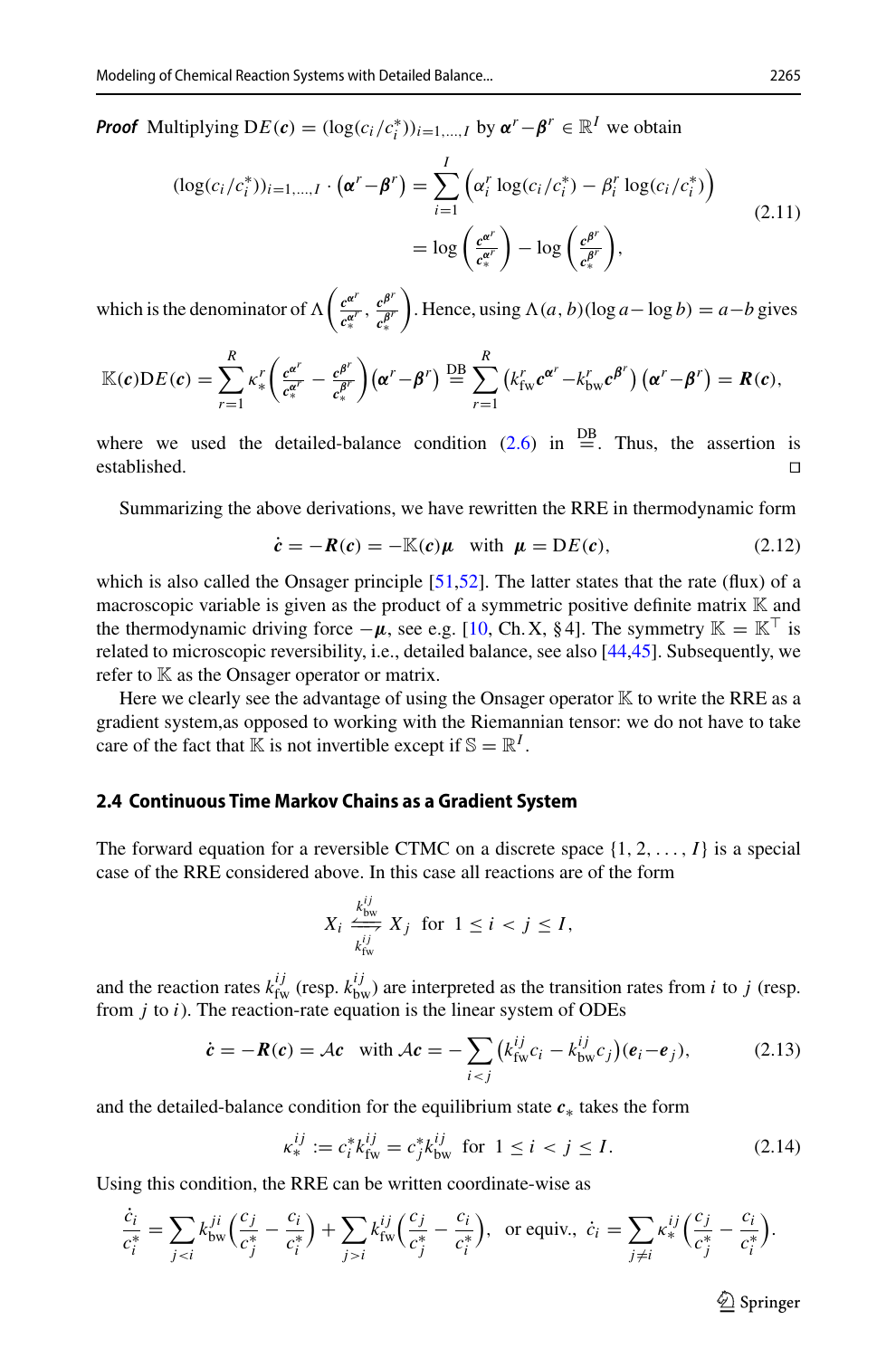Here we used the notational convention that  $\kappa_*^{ij} := \kappa_*^{ji}$  for  $j < i$ . The relative entropy *E* is as above and the Onsager matrix takes the form

$$
\mathbb{K}_{\mathbf{M}}(\mathbf{c}) = \sum_{i < j} \kappa_*^{ij} \Lambda \left( \frac{c_i}{c_i^*}, \frac{c_j}{c_j^*} \right) (\mathbf{e}_i - \mathbf{e}_j) \otimes (\mathbf{e}_i - \mathbf{e}_j), \tag{2.15}
$$

where  $e_i \in \mathbb{R}^I$  denotes the *i*-th unit vector. We then have the gradient structure  $(C, E, \mathbb{K}_M)$ , namely

$$
\dot{c} = \mathcal{A}c = -\mathbb{K}_{\mathbf{M}}(c)\mathbf{D}E(c).
$$

This gradient flow structure has been found in the independent works [\[37\]](#page-46-18) (which deals with Markov chains exclusively) and [\[40\]](#page-46-1) (in the setting of reaction-diffusion systems, in which Markov chains are implicitly contained). The related work [\[7\]](#page-45-20) deals with discretizations of Fokker–Plank equations.

In fact, for the construction of gradient structures for Markov chains  $\dot{c} = Ac$  we do not need the summation rule for logarithms. Hence, following [\[37](#page-46-18)[,42\]](#page-46-19) there are more general gradient structures. Choosing a strictly convex function  $\phi : [0, \infty) \to \mathbb{R}$  that is smooth on  $]0, \infty[$  we set

<span id="page-9-2"></span>
$$
E^{\phi}(c) := \sum_{i=1}^{n} c_i^* \phi \left( \frac{c_i}{c_i^*} \right), \quad \mathbb{K}_{\mathbf{M}}^{\phi}(c) = \sum_{j=2}^{n} \sum_{i=1}^{j-1} \kappa_*^{ij} \Phi \left( \frac{c_i}{c_i^*}, \frac{c_j}{c_j^*} \right) (e_i - e_j) \otimes (e_i - e_j), \tag{2.16}
$$

<span id="page-9-1"></span>where  $\Phi(a, b) = (a - b)/(\phi'(a) - \phi'(b))$  for  $0 < a \neq b$  and  $\Phi(a, a) = 1/\phi''(a)$ . The gradient flow structure  $(C, E, \mathbb{K}_{M})$  corresponds to the case where  $\phi = \lambda_{B} : z \mapsto z \log z$  $z + 1$ .

**Proposition 2.3** (Gradient structure for CTMC) *If the CTMC* [\(2.13\)](#page-8-1) *satisfies the detailedbalance condition* [\(2.14\)](#page-8-2) *for a positive steady state*  $c_* = (c_i^*)_{i=1,\dots,I}$ , *then it has the gradient structures* (*C*,  $E^{\phi}$ ,  $K_{\text{M}}^{\phi}$ ), namely  $\dot{c} = \mathcal{A}c = -K_{\text{M}}^{\phi}(c)DE^{\phi}(c)$ .

*Remark 2.4* The construction in Proposition [2.3](#page-9-1) does not extend to general RRE. There one would need to replace the quantity  $\Lambda\left(\frac{e^{\alpha'}}{2\alpha'}\right)$  $\frac{c^{\alpha^r}}{c_*^{\alpha^r}}$ ,  $\frac{c^{\beta^r}}{c_*^{\beta^r}}$  $\int$  in [\(2.9\)](#page-7-1) by  $\int \frac{c^{a'}}{a'}$  $\frac{c^{\alpha^r}}{c_*^{\alpha^r}} - \frac{c^{\beta^r}}{c_*^{\beta^r}}$  $\left( (\alpha^r - \beta^r) \cdot \phi'(\frac{c}{c_*}) \right),$ but this quantity can be negative in general. As a consequence, the corresponding Onsager matrix would not be positive definite. This cannot happen for Markov chains (i.e., when  $\alpha = e_i$  and  $\beta = e_j$ ), by virtue of the convexity of  $\phi$ .

In the following we will mainly concentrate on the gradient structure  $(C, E, \mathbb{K}_{\mathrm{M}})$  with the logarithmic entropy, as it is the only one that connects with the RRE.

## <span id="page-9-0"></span>**2.5 Generalized Gradient Structures**

For Markov chains and RRE there are several families of *generalized gradient structures*  $(C, E, \Psi^*)$  where the quadratic function  $\Psi^*(c, \zeta) = \frac{1}{2} \langle \zeta, \mathbb{K}(c)\zeta \rangle$  is replaced by a general *dual dissipation potential*  $\Psi^*(c, \cdot) : \mathbb{R}^I \to [0, \infty]$  that is continuous and convex and satisfies  $\Psi^*(c, 0) = 0$ .

In the case of RRE, the monomial terms  $c^{\alpha}$  can only be generated by the logarithmic summation rule  $\sum_{i=1}^{I} \log(b_i) = \log(\Pi_{i=1}^I b_i)$ . Hence, we stick to the relative entropy *E* defined in [\(2.9\)](#page-7-1), i.e.,  $\phi(z) = \lambda_{\rm B}(z)$ . However, we may replace the linear Onsager principle  $\dot{\mathbf{c}} = -\mathbb{K}(\mathbf{c})\mathbf{D}E(\mathbf{c})$  by the more general nonlinear form  $\dot{\mathbf{c}} = \partial_{\zeta} \Psi^*(\mathbf{c}, -\mathbf{D}E(\mathbf{c}))$ .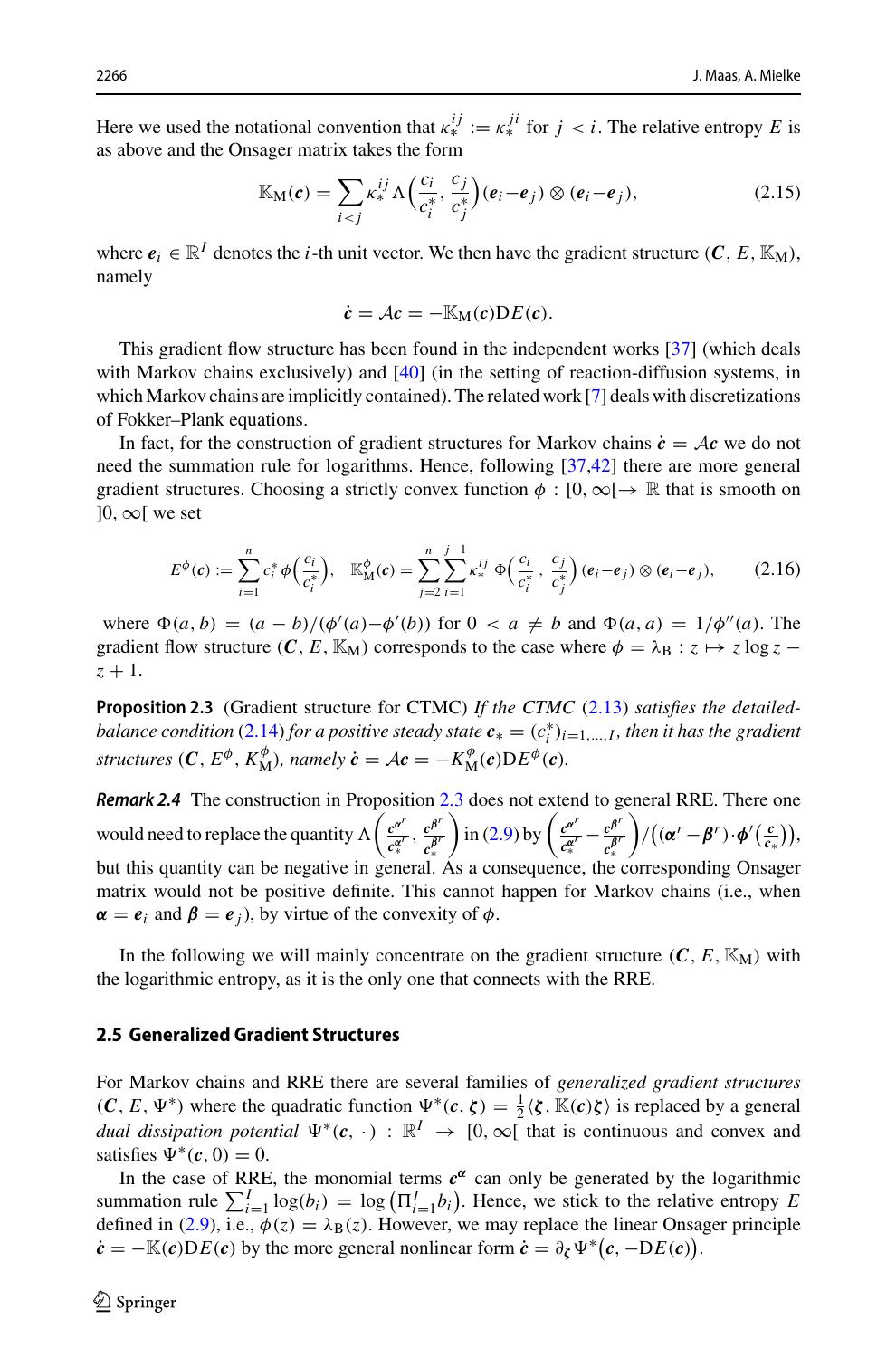To define  $\Psi^*$  we choose an arbitrary family of smooth dissipation functionals  $\psi_r : \mathbb{R} \to$ [0,  $\infty$ [, i.e.,  $\psi_r(0) = \psi'_r(0) = 0$  and  $\psi''_r > 0$  and define the dissipation potential

$$
\Psi^*(c,\zeta) = \sum_{r=1}^R L_r(c)\,\psi_r\big((\alpha^r - \beta^r) \cdot \zeta\big) \quad \text{with } L_r(c) = \kappa_*^r \frac{\frac{c^{\beta^r}}{c_*^{\beta^r}} - \frac{c^{\alpha^r}}{c_*^{\alpha^r}}}{\psi'_r\bigg(\log \frac{c^{\beta^r}}{c_*^{\beta^r}} - \log \frac{c^{\alpha^r}}{c_*^{\alpha^r}}\bigg)}.
$$
\n(2.17)

Using [\(2.11\)](#page-8-3) we easily obtain  $-R(c) = \partial_c \Psi^*(c, -DE(c))$ , i.e.,  $\dot{c} = -R(c)$  is generated by the generalized gradient system  $(C, E, \Psi^*)$ .

The case  $\psi_r(\zeta) = \frac{1}{2}\zeta^2$  leads to the quadratic dissipation potential in [\(2.9\)](#page-7-1), i.e., the functions  $L_r$  are given in terms of the logarithmic mean. In [\[3](#page-44-3)] the choices  $\psi_r(\pm \zeta)$  =  $e^{\zeta} - 1 - \zeta$  is used. Based on a derivation via the large deviation principle (see [\[44](#page-46-3)[–46\]](#page-46-4)) a special role is played by the choice of a "cosh-type" function  $\psi_r$ :

<span id="page-10-1"></span>
$$
\psi_r(\zeta) = C^*(\zeta) := 4 \cosh\left(\frac{1}{2}\zeta\right) - 4 \quad \text{giving} \quad L_r(c) = \kappa_*^r \left(\frac{c^{\alpha^r}}{c_*^{\alpha^r}} \frac{c^{\beta^r}}{c_*^{\beta^r}}\right)^{1/2}.
$$
 (2.18)

Here C<sup>∗</sup> is normalized such that  $C^*(\zeta) = \frac{1}{2}\zeta^2 + O(\zeta^4)$ . Hence, the dual dissipation potential takes the form

$$
\Psi_{\cosh}^*(c,\zeta) := \sum_{r=1}^R \kappa_*^r \left( \frac{c^{\alpha^r}}{c_*^{\alpha^r}} \frac{c^{\beta^r}}{c_*^{\beta^r}} \right)^{1/2} C^*\big((\alpha^r - \beta^r) \cdot \zeta\big).
$$
 (2.19)

It is shown in [\[43,](#page-46-2) Prop. 4.1] that this generalized gradient structure is distinguished as the only tilt-invariant gradient structure for CTMCs. The tilt-invariance even extends to nonlinear RRE, see [\[47](#page-46-5)].

## <span id="page-10-0"></span>**3 The Chemical Master Equation**

#### **3.1 Modeling Discrete Particle Numbers via CME**

The chemical master equation (CME) is a CTMC that is defined on the set  $\mathcal{N} = \mathbb{N}_0^I$  where  $n = (n_1, \ldots, n_I) \in \mathcal{N}$  is the vector of particle numbers, see [\[39\]](#page-46-0) for an introduction. This means that  $n_i \in \mathbb{N}_0$  denotes the number of particles of species  $X_i$  in a sufficiently big volume, whose size is denoted by  $V > 0$ . The modeling assumes that all particles move randomly in this big volume (well-stirred tank reactor) so that they can meet independently. The dynamics is formulated in terms of the probabilities

 $u_n(t)$  = probability that at time *t* there are  $n_i$  particles of species  $X_i$  for  $i = 1, \ldots, I$ .

All the *R* reaction pairs may happen independently of each other according to the number of the available atoms needed for the reactions and the reaction coefficients  $k_{\text{fw}}^r \geq 0$  and  $k_{\text{bw}}^r \geq 0$ , respectively. Moreover, the jump intensities

$$
k_{\text{fw}}^r \mathbb{B}_{V}^{\alpha^r}(n)
$$
 from  $n + \alpha^r$  to  $n + \beta^r$  and  $k_{\text{bw}}^r \mathbb{B}_{V}^{\beta^r}(n)$  from  $n + \beta^r$  to  $n + \alpha^r$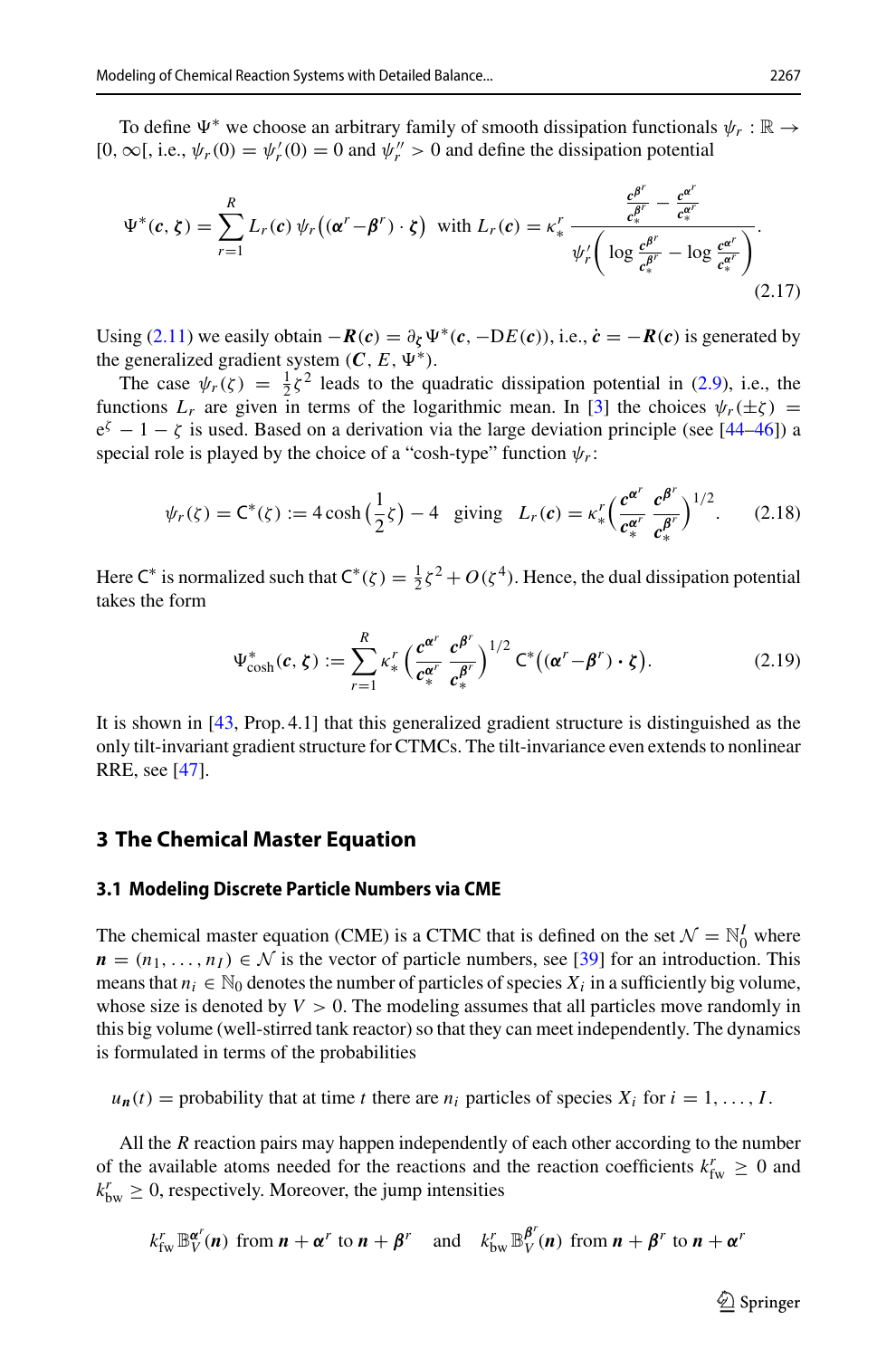also depend on the volume  $V$ , as  $n_i$  denotes the absolute particle number, while for the reaction the densities  $c_i = n_i/V$  matter. The specific form of  $\mathbb{B}_V^{\alpha}(n)$  (cf. [\[32](#page-45-21)[,39](#page-46-0)]) reads

<span id="page-11-0"></span>
$$
\mathbb{B}_{V}^{\alpha}(n) = \begin{cases} \frac{V(n+\alpha)!}{V^{|\alpha|}n!} & \text{for } n \in \mathcal{N}, \\ 0 & \text{for } n \notin \mathcal{N}, \end{cases} \text{ where } n! = \prod_{i=1}^{I} n_i! \,. \tag{3.1}
$$

To avoid clumsy notation we defined  $\mathbb{B}_{V}^{\alpha}(n)$  for all  $n \in \mathbb{Z}^{I}$ , but  $\mathbb{B}_{V}^{\alpha}(n) = 0$  if  $n \notin \mathcal{N}$ . We also see that  $\mathbb{B}_{V}^{\alpha}(n) \approx Vc^{\alpha}$  for  $c = \frac{1}{V}n$ , where the factor *V* indicates that the number of reactions is proportional to the volume of the container, if the densities are kept constant.

The CME associated with the RRE [\(2.2\)](#page-5-1) is the Kolmogorov forward equation for the probability distributions  $u = (u_n)_{n \in \mathcal{N}} \in \mathcal{P}(\mathcal{N})$ , namely

<span id="page-11-2"></span>
$$
\dot{\mathbf{u}} = \sum_{r=1}^{R} \overline{\mathcal{B}}_{V}^{r} \mathbf{u} \text{ with } \left(\overline{\mathcal{B}}_{V}^{r} \mathbf{u}\right)_{n} = k_{\text{fw}}^{r} \left(\mathbb{B}_{V}^{\alpha^{r}} (n - \beta^{r}) u_{n + \alpha^{r} - \beta^{r}} - \mathbb{B}_{V}^{\alpha^{r}} (n - \alpha^{r}) u_{n}\right) + k_{\text{bw}}^{r} \left(\mathbb{B}_{V}^{\beta^{r}} (n - \alpha^{r}) u_{n - \alpha^{r} + \beta^{r}} - \mathbb{B}_{V}^{\beta^{r}} (n - \beta^{r}) u_{n}\right). \tag{3.2}
$$

The *r*th forward reaction from  $n + \alpha^r$  to  $n + \beta^r$  can only happen (i.e.,  $\mathbb{B}_V^{\alpha^r}(n) > 0$ ) if  $n \ge 0$ . Hence any occurring  $u_m$  with  $m \notin \mathcal{N}$  is multiplied by intensity 0, so in [\(3.2\)](#page-11-2) we may set  $u_m \equiv 0$  for all  $m \notin N$ . The operators  $\overline{B}_V^r$  are the adjoints of the Markov generators  $Q_V^r$ given by

<span id="page-11-3"></span>
$$
\left(\mathcal{Q}_{V}^{r}\mu\right)_{n} = k_{\text{fw}}^{r} \mathbb{B}_{V}^{\alpha^{r}}(n-\alpha^{r})\left(\mu_{n-\alpha^{r}+\beta^{r}} - \mu_{n}\right) + k_{\text{bw}}^{r} \mathbb{B}_{V}^{\beta^{r}}(n-\beta^{r})\left(\mu_{n+\alpha^{r}-\beta^{r}} - \mu_{n}\right) \tag{3.3}
$$

for  $\mu = (\mu_n)_{n \in \mathcal{N}}$ .

We emphasize that the RRE as well as the CME are uniquely specified if the reaction network [\(2.1\)](#page-5-2), the reaction rates  $k_{\text{fw}}^r$  and  $k_{\text{bw}}^r$ , and the volume  $V > 0$  are given. Hence, there are obviously close relations between both models, in particular for  $V \gg 1$ , see [\[4](#page-44-2)[,5](#page-45-22)[,23](#page-45-0)[,32](#page-45-21)[,61\]](#page-46-11).

So far, we have not used the detailed-balance condition, i.e., we can even allow for  $k_{bw}^r = 0$ in the above considerations. In all cases, the Kolmogorov forward equation is an infinitedimensional linear ODE as in Sect. [2.4.](#page-8-0) The following result shows that the detailed-balance condition is inherited from the RRE to the CME, and moreover a simple equilibrium  $\mathbf{w}^V$ can be given explicitly as a product distribution of individual Poisson distributions, namely *m*  $\mapsto e^{-Vc_i^*}(Vc_i^*)^m/m!$ . This result can also be retrieved from [\[5\]](#page-45-22) by combining Theorems 4.1 and 4.5 there, where it is shown that the weaker "complex-balance condition" is sufficient to guarantee that the Poisson distribution  $\boldsymbol{w}^V$  is an equilibrium for CME.

For completeness we give a short and independent proof of the fundamental result that for RRE with detailed balance the associated CME satisfies detailed balance again.

**Theorem 3.1** (Detailed balance for CME) Let  $\mathbb{B}_V^{\alpha}(n)$  be given in the form [\(3.1\)](#page-11-0). Assume that [\(2.2\)](#page-5-1) *has the equilibrium*  $c_* ∈ ]0, ∞[<sup>I</sup> satisfying the detailed-balance condition (2.6). Then$  $c_* ∈ ]0, ∞[<sup>I</sup> satisfying the detailed-balance condition (2.6). Then$  $c_* ∈ ]0, ∞[<sup>I</sup> satisfying the detailed-balance condition (2.6). Then$ *the equilibrium*  $\mathbf{w}^V := (w^V_{\mathbf{n}})_{\mathbf{n} \in \mathcal{N}} \in \mathcal{P}(\mathcal{N})$  given by

<span id="page-11-1"></span>
$$
w_n^V = \frac{1}{Z_V^*} \frac{(Vc_*)^n}{n!} \text{ with } Z_V^* := \Pi_{i=1}^I e^{Vc_i^*}
$$

*satisfies the detailed-balance condition for the CME* [\(3.2\)](#page-11-2)*, namely*

$$
\forall r=1,\ldots,R\ \forall\, n\in\mathcal{N}:\ \ k_{\text{fw}}^r\ \mathbb{B}_V^{a^r}(n)\ w_{n+\alpha^r}^V=k_{\text{bw}}^r\ \mathbb{B}_V^{\beta^r}(n)\ w_{n+\beta^r}^V=\kappa_*^r\ V w_n^V=:\widehat{\nu}_V^{n,r}.
$$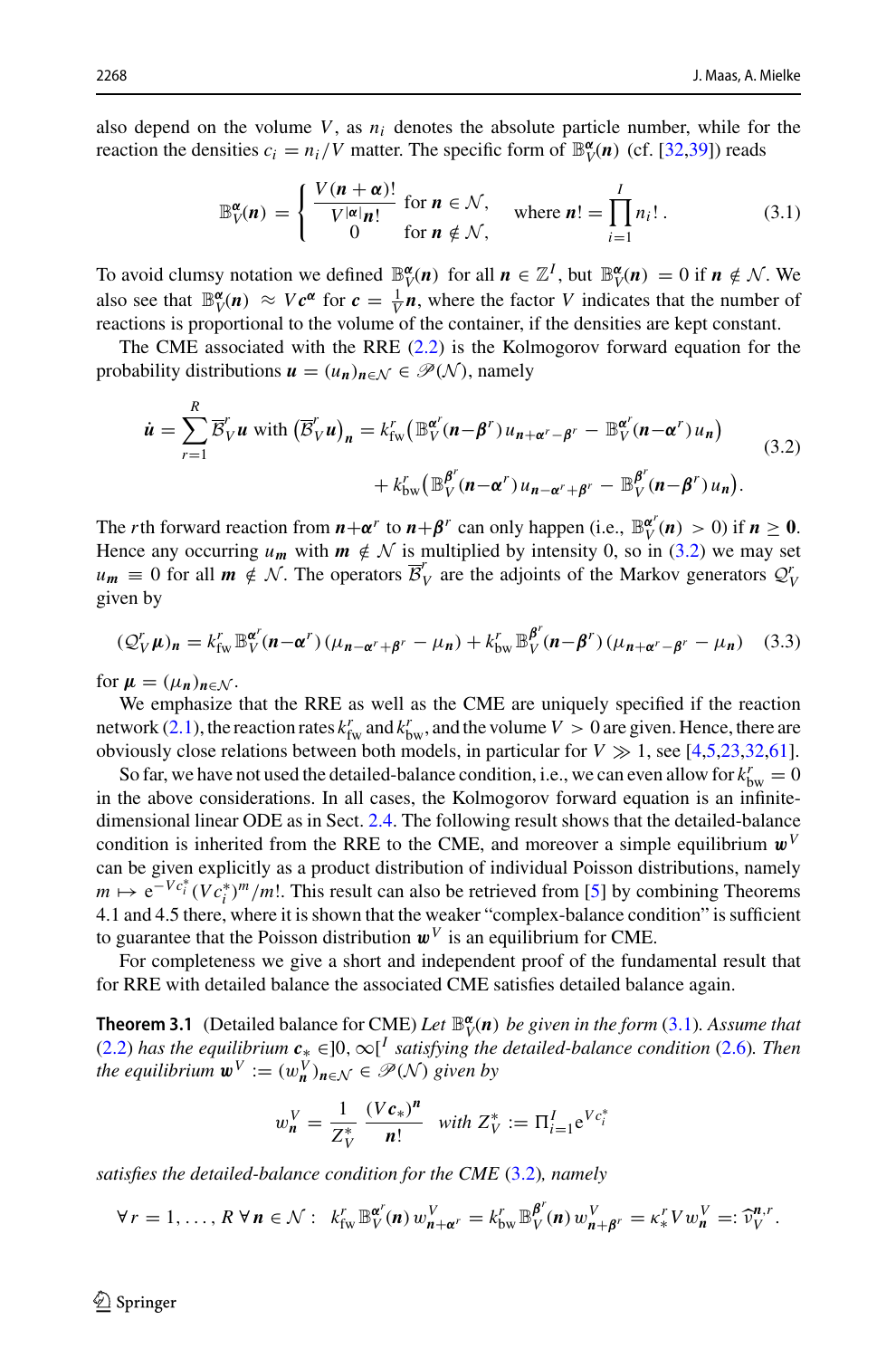*Proof* For each reaction we obtain the relation

$$
k_{\text{fw}}^r \mathbb{B}_{V}^{\alpha^r}(\boldsymbol{n}) w_{\boldsymbol{n}+\boldsymbol{\alpha}^r}^V = k_{\text{fw}}^r \frac{V(\boldsymbol{n}+\boldsymbol{\alpha}^r)!}{V^{|\boldsymbol{\alpha}^r|}\boldsymbol{n}!} \frac{(Vc_*)^{\boldsymbol{n}+\boldsymbol{\alpha}^r}}{Z_V^*(\boldsymbol{n}+\boldsymbol{\alpha}^r)!} = k_{\text{fw}}^r V c_*^{\boldsymbol{\alpha}^r} \frac{(Vc_*)^{\boldsymbol{n}}}{Z_V^* \boldsymbol{n}!} = V \kappa_*^r w_{\boldsymbol{n}}^V.
$$

Analogously we obtain the same result for  $k_{\text{bw}} \mathbb{B}_{V}^{\beta'}(\boldsymbol{n}) w_{\boldsymbol{n}+\beta'}^V$ , where the detailed-balance condition [\(2.6\)](#page-6-0) is used in the definition of  $\kappa^r$ . <sup>∗</sup>.

Using the detailed-balance coefficients  $\hat{v}_V^{n,r}$  we can rewrite the operator  $\overline{\mathcal{B}}_V^r$  from [\(3.2\)](#page-11-2) in vector is almost the system of  $\overline{\mathcal{B}}_V^r$  from (3.2) in a symmetrically balanced form as

<span id="page-12-1"></span>
$$
\overline{\mathcal{B}}_{V}^{r} \mathbf{u} = \sum_{n \in \mathcal{N}} \widehat{\nu}_{V}^{n,r} \left( \frac{u_{n+\alpha^{r}}}{w_{n+\alpha^{r}}^{V}} - \frac{u_{n+\beta^{r}}}{w_{n+\beta^{r}}^{V}} \right) \left( e^{(n+\beta^{r})} - e^{(n+\alpha^{r})} \right), \tag{3.4}
$$

where  $e^{(m)}$  is the unit vector, i.e.,  $e_n^{(m)} = \delta_{n-m}$ .

It is important to realize that in general the steady state for the detailed-balance condition is highly non-unique, because of the discrete versions

$$
\mathcal{I}(\overline{n}) := \left\{ n \in \mathcal{N} \mid \mathbb{Q}n = \mathbb{Q}\overline{n} \right\} \subset \mathcal{N}
$$

of the invariant stoichiometric subspaces  $I(q) = \{ c \in C \mid \mathbb{Q}c = q \} \subset C$ . Indeed, choosing *n* arbitrary and defining  $\overline{w} = (\overline{w}_n) \in \mathcal{P}(\mathcal{N})$  via  $\overline{w}_n = \frac{1}{Z} w_n^V$  for  $n \in \mathcal{I}(\overline{n})$  and  $\overline{w}_n = 0$ elsewhere, we obtain another equilibrium for the CME  $(3.2)$ . Defining convex combination we obtain a rich family of steady states.

The following counterexamples show that the above result, which is central to our work, cannot be expected for systems not satisfying the detailed-balance condition.

*Example 3.2* (*Equation without detailed balance*) For  $a, b \in \mathbb{N}$  we consider the RRE

<span id="page-12-0"></span>
$$
\dot{c} = 2a - 4b c + 2 (1 - c^2),\tag{3.5}
$$

which consists of two individual reaction pairs, namely  $X \stackrel{2a}{\underset{4b}{\Longleftrightarrow}} \emptyset$  and  $2X \stackrel{1}{\underset{1}{\Longleftrightarrow}} \emptyset$  with the individual steady states  $c_{(1)} = a/(2b)$  and  $c_{(2)} = 1$ . The joint steady state of [\(3.5\)](#page-12-0) is  $c_* = (1+a+b^2)^{1/2} - b$ , and we have detailed balance if and only if  $a = 2b$ .

Building the CME according to  $(3.2)$  based on the two reaction pairs we obtain

$$
\begin{aligned} \n\dot{u}_n &= 2aVu_{n-1} - (2aV + 4bn)u_n + 4b(n+1)u_{n+1} + Vu_{n-2} \\ \n&- \left(V + \frac{n(n-1)}{V}\right)u_n + \frac{(n+2)(n+1)}{V}u_{n+2}.\n\end{aligned}
$$

For the case  $a = 2$  and  $b = 1$ , where the detailed-balance condition holds with  $c_* = 1$  $c_{(1)} = c_{(2)}$ , we obtain

$$
\dot{u}_n = Vu_{n-2} + 4Vu_{n-1} - (5V + 4n + \frac{n(n-1)}{V})u_n + 4(n+1)u_{n+1} + \frac{(n+2)(n+1)}{V}u_{n+2},
$$

and it is easy to check that  $\widetilde{\boldsymbol{w}}^V = (e^{-V}V^n/n!)_{n \in \mathbb{N}_0}$  is a steady state.

However, for  $a = 7$  and  $b = 1$  the detailed-balance condition fails with  $c_{(1)} = 7/2$  $c_* = 2 > c_{(2)} = 1$ . The CME reads

$$
\dot{u}_n = Vu_{n-2} + 14Vu_{n-1} - \left(15V + 4n + \frac{n(n-1)}{V}\right)u_n + 4(n+1)u_{n+1} + \frac{(n+2)(n+1)}{V}u_{n+2}.
$$

An explicit calculation shows that the Poisson distribution  $\tilde{\mathbf{w}}^V$  based on  $c_* = 2$ , i.e.,  $\tilde{w}_n^V = e^{-2V} (2V)^n/n!$  is not a steady state. Indeed, inserting  $\tilde{\mathbf{w}}^V$  into the right-hand side of the last  $e^{-2V} (2V)^n/n!$ , is not a steady state. Indeed, inserting  $\tilde{\boldsymbol{w}}^V$  into the right-hand side of the last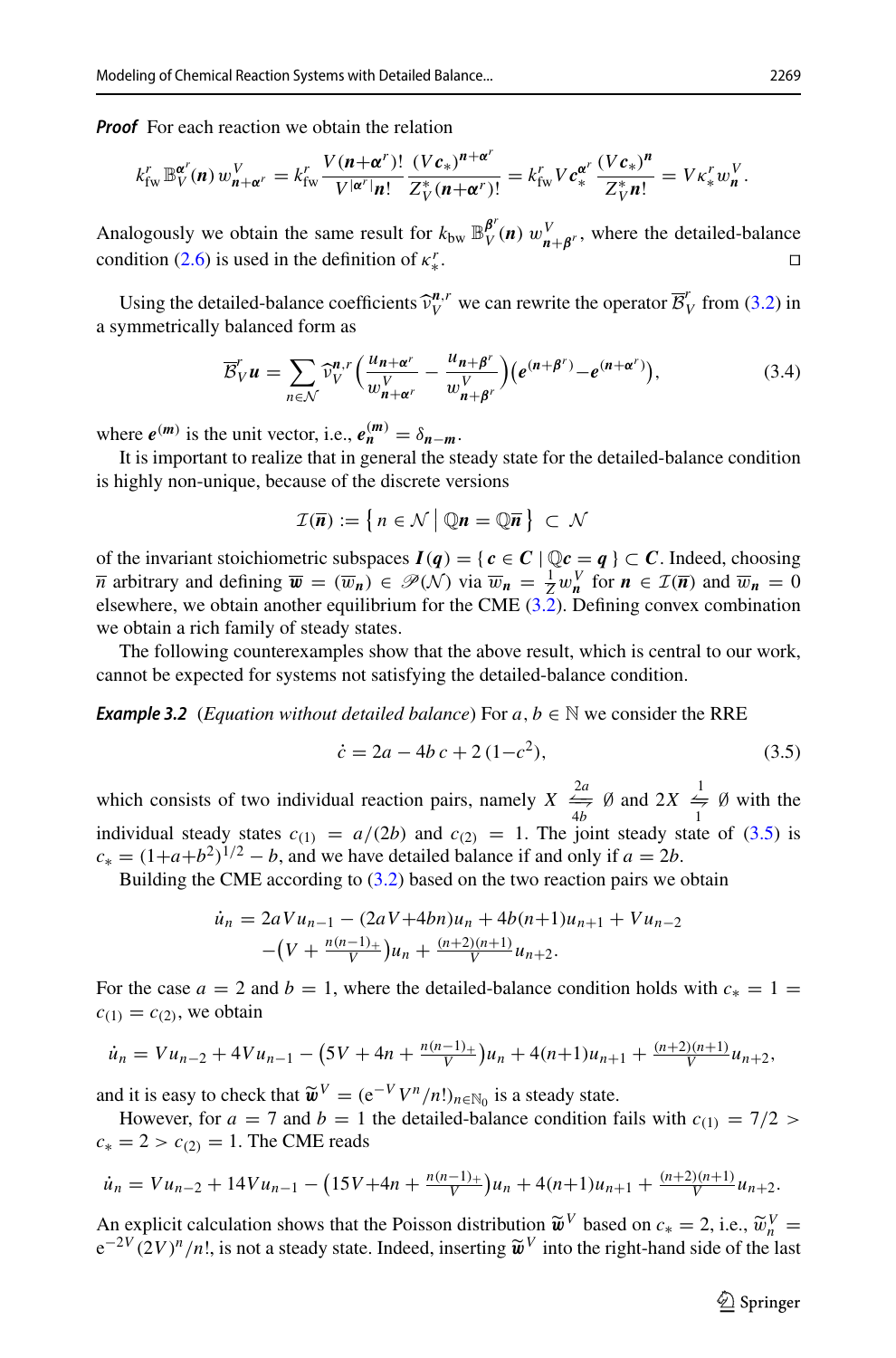equation we find (for  $n > 1$ )

$$
\dot{u}_n|_{u=\widetilde{w}^V} = \frac{e^{-2V}(2V)^{n-2}}{n!} \left(-12V^3 + 12nV^2 - 3n(n-1)V\right) \neq 0 \text{ for general } n \in \mathbb{N}.
$$

*Example 3.3* (*Microscopic versus macroscopic detailed balance*) We may also consider a RRE that looks macroscopically as being in detailed balance, but is generated by a microscopic model that is not in detailed balance. The two reactions  $\varnothing \stackrel{?}{\rightarrow} X$  and  $2X \stackrel{?}{\rightarrow} \varnothing$  produce the RRE  $\dot{c} = 2(1-c^2)$  that has the equilibrium  $c_* = 1$ . However the CME reads

$$
\dot{u}_n = 2Vu_{n-1} - \left(2V + \frac{n(n-1)}{V}\right)u_n + \frac{(n+2)(n+1)}{V}u_{n+2}.
$$

Again, the Poisson distribution  $\tilde{\boldsymbol{w}}^V$  with  $w_n^V = e^{-V} V^n/n!$  is *not* the equilibrium:

$$
\dot{u}_n|_{u=\widetilde{w}^V} = \frac{e^{-V}V^{n-1}}{n!} \left( 2Vn - V^2 - n(n-1) \right) \neq 0.
$$

Note that the reversible reaction pair  $2X \stackrel{1}{\Rightarrow} \emptyset$  yields the same RRE, and its associated CME satisfies the detailed-balance condition.

## **3.2 Existence and Uniqueness of Solutions of CME**

In this part we establish well-posedness for the CME. We do this by combining classical results from the theory of Markov chains with abstract semigroup theory.

For fixed  $n_0 \in \mathcal{N}$  we construct a special Green's function  $p_t(n_0, \cdot)$ . General Markov chain theory (e.g., [\[36,](#page-46-22) Ch. 2]) implies that there exist a unique minimal solution  $[0, \infty) \times \mathcal{N}$  $(t, n) \mapsto p_t(n_0, n)$  to the backward equation

$$
\dot{p}_t(n_0, n) = \sum_{r=1}^R \left( k_{\text{fw}}^r \mathbb{B}_{V}^{\alpha^r}(n_0 - \alpha^r) \left( p_t(n_0 - \alpha^r + \beta^r, n) - p_t(n_0, n) \right) + k_{\text{bw}}^r \mathbb{B}_{V}^{\beta^r}(n_0 - \beta^r) \left( p_t(n_0 + \alpha^r - \beta^r, n) - p_t(n_0, n) \right) \right)
$$

associated with the CME with initial condition  $p_0(n_0, n) = \delta_{n_0}(n)$ . This minimal solution is non-negative and satisfies  $p_t(n_0, n) \ge 0$  and  $\sum_{n \in \mathcal{N}} p_t(n_0, n) \le 1$ , but for general CTMC it can happen that the latter inequality is strict, which means that the corresponding Markov chain explodes in finite time. We will show that explosion does not happen for CME with detailed balance.

For the functional analytic existence and uniqueness result we use the sequence spaces

$$
\ell^p(\mathcal{N}) := \left\{ u = (u_n)_{n \in \mathcal{N}} \mid \sum_{n \in \mathcal{N}} |u_n|^p < \infty \right\}
$$

as well as the weighted spaces

$$
\mathsf{L}^{p}(\mathcal{N},\mathbf{w}^{V}) := \left\{ \mathbf{v} = (v_{n})_{n \in \mathcal{N}} \mid \sum_{n \in \mathcal{N}} \left| \frac{v_{n}}{w_{n}^{V}} \right|^{p} < \infty \right\}
$$

with the corresponding norms and the usual modification for  $p = \infty$ . Now, we consider the transition semigroup  $(\mathcal{P}_t)_{t>0}$  defined by

$$
(\mathcal{P}_t v)_n := \sum_{m \in \mathcal{N}} p_t(n, m) v_m, \quad v = (v_m) \in \ell^{\infty}(\mathcal{N}),
$$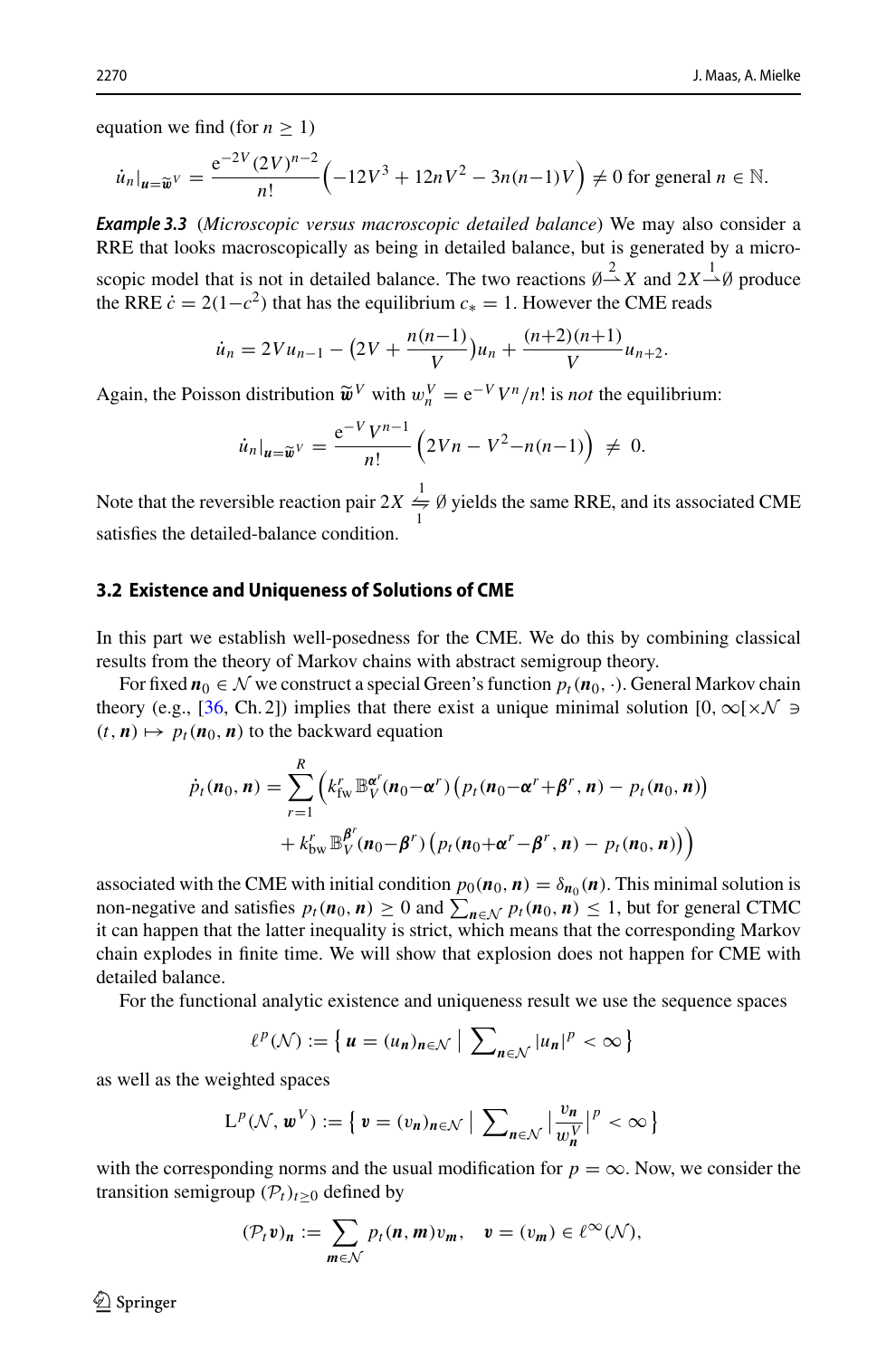which we shall study by induction over the number *R* of reactions using the Trotter-Kato formula, where the detailed-balance condition guarantees that each subsystem is a contraction semigroup on  $L^2(\mathcal{N}, \boldsymbol{w}^V)$ .

**Theorem 3.4** *Assume that the detailed balance condition* [\(2.6\)](#page-6-0) *holds. Then, the semigroup*  $(P_t)_{t>0}$  *extends to a*  $C_0$ -semigroup of contractions on  $L^p(\mathcal{N}, \mathbf{w}^V)$  for all  $1 \leq p < \infty$ *. Moreover, the semigroup is selfadjoint on*  $L^2(\mathcal{N}, \mathbf{w}^V)$  *and Markovian, i.e.,*  $\mathcal{P}_t \mathbf{1} = \mathbf{1}$  *for all*  $t \geq 0$ .

A related existence result for the Markov semigroup of the CME was established in [\[22\]](#page-45-23), which however does not apply to the case of reversible RRE, because of the restrictions on the growth of the transition rates.

*Proof* All of the above statements follow from the general theory of continuous time Markov chains, except for the Markovianity. To show the latter, we first consider the case of a single reaction, thus  $R = 1$ . Each of the irreducible components of the state space  $N$  is then onedimensional (see also [\[38](#page-46-13)]), and the Markov chain is a birth-death chain on a countable (possibly finite) set.

If there exist two components of  $\alpha - \beta$  with opposite sign, then each of the irreducible components of the state space  $N$  is finite. Therefore it is clear that the Markov chain does not explode in finite time. Suppose now that all components of  $\alpha - \beta$  have equal sign, say  $\alpha_i - \beta_i \geq 0$  for all  $i = 1, \ldots, I$ , and at least one component is strictly positive. Then each of the infinite irreducible components of  $N$  is of the form

$$
\{n^{(k)}:=n^{(0)}+k(\boldsymbol{\alpha}-\boldsymbol{\beta})\,|\,k\in\mathbb{N}_0\}
$$

for some  $n^{(0)} \in \mathcal{N}$ , and the restricted Markov process is a birth-death process with birth rate  **and death rate**  $**d**<sub>k</sub>$  **given by** 

$$
\mathbf{b}_k := k_{\text{bw}} \mathbb{B}_{V}^{\beta}(\mathbf{n}^{(k)} - \beta) \text{ from } \mathbf{n}^{(k)} \text{ to } \mathbf{n}^{(k+1)} \text{ and}
$$

$$
\mathbf{d}_k := k_{\text{fw}} \mathbb{B}_{V}^{\alpha}(\mathbf{n}^{(k)} - \alpha) \text{ from } \mathbf{n}^{(k)} \text{ to } \mathbf{n}^{(k-1)}.
$$

Reuter's criterion [\[53](#page-46-23), Thm. 11] gives a characterization of non-explosion for birth-death chains; it asserts that the chain is non-explosive if and only if

$$
\sum_{k \geq j \geq 0} \mathsf{r}_{j,k} = \infty, \quad \text{where } \mathsf{r}_{j,k} := \frac{\mathsf{d}_k \cdot \ldots \cdot \mathsf{d}_{j+1}}{\mathsf{b}_k \cdot \ldots \cdot \mathsf{b}_j}.
$$

In our setting we have  $\frac{d_{k+1}}{b_k} = (Vc^*)^{\beta-\alpha} \frac{n^{(k+1)}}{n^{(k)}}$ , so that  $r_{0,k} = \frac{1}{b_k} (Vc^*)^{k(\beta-\alpha)} \frac{n^{(k)}}{n^{(0)}}$ , and therefore

$$
\sum_{k \ge j \ge 0} \mathsf{r}_{j,k} \ge \sum_{k \ge 0} \mathsf{r}_{0,k} \ge \frac{V^{|\boldsymbol{\beta}| - 1}}{k_{\text{bw}} \mathbf{n}^{(0)}!} \sum_{k \ge 0} \frac{(\mathbf{n}^{(k)} - \boldsymbol{\beta})!}{(V \mathbf{c}^*)^{k(\alpha - \boldsymbol{\beta})}}.
$$

Since the summands tend to  $\infty$  as  $k \to \infty$ , we infer that the latter sum is infinite; hence the Markov chain is non-explosive, or equivalently  $P_t$ **1** = **1** (see [\[36,](#page-46-22) Thm. 2.33]).

The case of multiple reactions follows by induction on the number of reactions *R*. Indeed, for  $\mathcal{R} \subseteq \{1, \ldots, R\}$ , let  $(\mathcal{P}_t^{\mathcal{R}})_{t \geq 0}$  denote the semigroup corresponding to the reactions  $r \in \mathcal{R}$ . Then the Trotter product formula for contraction semigroups on  $L^2(\mathcal{N}, \mathbf{w}^V)$  (see e.g., [\[9\]](#page-45-24)) asserts that

$$
\mathcal{P}_t^{\{1,\dots,R+1\}} = \lim_{n \to \infty} \left( \mathcal{P}_{t/n}^{\{1,\dots,R\}} \mathcal{P}_{t/n}^{\{R+1\}} \right)^n
$$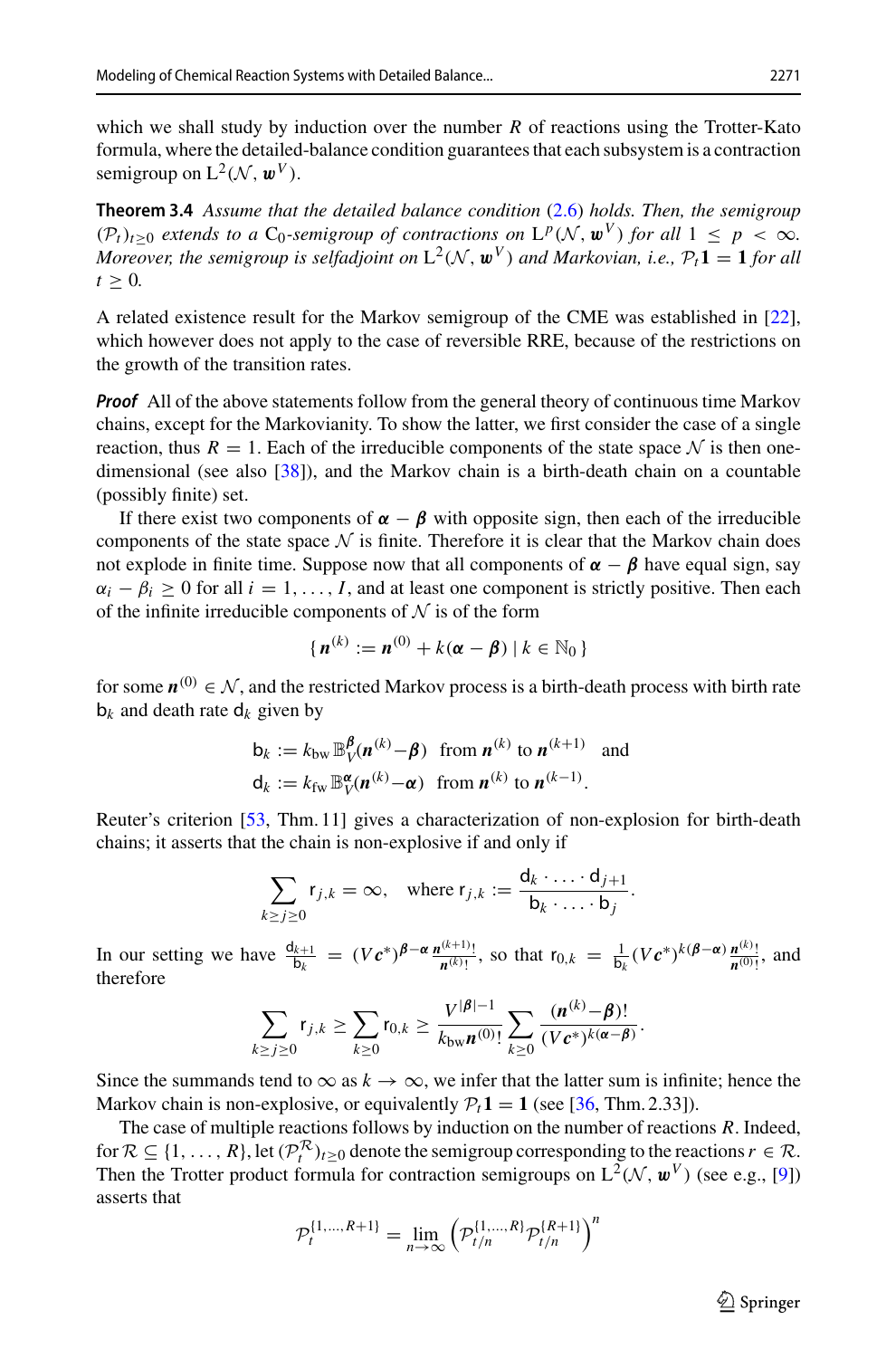strongly in  $L^2(\mathcal{N}, \mathbf{w}^V)$ . Note that we can apply this formula, since the detailed-balance conditions hold for all reactions simultaneously, hence all of the semigroups are contractive on the same space  $L^2(\mathcal{N}, \mathbf{w}^V)$ . We also observe that the class of finitely supported functions is a core for each of the generators. The Markovianity of  $\mathcal{P}^{\{1,\ldots,R+1\}}$  thus follows from the Trotter formula and the Markovianity of  $\mathcal{P}^{\{1,\ldots,R\}}$  and  $\mathcal{P}^{\{R+1\}}$ Trotter formula and the Markovianity of  $\mathcal{P}^{\{1,\ldots,R\}}$  and  $\mathcal{P}^{\{R+1\}}$ . .

*Remark 3.5* The mere existence of a probability distribution satisfying the detailed-balance equations is not sufficient to guarantee non-explosion of a continuous time Markov chain. It might happen that the chain jumps infinitely often in a finite time interval, see [\[50](#page-46-24), Sec. 3.5] for an example. The previous result shows that this phenomenon does not occur in CME satisfying the detailed-balance condition.

It remains to transfer the results from  $L^1(\mathcal{N}, \mathbf{w}^V)$  to  $\ell^1(\mathcal{N})$ . Denoting by  $\mathcal Q$  the generator of the *C*<sub>0</sub>-semigroup ( $P_t$ )<sub>*t*>0</sub> on L<sup>1</sup>( $N$ ,  $\mathbf{w}^V$ ), we define the operator  $B : Dom(B) \subseteq \ell^1(\mathcal{N}) \rightarrow$  $\ell^1(\mathcal{N})$  by

$$
\mathcal{B}\boldsymbol{u}=\boldsymbol{w}^V\mathcal{Q}(\boldsymbol{u}/\boldsymbol{w}^V),\quad \text{Dom}(\mathcal{B})=\{\boldsymbol{u}\in\ell^1(\mathcal{N})\,|\,\boldsymbol{u}/\boldsymbol{w}^V\in\text{Dom}(\mathcal{Q})\}.
$$

This definition of *B* is consistent with the explicit formula for *B* given above. Since *Q* generates a  $C_0$ -semigroup of contractions on  $L^1(\mathcal{N}, \mathbf{w}^V)$ , it follows that *B* generates a  $C_0$ semigroup  $(\mathcal{P}_t)_{t>0}$  of contractions on  $\ell^1(\mathcal{N})$ . Furthermore, since  $\mathcal{P}_t$  preserves positivity and  $P_t$ **1** = **1**, it follows that  $\mathcal{P}(\mathcal{N})$  is invariant under the semigroup generated by *B*.

As an immediate consequence we obtain global well-posedness for the CME in  $\mathcal{P}(\mathcal{N})$ .

**Theorem 3.6** (Global well-posedness of the CME) *Let the detailed-balance condition* [\(2.6\)](#page-6-0) *hold. Then, for all*  $u_0 \in \mathcal{P}(\mathcal{N})$  *there exists a unique mild solution*  $u : [0, \infty) \to \mathcal{P}(\mathcal{N})$  *to the CME* [\(3.2\)](#page-11-2) *satisfying*  $u(0) = u_0$ *.* 

## **3.3 Gradient Structures for CME**

Since the CME is the forward equation associated with a reversible CTMC, we can formulate it as a gradient flow in view of Proposition [2.3.](#page-9-1) Indeed, for a strictly convex function  $\phi$ :  $[0, \infty] \rightarrow \mathbb{R}$  that is smooth on  $[0, \infty]$ , let us write

$$
\mathcal{E}_{V}^{\phi}(u) := \sum_{n \in \mathcal{N}} w_{n}^{V} \phi\left(\frac{u_{n}}{w_{n}^{V}}\right),
$$
\n
$$
\mathcal{K}_{V}^{\phi}(u) := \sum_{n \in \mathcal{N}} \sum_{r=1}^{R} \widehat{\nu}_{V}^{n,r} \Phi\left(\frac{u_{n+\alpha^{r}}}{w_{n+\alpha^{r}}^{V}}, \frac{u_{n+\beta^{r}}}{w_{n+\beta^{r}}^{V}}\right) \left(e^{(n+\alpha^{r})} - e^{(n+\beta^{r})}\right) \otimes \left(e^{(n+\alpha^{r})} - e^{(n+\beta^{r})}\right),
$$
\n(3.6)

where  $\Phi$  is defined after [\(2.16\)](#page-9-2),  $\hat{v}_V^{n,r}$  is given in Theorem [3.1,](#page-11-1) and  $e^{(m)}$  denotes the *m*-th unit vector in  $\ell^1(\Lambda)$ . The following result is then a special case of Proposition 2.3 vector in  $\ell^1(\mathcal{N})$ . The following result is then a special case of Proposition [2.3.](#page-9-1)

**Proposition 3.7** (Quadratic gradient structures for CME) *If the RRE* [\(2.2\)](#page-5-1) *satisfies the detailed-balance condition* [\(2.6\)](#page-6-0) *for a positive steady state*  $c_* = (c_i^*)_{i=1,\dots,I}$ *, then the associated CME has the gradient structure*  $(\mathscr{P}(\mathcal{N}), \mathcal{E}_{V}^{\phi}, \mathcal{K}_{V}^{\phi})$  *defined in* [\(3.6\)](#page-15-0)*, namely* 

<span id="page-15-0"></span>
$$
\dot{\boldsymbol{u}} = \mathcal{B}_V \boldsymbol{u} = -\mathcal{K}_V^{\phi}(\boldsymbol{u}) \mathcal{D} \mathcal{E}_V^{\phi}(\boldsymbol{u}).
$$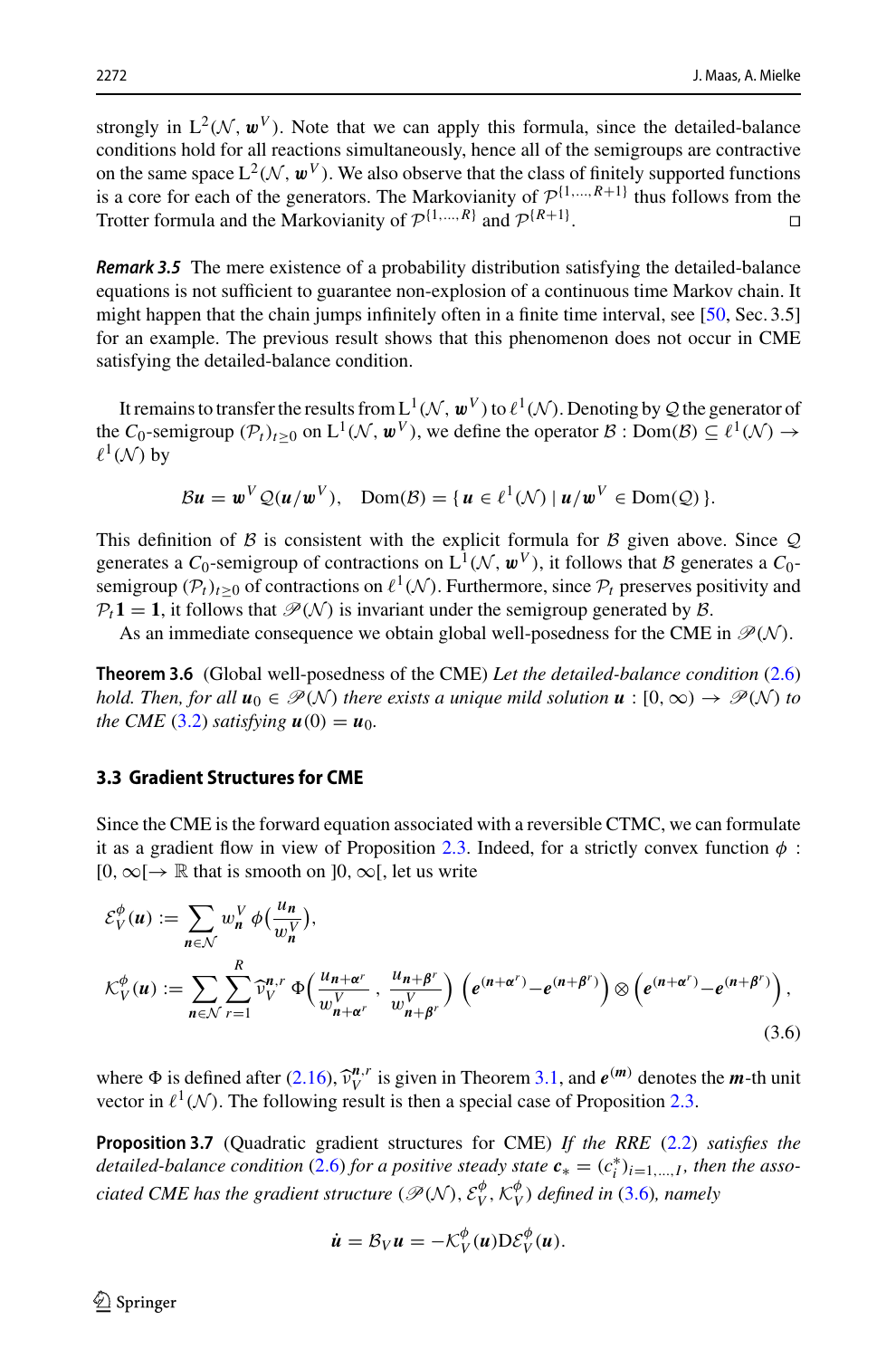In the following we will mainly be concerned with the case that  $\mathcal{E}_{V}^{\phi}$  is the logarithmic entropy, where  $\phi$  is the Boltzmann function  $\lambda_B(z) = z \log z - z + 1$ . In that case we obtain

<span id="page-16-0"></span>
$$
\mathcal{E}_V(u) := \frac{1}{V} \sum_{n \in \mathcal{N}} w_n^V \lambda_B\left(\frac{u_n}{w_n^V}\right) = \frac{1}{V} \sum_{n \in \mathcal{N}} \left(u_n \log u_n - u_n \log w_n^V\right),
$$
  

$$
\mathcal{K}_V(u) := V \sum_{r=1}^R \sum_{n \in \mathcal{N}} \widehat{\nu}_{V}^{n,r} \Lambda\left(\frac{u_{n+\alpha^r}}{w_{n+\alpha^r}^V}, \frac{u_{n+\beta^r}}{w_{n+\beta^r}^V}\right) \left(e^{(n+\alpha^r)} - e^{(n+\beta^r)}\right) \otimes \left(e^{(n+\alpha^r)} - e^{(n+\beta^r)}\right),
$$
\n(3.7)

where the logarithmic mean  $\Lambda(a, b)$  is defined in [\(2.10\)](#page-7-2). The above definitions do not only restrict to the entropy function  $\phi = \lambda_B$ , but also introduce a normalization with respect to the volume *V*. Hence,  $\mathcal{E}_V$  can be seen as an entropy per unit volume. The corresponding scaling of  $K_V$  was chosen such that the evolution equation  $\dot{\mathbf{u}} = -K_V(\mathbf{u})\mathbf{D}\mathcal{E}_V(\mathbf{u})$  is the same as  $\dot{u} = -\mathcal{K}_V^{\phi}(u) D \mathcal{E}_V^{\phi}(u)$ .

<span id="page-16-4"></span>For later purposes we also provide the cosh-type gradient structure for CME, whose relevance and usefulness is discussed in [\[21](#page-45-25)[,43](#page-46-2)[,44](#page-46-3)[,46\]](#page-46-4). Recall the definition of  $C^*$  in [\(2.18\)](#page-10-1) and note the special scaling via the volume *V* in [\(3.8\)](#page-16-2) below, which is needed because  $\Psi_{\cosh,V}^*(u, \cdot)$  is not scaling invariant.

**Proposition 3.8** (Cosh-type gradient structure for CME) *If the RRE* [\(2.2\)](#page-5-1) *satisfies the detailed-balance condition* [\(2.6\)](#page-6-0) *for a positive steady state*  $c_* = (c_i^*)_{i=1,\dots,I}$ , *then the associated CME has the gradient structure* ( $\mathscr{P}(\mathcal{N})$ ,  $\mathcal{E}_V$ ,  $\Psi^*_{\cosh, V}$ ) with  $\mathcal{E}_V$  from [\(3.7\)](#page-16-0) and

<span id="page-16-2"></span>
$$
\Psi_{\cosh,V}^*(u,\mu) := \frac{1}{V} \sum_{r=1}^R \sum_{n \in \mathcal{N}} \widehat{\nu}_V^{n,r} \left( \frac{u_{n+\alpha^r}}{w_{n+\alpha^r}^V} \frac{u_{n+\beta^r}}{w_{n+\beta^r}^V} \right)^{1/2} C^* \left( V(\mu_{n+\beta^r} - \mu_{n+\alpha^r}) \right). \tag{3.8}
$$

*Proof* The desired formula  $\sum_{r=1}^{R} \overline{B}'_V u = D_\mu \Psi_{\cosh,V}^* (u, -D\mathcal{E}_V(u))$  follows easily by recall- $\lim_{x \to a} \overline{B}_V^r$  from [\(3.4\)](#page-12-1) and by using  $\sqrt{ab}$  (C<sup>\*</sup>)'(log *a* − log *b*) = *a*−*b* and D $\mathcal{E}_V(u)$  = 1 (log(*u*, /*w*<sup>V</sup>))  $\frac{1}{V}$ ( $\log(u_n/w_n^V)$ ) *n*∈*N* . □

## <span id="page-16-1"></span>**4 Liouville and Fokker–Planck Equations**

For general evolutionary equations one can define a measure-valued flow in the phase space that is given by transporting the measures according to the semiflow of the original equation. The evolution equation describing this measure-valued flow is the Liouville equation. For our RRE  $\dot{\mathbf{c}} = -\mathbf{R}(\mathbf{c})$  in  $\mathbf{C} := [0, \infty]^I$  we assume that we have a global semiflow  $\mathbf{c}(t) = \Phi_t(\mathbf{c}(0))$ and consider probability measures  $\rho(t, \cdot) \in \mathcal{P}(C)$  that are obtained by transporting  $\rho_0$  with  $\Phi_t$ , namely

$$
\varrho(t,\cdot)=\Phi_t^{\#}\varrho_0,\quad \text{i.e., }\forall\,\psi\in C_b(\boldsymbol{C}) : \int_{\boldsymbol{C}}\psi(\boldsymbol{c})\varrho(t,\mathrm{d}\boldsymbol{c})=\int_{\boldsymbol{C}}\psi(\Phi_t(\boldsymbol{c}))\varrho_0(\mathrm{d}\boldsymbol{c}).
$$

In particular, if  $\varrho_0 = \sum_{k=1}^m a_k \delta_{\mathbf{c}_0^k}$ , then  $\varrho(t, \cdot) = \sum_{k=1}^m a_k \delta_{\Phi_t(\mathbf{c}_0^k)}(\cdot)$ . It is now easy to see that  $t \mapsto \varrho_t \in \mathcal{P}(C)$  satisfies the Liouville equation

<span id="page-16-3"></span>
$$
\partial_t \varrho(t, \mathbf{c}) = \text{div}(\varrho(t, \mathbf{c}) \mathbf{R}(\mathbf{c})), \tag{4.1}
$$

in the sense of distributions. We will regard  $(4.1)$  as an evolution equation in the space  $\mathcal{P}(\mathbf{C})$ . We will not always notationally distinguish between an absolutely continuous probability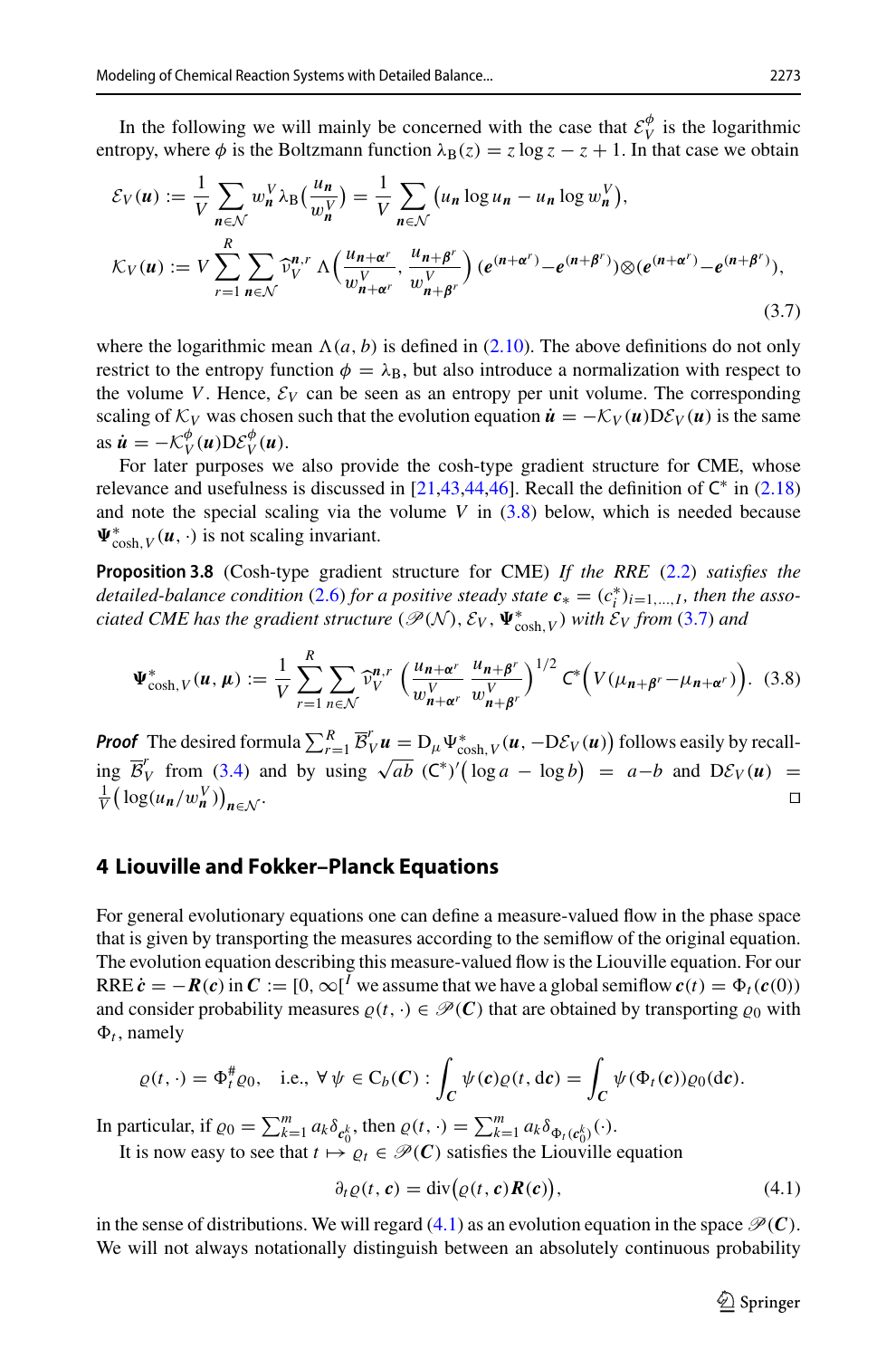measure and its density, but if we want to distinguish them we will write  $\rho$ (*dc*) =  $\rho$ (*c*) d*c* with  $\rho \in L^1(\mathcal{C})$ .

The goal of this section is to give a rigorous connection between the CME for  $V \to \infty$ and the Liouville equation in terms of the associated gradient structures.

### **4.1 The Liouville Equation as a Gradient System**

We show that the gradient structure  $\dot{\mathbf{c}} = -\mathbf{R}(\mathbf{c}) = -\mathbb{K}(\mathbf{c})\mathbf{D}E(\mathbf{c})$  for the RRE, which was discussed in Sect. [2.3,](#page-7-3) induces a natural gradient structure for the Liouville equation. Consider the "Otto-Wasserstein-type" Onsager operator  $K(\rho)$  that acts on functions  $\xi : C \to \mathbb{R}$  via

$$
K(\varrho)\xi=-\mathrm{div}\big(\varrho\,\mathbb{K}\,\nabla\xi\big),
$$

where div and  $\nabla$  are taken with respect to  $\mathbf{c} \in \mathbb{R}^I$ . We also consider the affine potential energy functional  $E : \mathcal{P}(C) \to [0, +\infty]$  defined by

<span id="page-17-2"></span><span id="page-17-0"></span>
$$
E(\varrho) = \int_C E(c) d\varrho(c). \tag{4.2}
$$

In the next result we identify the formal gradient structure for the Liouville equation.

**Proposition 4.1** (Gradient structure for the Liouville equation) *If the RRE* [\(2.2\)](#page-5-1) *satisfies the detailed-balance condition* [\(2.6\)](#page-6-0) *for a positive steady state*  $c_* = (c_i^*)_{i=1,\dots,I}$ *, then the associated Liouville equation has the gradient structure* ( $\mathcal{P}(\mathcal{C})$ ,  $E$ ,  $K$ ), namely

$$
\dot{\varrho} = -K(\varrho)DE(\varrho) = \text{div}(\varrho \mathbb{K} \nabla E) = \text{div}(\varrho \mathbf{R}).\tag{4.3}
$$

*Proof* Let  $\rho \in \mathcal{P}(C)$  and let  $\sigma \in \mathcal{M}(C)$  be a signed measure of finite total variation such that  $\sigma(C) = 0$  and  $\rho + h\sigma \in \mathcal{P}(C)$  for |h| sufficiently small. Then we have

$$
\frac{E(\varrho + h\sigma) - E(\varrho)}{h} = \int_C E(c) d\sigma(c),
$$

hence  $DE(\varrho) = E$  for all  $\varrho$ . Therefore,  $-K(\varrho)DE(\varrho) = \text{div}(\varrho K \nabla E) = \text{div}(\varrho \mathbf{R})$ . The gradient flow equation  $\dot{\rho} = -K(\rho)D E(\rho)$  is thus given by the Liouville equation [\(4.1\)](#page-16-3).  $\Box$ 

### <span id="page-17-1"></span>**4.2 Passing to the Limit from CME to Liouville**

In this section we shall demonstrate that the gradient flow structure for the CME converges in a suitable sense to the gradient structure for the Liouville equation if  $V \to \infty$ .

More precisely, we will show that after a suitable *V*-dependent embedding of  $\mathcal{P}(\mathcal{N})$  into  $\mathscr{P}(C)$  the proper scalings of the functionals  $\mathcal{E}_V$  and  $\Psi_V^* : (u, \mu) \mapsto \frac{1}{2}\mu \cdot \mathcal{K}_V(u)\mu$  converge in the sense of  $\Gamma$ -convergence to the corresponding structures for the Liouville equation given by the gradient system ( $\mathcal{P}(C)$ ,  $E$ ,  $K$ ), see Sect. [4.3](#page-19-0) to [4.5.](#page-25-0) Following the approach in [\[41](#page-46-9)[,54](#page-46-7)[,58](#page-46-8)], and in particular [\[35\]](#page-45-4), we are then able to establish the convergence for  $V \to \infty$ of solutions  $u^V : [0, \infty) \to \mathcal{P}(N)$  of the CME  $\dot{u}^V = -\mathcal{K}_V(u^V) D\mathcal{E}_V(u^V)$  to the solution  $\rho : [0,\infty) \to \mathcal{P}(C)$  of the Liouville equation  $\dot{\rho} = -K(\rho)DE(\rho)$ , thereby recovering Kurtz' result  $(1.3)$ , see Sect. [4.6.](#page-26-0)

The main tool for proving this evolutionary  $\Gamma$ -convergence for gradient systems is the so-called *energy–dissipation principle*, cf. [\[41](#page-46-9), Sect. 3.3], which states that  $u^V$  solves the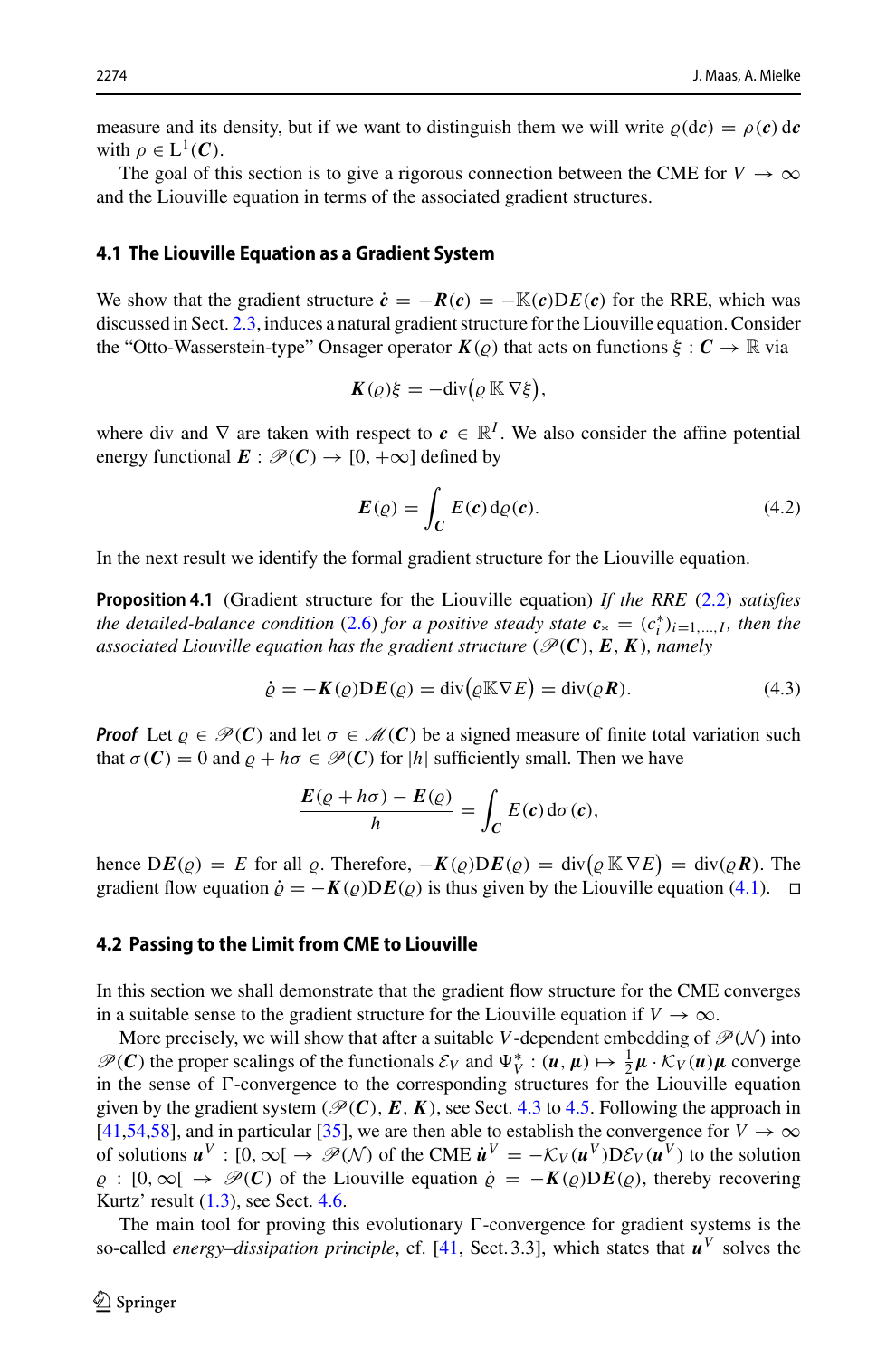CME if and only if for all  $T > 0$  the following energy-dissipation estimate holds:

<span id="page-18-3"></span>
$$
\mathcal{E}_V(\boldsymbol{u}^V(T)) + \int_0^T \Big( \Psi_V(\boldsymbol{u}^V, \dot{\boldsymbol{u}}^V) + \Psi_V^*(\boldsymbol{u}^V, -D\mathcal{E}_V(\boldsymbol{u}^V)) \Big) dt \le \mathcal{E}_V(\boldsymbol{u}^V(0)), \quad (4.4)
$$

where we use the quadratic dissipation potential  $\Psi_V$  and its Legendre dual  $\Psi_V^*$  defined via  $\Psi_V^*(u, \mu) := \frac{1}{2} \langle \mu, \mathcal{K}_V(u) \mu \rangle$  with  $\mathcal{K}_V$  from [\(3.7\)](#page-16-0), namely

$$
\Psi_V^*(u, \mu) = \frac{V}{2} \sum_{n \in \mathcal{N}} \sum_{r=1}^R \widehat{\nu}_V^{n,r} \Lambda \left( \frac{u_{n+\alpha^r}}{w_{n+\alpha^r}^V}, \frac{u_{n+\beta^r}}{w_{n+\beta^r}^V} \right) \left( \mu_{n+\alpha^r} - \mu_{n+\beta^r} \right)^2
$$
\n
$$
= \frac{V}{2} \sum_{n \in \mathcal{N}} \sum_{r=1}^R \Lambda \left( k_{\text{fw}}^r \mathbb{B}_V^{\alpha^r}(n) u_{n+\alpha^r}, k_{\text{bw}}^r \mathbb{B}_V^{\beta^r}(n) u_{n+\beta^r} \right) \left( \mu_{n+\alpha^r} - \mu_{n+\beta^r} \right)^2,
$$
\n(4.5b)

where the second form uses Theorem [3.1](#page-11-1) and is especially useful to perform the limit  $V \to \infty$ , see the proof of Proposition [4.6.](#page-25-1)

We refer to [\[8](#page-45-26)[,41](#page-46-9)] for this equivalence and general methods for proving such results on evolutionary  $\Gamma$ -convergence. In [\[11\]](#page-45-5) a similar approach was used to establish the convergence of CTMC to a Fokker–Planck equation. However, there the convergence of a parabolic equation is established, where upper and lower bounds of the density can be used. Here, the importance is that our limit measures  $\rho(t)$  may not have densities; indeed, because we want to recover the Kurtz result [\(1.3\)](#page-2-1) we are interested in the "deterministic case"  $\rho(t) = \delta_{c(t)}$ . So our analysis has to be more careful in dealing with general limit measures. For this, we use the dualization approach introduced in [\[35\]](#page-45-4) where  $t \mapsto \Psi_V(u^V, \dot{u}^V)$  is estimated from below by  $\langle \dot{u}^V, \mu^V \rangle - \Psi_V^* (u^V, \mu^V)$  for suitably chosen recovery functions  $t \mapsto \mu^V(t)$ .

In order to compare probability measures on different spaces  $\mathcal N$  and  $\mathcal C$ , we consider a suitable embedding  $\iota_V : \mathcal{P}(\mathcal{N}) \to \mathcal{P}(C)$ . Here  $\iota_V(u)$  is simply obtained by assigning the mass of  $u$  at  $n \in \mathcal{N}$  uniformly to the cube

<span id="page-18-2"></span><span id="page-18-1"></span>
$$
A_{\boldsymbol{n}}^V := \left[\frac{n_1}{V}, \frac{n_1+1}{V}\right[ \times \cdots \times \left[\frac{n_I}{V}, \frac{n_I+1}{V}\right] \subseteq \boldsymbol{C}.
$$

More explicitly,  $\iota_V(u)$  is given by

$$
\iota_V : \mathscr{P}(\mathcal{N}) \to \mathscr{P}(C); \quad \mathbf{u} \mapsto \iota_V(\mathbf{u}) = \varrho = \rho \, \mathrm{d}c \text{ with } \rho(c) := V^I \sum_{\mathbf{n} \in \mathcal{N}} u_{\mathbf{n}} \mathbb{1}_{A^V_{\mathbf{n}}}(\mathbf{c}), \tag{4.6}
$$

where  $\mathbb{1}_A$  denotes the indicator function with  $\mathbb{1}_A(b) = 1$  for  $b \in A$  and 0 otherwise. The corresponding dual operation acting on functions  $\xi \in C_b(\mathcal{C})$  is given by

<span id="page-18-0"></span>
$$
\iota_V^* : C_b(C) \to \ell^\infty(\mathcal{N}); \quad (\iota_V^* \xi)(n) = V^I \int_{c \in A_n^V} \xi(c) \, \mathrm{d}c. \tag{4.7}
$$

The final convergence result will be formulated in Theorem [4.7,](#page-26-1) which will be a direct consequence of the following three estimates

Section [4](#page-19-0).3  $\iota_V(u^V) \stackrel{*}{\rightarrow} \varrho \qquad \Rightarrow \qquad E(\varrho) \le \liminf_{V \to \infty} \mathcal{E}_V(u^V);$ Section [4](#page-23-0).4  $\iota_V(\mathbf{u}^V) \stackrel{*}{\rightharpoonup} \varrho \qquad \Rightarrow \Psi_{\text{Li}_0}^*(\varrho, \text{D}E(\varrho)) \le \liminf_{V \to \infty} \Psi_V^*(\mathbf{u}^V, \text{D}E_V(\mathbf{u}^V));$ Section [4](#page-25-0).5  $\iota_V(u^V) \stackrel{*}{\rightharpoonup} \varrho, \xi \in C_c^1(C) \Rightarrow \qquad \Psi_{\text{Li}_0}^*(\varrho, \xi) \ge \limsup_{V \to \infty}$  $Ψ<sub>V</sub><sup>*</sup>(u<sup>V</sup>, t<sub>V</sub><sup>*</sup>ξ);$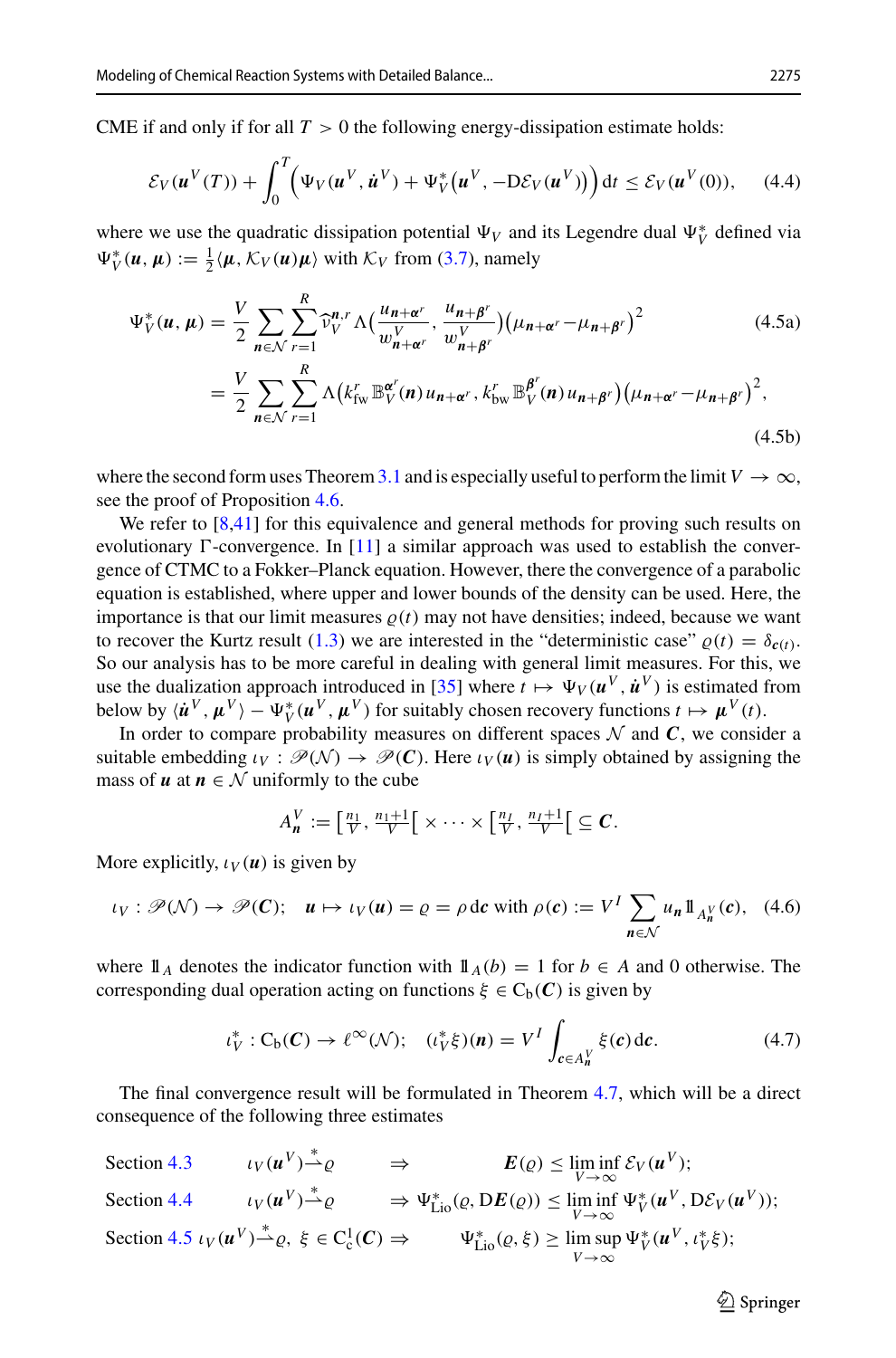where the dual dissipation potential  $\Psi_{\text{Lio}}^{*}$  is defined via

$$
\Psi_{\text{Lio}}^*(\varrho,\xi)=\frac{1}{2}\int_C \nabla \xi(\boldsymbol{c})\cdot \mathbb{K}(\boldsymbol{c})\nabla \xi(\boldsymbol{c})\,\mathrm{d}\varrho(\boldsymbol{c}).
$$

We will see in Sect. [4.6](#page-26-0) that the limsup estimate for the dual potential  $\Psi_V^*$  in Sect. [4.5](#page-25-0) provides a weak form of a liminf estimate for the primal potential  $\Psi_V$ .

A fundamental fact of the chosen gradient structures of the underlying Markov processes is that all the three terms in the energy-dissipation principle define convex functionals, which is of considerable help in proving the desired liminf estimates. Note that the convergence  $\iota_V(u^V) \stackrel{*}{\rightharpoonup} \varrho$  is rather weak. However, we can use that the coefficients of the transition rates defining the CME are quite regular, so that the other parts in the integral converge in a much better sense. Moreover, the functionals  $\rho \mapsto E(\rho)$  and  $\rho \mapsto \Psi_{\text{Li}_0}^*(\rho, DE(\rho))$  are in fact linear in  $\rho$ .

## <span id="page-19-0"></span>**4.3** *0***-Limit of the Relative Entropies**

We also define  $X_V := \iota_V(\mathcal{P}(\mathcal{N})) \subset \mathcal{P}(C)$  and  $W_V = \iota_V(\boldsymbol{w}^V) \in X_V$  and consider the functionals

$$
\widehat{\mathcal{E}}_V : \mathscr{P}(C) \to [0, \infty], \quad \widehat{\mathcal{E}}_V(\varrho) = \begin{cases} \widetilde{\mathcal{E}}_V(\varrho) & \text{if } \varrho \in X_V, \\ \infty & \text{otherwise,} \end{cases}
$$

where  $\mathcal{E}_V : \mathcal{P}(\mathcal{C}) \to [0, \infty]$  is defined via

$$
\widetilde{\mathcal{E}}_V(\varrho) = \frac{1}{V} \text{Ent}(\varrho | W_V \text{d} \mathbf{c}) = \begin{cases} \frac{1}{V} \int_C \lambda_B(\rho / W_V) W_V \text{d} \mathbf{c} \text{ for } \varrho = \rho \text{d} \mathbf{c}, \\ \infty & \text{otherwise.} \end{cases}
$$

These definitions are chosen such that  $\mathcal{E}_V(u) = \mathcal{E}_V(u_V(u)) = \mathcal{E}_V(u_V(u))$  for all  $u \in \mathcal{P}(\mathcal{N})$ .<br>Finally we define a natural inverse of *u* namely.

Finally we define a natural inverse of  $\iota_V$ , namely

<span id="page-19-4"></span><span id="page-19-2"></span>
$$
\varkappa_V: \mathscr{P}(C) \to \mathscr{P}(\mathcal{N}); \ \varrho \mapsto \left(\varrho(A_n^V)\right)_{n \in \mathcal{N}}, \tag{4.8}
$$

such that  $P_V := \iota_V \circ \varkappa_V$  is a projection from  $\mathcal{P}(C)$  onto  $X_V \subset \mathcal{P}(C)$ .

To understand the limit of  $\mathcal{E}_V$  for  $V \to \infty$  we will use the representation

$$
\widetilde{\mathcal{E}}_V(\rho \mathrm{d}\mathbf{c}) = \frac{1}{V} \int_C \lambda_B(\rho/W_V) W_V \, \mathrm{d}\mathbf{c} = \int_C \left(\frac{1}{V} \rho \log \rho + \rho E_V(\mathbf{c})\right) \mathrm{d}\mathbf{c}
$$
\nwith  $E_V(\mathbf{c}) = \frac{1}{V} \log \left(\frac{1}{W_V(\mathbf{c})}\right) = -I \frac{\log V}{V} - \frac{1}{V} \log \mathbf{w}_n^V$  for  $\mathbf{c} \in A_n^V$ . (4.9)

In Lemma [4.2](#page-19-1) below we will show that  $E_V$  converges pointwise to  $E$  as defined in [\(2.9\)](#page-7-1). To quantify the latter convergence, we use the classical lower and upper bounds of [\[49](#page-46-25)] for Stirling's formula:

<span id="page-19-3"></span><span id="page-19-1"></span>
$$
\forall n \in \mathbb{N}_0: \ n! = \sqrt{2\pi k_n} \left(\frac{n}{e}\right)^n \quad \text{with } k_0 = \frac{1}{2\pi}
$$
\n
$$
\text{and } k_n = n + \frac{1}{6} + \frac{\gamma_n}{124/5 + 72n} \text{ with } \gamma_n \in [0.9, 1] \text{ for } n \ge 1.
$$
\n
$$
(4.10)
$$

Using this estimate and recalling *E* from [\(2.9\)](#page-7-1) we obtain the following estimate.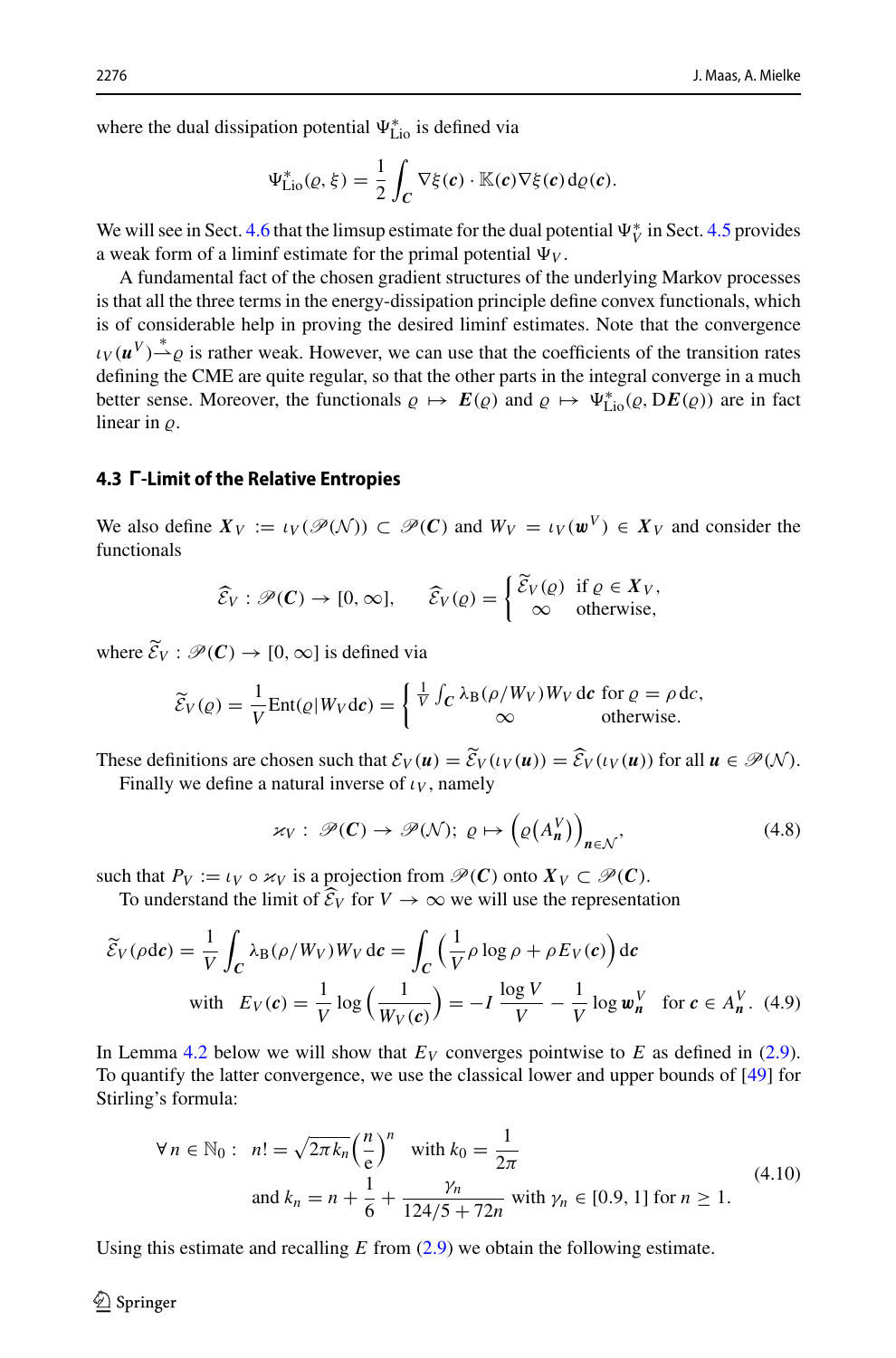**Lemma 4.2** (Pointwise bound for  $E_V$ ) *For all*  $c^* > 0$  *there exist*  $K_* > 0$  *and*  $V_* > 0$  *such that for all*  $V \geq V_*$  *the following bounds hold:* 

<span id="page-20-2"></span>
$$
|E_V(c) - E(c)| \le \frac{K_*}{V} \big( \log V + E(c) \big) \text{ for all } c \in C. \tag{4.11}
$$

*Proof* We decompose the error via

<span id="page-20-1"></span>
$$
E_V(c) - E(c) = \left(E_V(c) - E\left(\frac{1}{V}n\right)\right) + \left(E\left(\frac{1}{V}n\right) - E(c)\right) \tag{4.12}
$$

with *n* defined by  $c \in A_n^V$ . For the second term we use the convexity of  $\lambda_B$  and the estimate  $\log z \leq 1 + \lambda_{\rm B}(z)$ . Hence, we have

$$
c_i^* \left[ \lambda_{\mathcal{B}} \left( \frac{c_i}{c_i^*} \right) - \lambda_{\mathcal{B}} \left( \frac{n_i}{V c_i^*} \right) \right] \leq \left( c_i - \frac{n_i}{V} \right) \log \left( \frac{c_i}{c_i^*} \right) \leq \frac{1}{V} \left( 1 + \lambda_{\mathcal{B}} \left( \frac{c_i}{c_i^*} \right) \right) \leq \frac{\max\{I, 1/c_i^*\}}{V} \left( \frac{1}{I} + c_i^* \lambda_{\mathcal{B}} \left( \frac{c_i}{c_i^*} \right) \right).
$$

Summing this inequality over  $i = 1, \ldots, I$  we obtain the upper bound

<span id="page-20-0"></span>
$$
E(c) - E(\frac{1}{V}n) \le \frac{K_1}{V} (1 + E(c)) \text{ with } K_1 = \max\{I, 1/c_1^*, ..., 1/c_I^*\}. \tag{4.13}
$$

For the opposite direction we use (a) that  $\lambda_B$  decreases on [0, 1] and the convexity of  $\lambda_B$ which implies (b)  $\lambda_B(z_1) - \lambda_B(z_2) \leq \lambda_B(0) - \lambda_B(z_2 - z_1)$  for  $0 \leq z_1 \leq z_2$ . This yields

$$
E\left(\frac{1}{V}n\right) - E(c) = \sum_{i=1}^{I} c_i^* \left[ \lambda \frac{n_i}{Vc_i^*} \right] - \lambda \frac{c_i}{C_i^*} \right] \stackrel{\text{(b)}}{\leq} \sum_{i=1}^{I} c_i^* \left[ \lambda \frac{0}{B(0)} - \lambda \frac{c_i}{C_i^*} - \frac{n_i}{Vc_i^*} \right] \tag{4.14}
$$
\n
$$
\stackrel{\text{(a)}}{\leq} \sum_{i=1}^{I} c_i^* \left[ \lambda \frac{0}{B(0)} - \lambda \frac{1}{B\left(\frac{1}{Vc_i^*}\right)} \right] = \frac{1}{V} \sum_{i=1}^{I} \left( 1 + \log(Vc_i^*) \right) \stackrel{\text{(c)}}{\leq} 2I \frac{\log V}{V},
$$

if *V* ≥ *V*<sub><sup>\*</sup></sup> := max { max{1/*c*<sub>i</sub><sup>\*</sup>, e*c*<sub>i</sub><sup>\*</sup>} | *i* = 1, ..., *I* }, where *Vc*<sub>i</sub><sup>\*</sup> ≥ 1 and *V* ≥ e*c*<sub>i</sub><sup>\*</sup> are</sub> needed in (a) and (c), respectively. Together with [\(4.13\)](#page-20-0) this controls the second error term in [\(4.12\)](#page-20-1), viz.

$$
\left| E(c) - E\left(\frac{1}{V}n\right) \right| \le \frac{K_2}{V} \left( \log V + E(c) \right) \text{ for } V \ge V_2^* = \max\{e, V_1^*\},\tag{4.15}
$$

where  $K_2 = \max\{2I, K_1\}.$ 

 $\overline{\phantom{a}}$ 

For controlling the first error term in  $(4.12)$  we use  $(4.9)$  and obtain the identity

$$
E_V(c) - E(\frac{1}{V}n) = -I\frac{\log V}{V} + \frac{1}{2V}\sum_{i=1}^{I} \log(2\pi k_{n_i}) \text{ for all } c \in A_n^V,
$$
 (4.16)

with  $k_n$  from [\(4.10\)](#page-19-3). Because of  $2\pi k_n \ge 1$  we obtain, for all  $V \ge 1$ , the lower bound

$$
E_V(c) - E\left(\frac{1}{V}n\right) \ge -I\frac{\log V}{V} \ge -\frac{I}{V}\left(\log V + E(c)\right).
$$

For the upper bound we use  $2\pi k_0 = 1$  and  $2\pi k_n \leq 8n$  for  $n \geq 1$ . Hence for  $n_i \geq 1$  we obtain, using again the estimate  $\log z \leq 1 + \lambda_{\rm B}(z)$ ,

$$
\log(2\pi k_{n_i}) \le \log(8n_i) \le \log(8c_i^* V) + \log\left(\frac{c_i}{c_i^*}\right) \le \log V + \log(8ec_i^*) + \frac{1}{c_i^*}c_i^*\lambda_{\text{B}}\left(\frac{c_i}{c_i^*}\right).
$$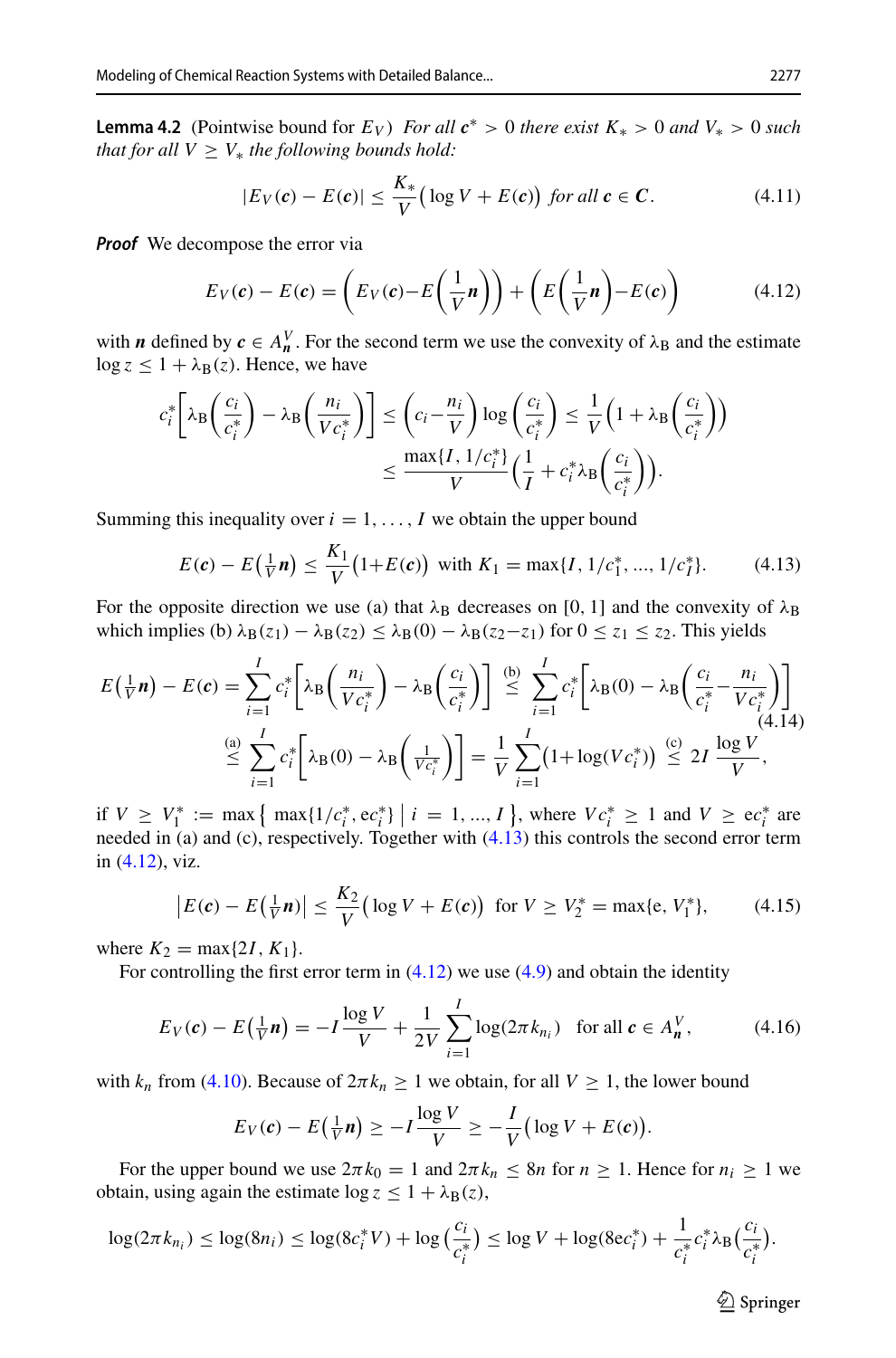Summation over  $i = 1, ..., I$  yields, for all  $c \in A_n^V$  and  $V \ge V_3^* := 8e \max\{c_1^*, ..., c_I^*\}$ , the upper bound

$$
E_V(c) - E(\frac{n}{V}) \le \frac{K_3}{V}E(c)
$$
 with  $K_3 = \max\left\{\frac{1}{2c_1^*}, \ldots, \frac{1}{2c_l^*}\right\}.$ 

Together with the lower estimate we control the first error term in [\(4.12\)](#page-20-1) via

$$
|E_V(c) - E(\frac{1}{V}n)| \le \frac{K_4}{V} (\log V + E(c))
$$
 for  $V \ge V_4^* = \max\{1, V_3^*\},$ 

where  $K_4 = \max\{I, K_3\}.$ 

Adding the estimates for first and the second error term [\(4.12\)](#page-20-1) we obtain the desired estimate [\(4.11\)](#page-20-2) with the choices  $K_* = K_2 + K_4$  and  $V_* = \max\{V_2^*, V_4^*\}.$ 

For consistency of notation we remark that  $\mathcal{E}_V(\varrho)$  can be rewritten as

$$
\widetilde{\mathcal{E}}_V(\rho \mathrm{d}\mathbf{c}) = \int_{\mathbf{C}} \Big(\frac{1}{V} \log \rho(\mathbf{c}) + E_V(\mathbf{c})\Big) \rho(\mathbf{c}) \, \mathrm{d}\mathbf{c},
$$

provided that this integral exists. The limit functional  $E$  is given by

<span id="page-21-2"></span>
$$
E: \mathscr{P}(C) \to [0, \infty]; \quad \varrho \mapsto \int_C E(c) d\varrho(c), \tag{4.17}
$$

where we use that  $E$  is a continuous and non-negative function, so that  $E$  can be defined everywhere but attains the value  $+\infty$  if  $\rho$  does not decay suitably at infinity. We will use the following semi-continuity result.

**Lemma 4.3** (Lower semi-continuity of *E*) *For sequences*  $(\varrho_k)_k \subset \mathcal{P}(\mathbf{C})$  *with*  $\varrho_k \stackrel{*}{\sim} \varrho_{\infty}$ *, we have*  $E(\varrho_\infty) \leq \liminf_{k \to \infty} E(\varrho_k)$ .

*Proof* For cut-off functions  $\chi \in C_c(C)$  with  $\chi(c) \in [0, 1]$  we have  $E(\chi \varrho_k) \to$  $E(\chi \varrho_{\infty})$  by weak\* convergence and continuity of *E*. Using  $\chi \leq 1$  yields  $E(\chi \varrho_{\infty}) \leq$ lim inf $_{k\to\infty} E(1\varrho_k)$ . Choosing a non-decreasing sequence  $\chi_n$  with  $\chi_n(c) \to 1$  for all  $c \in C$ we have  $E(\chi_n \varrho_\infty) \to E(1\varrho_\infty)$  by Beppo Levi's monotone convergence, and the assertion follows.  $\Box$  follows.

The following result gives the  $\Gamma$ -convergence of  $\mathcal{E}_V$  to  $E$  with respect to the sequential weak\* convergence as well as the equi-coercivity.

**Theorem 4.4** ( $\Gamma$ -convergence of  $\mathcal{E}_V$  to  $E$ ) Let  $\mathcal{E}_V$  and  $E$  be defined on  $\mathcal{P}(C)$  as above. Then we have the following numerities. *we have the following properties:*

(a) Compactness / equi-coercivity:

<span id="page-21-0"></span>
$$
\exists V_*, C, c > 0 \,\forall V \ge V_* \,\forall \varrho \in \mathscr{P}(C): \quad \widehat{\mathcal{E}}_V(\varrho) \ge -C + cE(\varrho). \tag{4.18}
$$

(b) Weak\* liminf estimate:

<span id="page-21-3"></span><span id="page-21-1"></span>
$$
\varrho_V \stackrel{*}{\rightharpoonup} \varrho \text{ in } \mathscr{P}(\mathcal{C}) \implies \liminf_{V \to \infty} \widehat{\mathcal{E}}_V(\varrho_V) \ge \mathcal{E}(\varrho). \tag{4.19}
$$

(c) Limsup estimate / recovery sequence:

$$
\forall \widehat{\varrho} \in \mathscr{P}(C) \ \exists \ (\widehat{\varrho}_V)_{V \ge 1} : \ \widehat{\mathcal{E}}_V(\widehat{\varrho}_V) \to E(\widehat{\varrho}) \ \text{and} \ \widehat{\varrho}_V \xrightarrow{\ast} \widehat{\varrho}, \tag{4.20}
$$

*where we may take*  $\widehat{\varrho}_V = P_V \widehat{\varrho} = \iota_V \big( \varkappa_V(\widehat{\varrho}) \big).$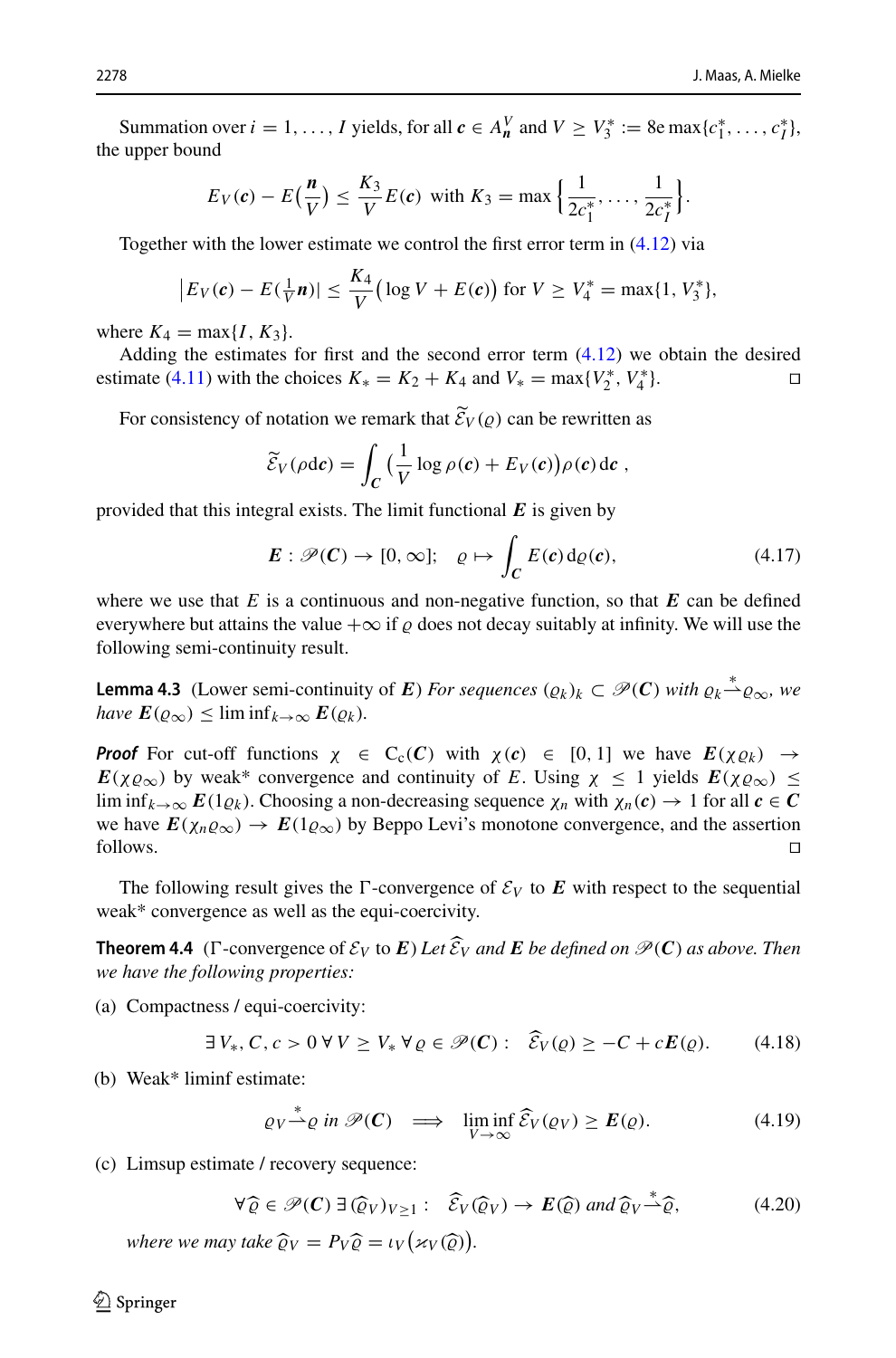*Proof* Obviously it is sufficient to show the lower bound (a) and the liminf estimate (b) for the smaller functional  $\mathcal{E}_V$ , and for  $\rho = \rho$  d*c* with  $\rho \in L^1(\mathcal{C})$  (resp.  $\rho_V = \rho_V$  d*c* with  $\rho_V \in L^1(\mathcal{C})$ . We use the elementary convexity estimate

$$
\forall r \ge 0, \ a, w > 0: \ w\lambda_{\mathcal{B}}(r/w) = r \log(r/w) - r + w \ge r \log(a/w) - a + w.
$$

We choose  $r(c) = \varrho(c)$ ,  $w(c) = W_V(c)$ , and  $a(c) = e^{-|c|_1} = \Pi_{i=1}^I e^{-c_i} > 0$ . Note that *a* ∈  $L^{\infty}(C)$  ∩  $\mathcal{P}(C)$  and  $W_V/a$  is bounded from above, for any fixed *V*. Hence,  $c \mapsto \log(a(c)/W_V(c)) = -|c|_1 + VE_V(c)$  is bounded from below, and we can integrate the above estimate to obtain the lower bound

$$
\widetilde{\mathcal{E}}_V(\varrho) \geq \frac{1}{V} \int_C \log (a(\boldsymbol{c})/W_V(\boldsymbol{c})) \, \mathrm{d}\varrho(\boldsymbol{c}) = \int_C \left( E_V(\boldsymbol{c}) - \frac{|\boldsymbol{c}|_1}{V} \right) \mathrm{d}\varrho(\boldsymbol{c}).
$$

Since there exists a constant  $K_1 > 0$  such that  $|c|_1 \le K_1(1+E(c))$  and since  $E_V$  satisfies the lower bound in  $(4.11)$ , we obtain the lower bound

$$
\widetilde{\mathcal{E}}_V(\varrho) \ge \int_C E(c) d\varrho(c) - \frac{K_* + K_1}{V} \int_C \left( \log V + E(c) \right) d\varrho(c)
$$

$$
= E(\varrho) - \frac{K_* + K_1}{V} \left( \log V + E(\varrho) \right).
$$

This immediately implies [\(4.18\)](#page-21-0) in part (a) with  $V_*/\log V_* = 2(K_*+K_1)$ . Moreover, if  $Q_V \stackrel{*}{\rightarrow} Q$  then we have the lower bound  $\hat{\mathcal{E}}_V(Q_V) \geq \mathbf{E}(Q_V) - \frac{K_* + K_1}{V} (\log V + \mathbf{E}(Q_V))$  and the liminf estimate [\(4.19\)](#page-21-1) follows from Lemma [4.3.](#page-21-2)

To show part (c) we use the indicated recovery sequence and the upper bounds for  $E_V$  from  $(4.11)$ . For a given  $\hat{\rho} \in \mathcal{P}(\mathcal{C})$  we define  $\hat{\rho}_V = \iota_V(\varkappa_V(\hat{\rho}))$ . For an arbitrary continuous and bounded test function  $\psi$  we define the piecewise constant approximation  $\psi_V$  via averaging over  $A_n^V$ . We obtain

$$
\int_C \psi(c) d\widehat{\varrho}_V(c) = \int_C \psi_V(c) d\widehat{\varrho}_V(c) = \int_C \psi_V(c) d\widehat{\varrho}(c) \rightarrow \int_C \psi(c) d\widehat{\varrho}(c),
$$

where the convergence follows via Lebesgue's dominated convergence from the pointwise convergence  $\psi_V \to \psi$  and the uniform boundedness of  $\psi_V$ . Thus, we conclude  $\hat{\varrho}_V \stackrel{*}{\to} \hat{\varrho}$ .<br>To show convergence of  $\hat{\mathcal{E}}_V(\hat{\varrho}_V)$  it suffices to prove the upper bound lim sup

To show convergence of  $\mathcal{E}_V(\widehat{Q}_V)$  it suffices to prove the upper bound  $\limsup_{V\to\infty} \mathcal{E}_V(\widehat{Q}_V)$ <br> $F(\widehat{\Omega})$ . For this we use the bound  $\widehat{\Omega}_V(e) \leq V^I - 1$  (yol( $A^V$ ) and the fact that  $\widehat{\Omega}_V$  and  $F_V$  $\leq E(\widehat{\varrho})$ . For this we use the bound  $\widehat{\rho}_V(\mathbf{c}) \leq V^I = 1/\text{vol}(A_{\mathbf{n}}^V)$  and the fact that  $\widehat{\rho}_V$  and  $E_V$ are constant on the same cubes to obtain

$$
\widehat{\mathcal{E}}_V(\widehat{\varrho}_V)=\int_C\left(\frac{\log \widehat{\rho}_V(\boldsymbol{c})}{V}+E_V(\boldsymbol{c})\right)\mathrm{d}\widehat{\rho}_V(\boldsymbol{c})\leq \frac{I\log V}{V}+\int_C E_V(\boldsymbol{c})\mathrm{d}\widehat{\varrho}(\boldsymbol{c}),
$$

where now only the measure  $\hat{\rho}$  is left. The first term tends to 0 for  $V \to \infty$ , and the second can be estimated from above using the upper estimate in  $(4.11)$ , which yields

$$
\widehat{\mathcal{E}}_V(\widehat{\varrho}_V) \le \frac{I \log V}{V} + \int_C E(c) + \frac{K_*}{V} \left( \log V + E(c) \right) d\widehat{\varrho}(c)
$$

$$
= \left( 1 + \frac{K_*}{V} \right) E(\widehat{\varrho}) + \frac{I + K_*}{V} \log V.
$$

This implies the desired upper bound for  $V \to \infty$ , and the proof is complete.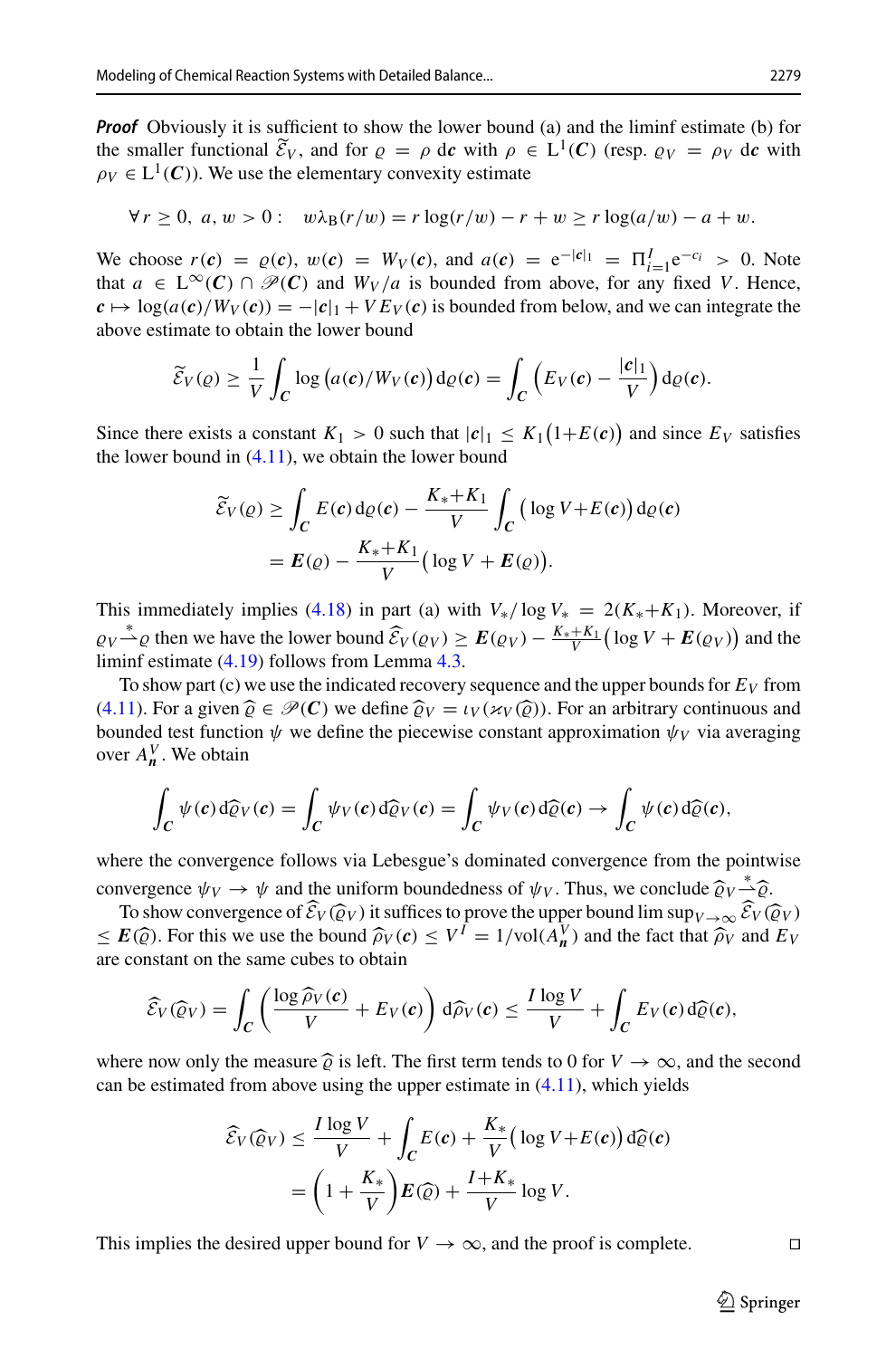## <span id="page-23-0"></span>**4.4 A Liminf Estimate for the Dual Dissipation Functional**

Here we provide the liminf estimate for the dual dissipation potential  $\Psi_V^*(u^V, D\mathcal{E}_V(u^V))$ based on the lower bound

<span id="page-23-2"></span>
$$
\Psi_{\text{Lio}}^*(\varrho, \mathbf{D}E(\varrho)) = \frac{1}{2} \int_C \nabla E(\mathbf{c}) \cdot \mathbb{K}(\mathbf{c}) \nabla E(\mathbf{c}) d\varrho(\mathbf{c}). \tag{4.21}
$$

We observe that the latter term is linear in  $\rho$  while the former term is convex in  $\mathbf{u}^V$ . Indeed, introducing the convex function  $G(a, b) = (a - b)(\log a - \log b)$  for  $a, b > 0$  and noting the relation  $\Lambda(a, b)$ (log  $a - \log b$ )<sup>2</sup> = *G*(*a*, *b*) we have

<span id="page-23-3"></span>
$$
\Psi_V^*(\boldsymbol{u}^V, D\mathcal{E}_V(\boldsymbol{u}^V)) = \frac{1}{2V} \sum_{r=1}^R \sum_{n \in \mathcal{N}} \widehat{\nu}_V^{n,r} G\left(\frac{u_{n+\alpha^r}^V}{w_{n+\alpha^r}^V}, \frac{u_{n+\beta^r}^V}{w_{n+\beta^r}^V}\right).
$$
(4.22)

To establish the linear lower bound we use the elementary, affine lower bound

<span id="page-23-1"></span>
$$
\forall a, b > 0, \omega \in \mathbb{R}: G(a, b) \ge g(\omega) a + g(-\omega) b, \text{ where } g(\omega) := 1 - e^{-\omega} + \omega(4.23)
$$

This estimate follows easily by convexity,  $G(a, b) > G(e^{\omega}, 1) + DG(e^{\omega}, 1) \cdot (a - e^{\omega}, b - 1)$ , and 1-homogeneity giving  $G(e^{\omega}, 1) = DG(e^{\omega}, 1) \cdot (e^{\omega}, 1)$ . Note that equality holds in [\(4.23\)](#page-23-1) if  $\omega = \log(a/b)$ . Moreover, we have  $g(\omega) + g(-\omega) = 2 - e^{\omega} - e^{-\omega} \le 0$ , so a careful choice of  $\omega$  depending on  $\boldsymbol{n}$  will be necessary to obtain a good lower bound with a positive leading term.

<span id="page-23-4"></span>**Proposition 4.5** *We have the liminf estimate*

$$
\iota_V(\boldsymbol{u}^V)^{\underline{*}} \varrho \text{ in } \mathscr{P}(\boldsymbol{C}) \implies \Psi_{\text{Li}_0}^*(\varrho, \mathrm{D}\boldsymbol{E}(\varrho)) \le \liminf_{V \to \infty} \Psi_V^*(\boldsymbol{u}^V, \mathrm{D}\mathcal{E}_V(\boldsymbol{u}^V)).
$$

*Proof* The special forms of  $\mathbb{K}(c)$ ,  $E(c)$ , and  $\Psi_{\text{Lio}}^*$  in [\(4.21\)](#page-23-2) give the formula

$$
\Psi_{\text{Lio}}^{*}(\varrho, DE(\varrho)) = \frac{1}{2} \int_{C} \sum_{r=1}^{R} \kappa_{*}^{r} G\left(\frac{c^{\alpha^{r}}}{c_{*}^{\alpha^{r}}}, \frac{c^{\beta^{r}}}{c_{*}^{\beta^{r}}}\right) d\varrho(c).
$$
 (4.24)

Since  $\Psi_V^*$  and  $\Psi_{\text{Lio}}^*$  are defined as sums over  $r = 1, \ldots, R$  of nonnegative terms, it suffices to show the result for each *r* separately, where we suppress the index *r*.

Inserting [\(4.23\)](#page-23-1) into [\(4.22\)](#page-23-3) yields, with  $\omega_n \in \mathbb{R}$  to be fixed afterwards,

$$
\Psi_V^*(u^V, D\mathcal{E}_V(u^V)) \ge \frac{1}{2V} \sum_{n \in \mathcal{N}} \widehat{\nu}_V^n \left( g(\omega_n) \frac{u_{n+\alpha}^V}{w_{n+\alpha}^V} + g(-\omega_n) \frac{u_{n+\beta}^V}{w_{n+\beta}^V} \right)
$$
  

$$
= \frac{\kappa_*}{2} \sum_{n \in \mathcal{N}} \left( g(\omega_n) \mathbb{A}_V^\alpha(n) u_{n+\alpha}^V + g(-\omega_n) \mathbb{A}_V^\beta(n) u_{n+\beta}^V \right)
$$
  
with 
$$
\mathbb{A}_V^\delta(n) := \frac{w_n^V}{w_{n+\delta}^V} = \frac{(n+\delta)!}{(c_*V)^\delta n!},
$$

where we used the detailed-balance conditions from Theorem [3.1](#page-11-1) for the last identity. Rearranging the sum and recalling that  $\mathbb{A}^{\delta}(n) = 0$  for  $n \notin \mathcal{N}$  we find

$$
\Psi_V^*(\boldsymbol{u}^V, D\mathcal{E}_V(\boldsymbol{u}^V)) \ge \frac{\kappa_*}{2} \sum_{\boldsymbol{n} \in \mathcal{N}} h_{\boldsymbol{n}}^V u_{\boldsymbol{n}}^V \quad \text{with } h_{\boldsymbol{n}}^V := g(\omega_{\boldsymbol{n} - \boldsymbol{\alpha}}) \mathbb{A}_V^{\boldsymbol{\alpha}}(\boldsymbol{n} - \boldsymbol{\alpha})
$$

$$
+ g(-\omega_{\boldsymbol{n} - \boldsymbol{\beta}}) \mathbb{A}_V^{\boldsymbol{\beta}}(\boldsymbol{n} - \boldsymbol{\beta}).
$$

 $\circledcirc$  Springer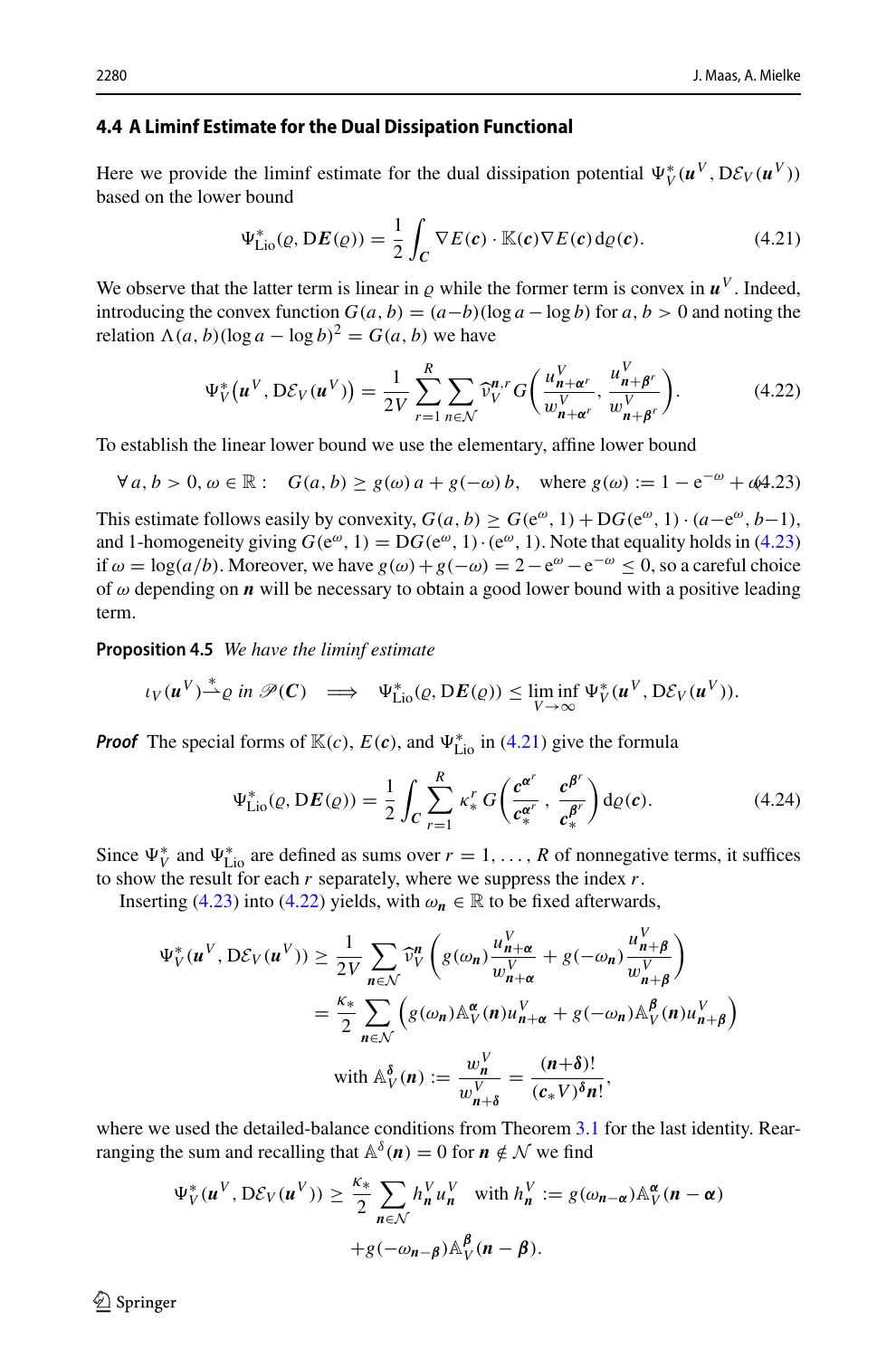We now choose  $\omega_n = \log \left( \mathbb{A}_V^{\alpha}(n) / \mathbb{A}_V^{\beta}(n) \right)$  for  $n \in \mathcal{N}$  and  $\omega_n = 0$  otherwise and find, for all *n* with  $n \ge \alpha$  or  $n \ge \beta$ , the relation

$$
h_n^V = G\left(\mathbb{A}_V^{\alpha}(n-\alpha), \mathbb{A}_V^{\beta}(n-\beta)\right) + f_n^V \text{ with}
$$
  
\n
$$
f_n^V := \mathbb{A}_V^{\alpha}(n-\alpha) - \mathbb{A}_V^{\alpha}(n-\beta) + \mathbb{A}_V^{\beta}(n-\beta) - \mathbb{A}_V^{\beta}(n-\alpha)
$$
  
\n
$$
+ \mathbb{A}_V^{\alpha}(n-\alpha) \log \left(\frac{\mathbb{A}_V^{\beta}(n-\beta)}{\mathbb{A}_V^{\beta}(n-\alpha)}\right) + \mathbb{A}_V^{\beta}(n-\beta) \log \left(\frac{\mathbb{A}_V^{\alpha}(n-\alpha)}{\mathbb{A}_V^{\alpha}(n-\beta)}\right)
$$

The idea is now that as  $\frac{1}{V}n \to c > 0$  we have the convergences

$$
\mathbb{A}_{V}^{\delta}(n-\alpha) \rightarrow c^{\delta}/c^{\delta}_{*} \text{ and } \mathbb{A}_{V}^{\delta}(n-\beta) \rightarrow c^{\delta}/c^{\delta}_{*},
$$

which yields  $f_{n}^{V} \to 0$  and  $h_{n}^{V} \to G(c^{\alpha}/c_{*}^{\alpha}, c^{\beta}/c_{*}^{\beta})$  as desired. To be more precise we define, for all  $\varepsilon \in [0, 1]$ , the functions

$$
G_{\varepsilon}(a,b) = -\varepsilon + \min\{(1-\varepsilon)G(a,b), 1/\varepsilon\},\
$$

which converge monotonely to  $G(a, b)$  for  $\varepsilon \searrow 0$ . A lengthy calculation using the explicit structure of  $\mathbb{A}^{\delta}(n)$  shows that for all  $\varepsilon > 0$  there exists  $V_{\varepsilon} \gg 1$  such that  $h_n^V \geq G_{\varepsilon}(\mathbb{A}_V^{\alpha}(n), \mathbb{A}_V^{\beta}(n))$  for all  $V \geq V_{\varepsilon}$  and all *n*. Even more, if we define the functions  $H_V: C \to \mathbb{R}; c \mapsto \sum_{n \in \mathcal{N}} h_n^V 1 \mathbb{1}_{A_n^V}(c)$ , then, for all  $\varepsilon > 0$  there exists  $\widetilde{V}_\varepsilon \gg 1$  such that

$$
\forall V \geq \widetilde{V}_{\varepsilon} \ \forall \, \boldsymbol{c} \in \boldsymbol{C} : H_V(\boldsymbol{c}) \geq \mathfrak{H}_{\varepsilon}(\boldsymbol{c}) := G_{\varepsilon} \Big( \frac{c^{\alpha}}{c_*^{\alpha}}, \frac{c^{\beta}}{c_*^{\beta}} \Big).
$$

Hence, using the definition of  $\iota_V$  we find the lower bound

$$
\Psi_V^*(\boldsymbol{u}^V, D\mathcal{E}_V(\boldsymbol{u}^V)) \ge \frac{\kappa_*}{2} \sum_{\boldsymbol{n}} h_{\boldsymbol{n}}^V u_{\boldsymbol{n}}^V = \frac{\kappa_*}{2} \int_C H_V(\boldsymbol{c}) \, \mathrm{d} \iota_V(\boldsymbol{u}^V)(\boldsymbol{c})
$$

$$
\ge \frac{\kappa_*}{2} \int_C \mathfrak{H}_{\varepsilon}(\boldsymbol{c}) \, \mathrm{d} \iota_V(\boldsymbol{u}^V)(\boldsymbol{c}).
$$

Since  $\mathfrak{H}_{\varepsilon}$  is lower semi-continuous and bounded, this implies the liminf estimate

$$
\iota_V(\boldsymbol{u}^V)^{\underline{*}}\varrho \quad \Longrightarrow \quad \liminf_{V\to\infty}\Psi_V^{\ast}(\boldsymbol{u}^V,\mathrm{D}\mathcal{E}_V(\boldsymbol{u}^V))\geq \frac{\kappa_{\ast}}{2}\int_C\mathfrak{H}_{\varepsilon}(c)\,\mathrm{d}\varrho(c).
$$

Because  $\varepsilon > 0$  was arbitrary we can use the monotone convergence  $\tilde{\mathfrak{H}}_{\varepsilon}(\mathbf{c}) \nearrow G\left(\frac{\mathbf{c}^{\alpha}}{\mathbf{c}_{*}^{\alpha}}, \frac{\mathbf{c}^{\beta}}{\mathbf{c}_{*}^{\beta}}\right)$  to ∗ conclude the desired result for each of the *R* reactions

$$
\liminf_{V \to \infty} \Psi_V^{r,*}(\boldsymbol{u}^V, D\mathcal{E}_V(\boldsymbol{u}^V)) \geq \frac{\kappa_*}{2} \int_C G\left(\frac{e^{\boldsymbol{\alpha}^r}}{e^{\boldsymbol{\alpha}^r}}, \frac{e^{\boldsymbol{\beta}^r}}{e^{\boldsymbol{\alpha}^r}}\right) d\varrho(\boldsymbol{c})
$$
\n
$$
= \frac{\kappa_*}{2} \int_C \Lambda\left(\frac{e^{\boldsymbol{\alpha}^r}}{e^{\boldsymbol{\alpha}^r}}, \frac{e^{\boldsymbol{\beta}^r}}{e^{\boldsymbol{\alpha}^r}}\right) \left(\nabla E(\boldsymbol{c}) \cdot (\boldsymbol{\alpha}^r - \boldsymbol{\beta}^r)\right)^2 d\varrho(\boldsymbol{c}).
$$

Summation over  $r = 1, \ldots, R$  yields the full result for  $\Psi_V^*$ .

 $\mathbb{V}$  .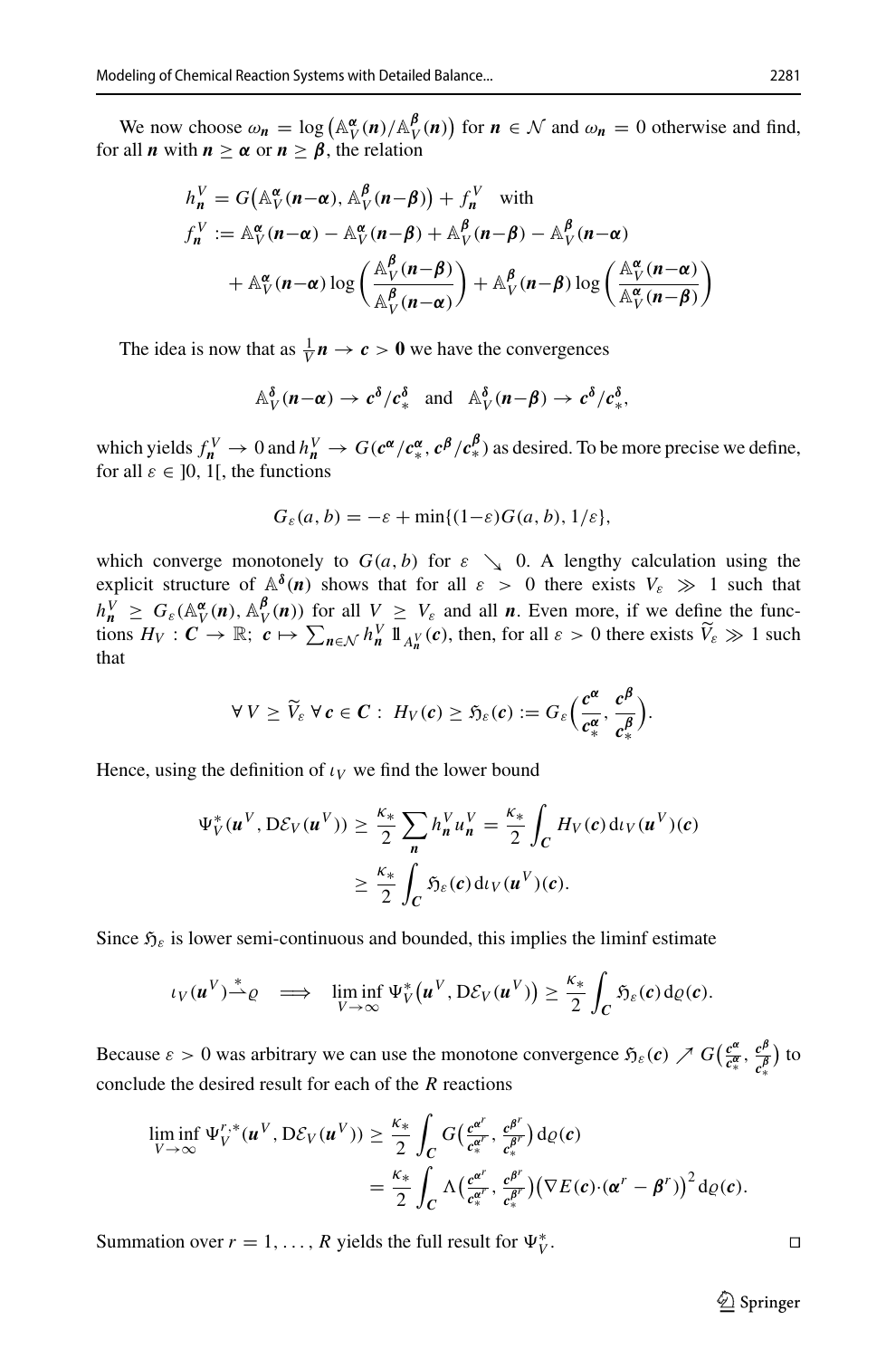### <span id="page-25-0"></span>**4.5 A Liminf Estimate for the Dissipation Functional**

In the evolutionary  $\Gamma$ -convergence method of [\[41](#page-46-9)[,54](#page-46-7)[,58\]](#page-46-8) it is standard to provide a liminf estimate for the *primal dissipation potential*  $\Psi_V$  which in our case is defined via the Legendre transform

$$
\Psi_V(\boldsymbol{u},\boldsymbol{v})=\sup\bigg\{\sum_{n\in\mathcal{N}}u_n\xi_n-\Psi_V^*(\boldsymbol{u},\boldsymbol{\xi})\bigg|\boldsymbol{\xi}=(\xi_n)_{n\in\mathcal{N}}\bigg\}.
$$

However, as our theory relies on the dualization  $\Psi_V(u, v) \ge \sum_{n \in \mathcal{N}} u_n \xi_n - \Psi_V^*(u, \xi)$  it will be sufficient to have the following limsup estimate for  $\Psi_V^*$ , which crucially relies on the concavity of the map  $(a, b) \mapsto \Lambda(a, b)$ .

<span id="page-25-1"></span>**Proposition 4.6** *Consider any pair*  $(\varrho, \xi) \in \mathscr{P}(\mathbf{C}) \times C_c^1(\mathbf{C})$  *and set*  $\xi^V = \iota_V^* \xi : \mathcal{N} \to \mathbb{R}$ *with*  $\iota_V^*$  *defined in* [\(4.7\)](#page-18-0). Then, for every family  $(u^V)_{V>1}$  we have the limsup estimate

<span id="page-25-2"></span>
$$
\iota_V(\boldsymbol{u}^V) \stackrel{*}{\rightharpoonup} \varrho \quad \Longrightarrow \quad \limsup_{V \to \infty} \Psi_V^*(\boldsymbol{u}^V, \boldsymbol{\xi}^V) \le \Psi_{\text{Lio}}^*(\varrho, \xi) = \frac{1}{2} \int_C \nabla \xi \cdot \mathbb{K} \nabla \xi \, d\varrho(\boldsymbol{c}). \tag{4.25}
$$

*Proof* As in the proof of Proposition [4.5](#page-23-4) we can exploit that  $\Psi_V^*$  is a sum of non-negative terms over  $r = 1, \ldots, R$ . Hence, it is sufficient to show the desired limsup estimate for each reaction individually. For notational simplicity we drop the reaction index *r*.

Defining  $\rho^V = \rho^V d\mathbf{c} = \iota_V(\mathbf{u}^V)$ , relation [\(4.5b\)](#page-18-1) leads us to the integral representation

$$
\Psi_V^*(\boldsymbol{u}^V, \boldsymbol{\xi}^V) = \frac{\kappa_*}{2} \int_{\boldsymbol{c} \in \boldsymbol{C}} \Lambda\big(\rho^{V,a}(\boldsymbol{c}), \rho^{V,b}(\boldsymbol{c})\big) M_V^{\xi}(\boldsymbol{c}) d\boldsymbol{c},
$$

where

$$
\rho^{V,a}(\mathbf{c}) = a_V(\mathbf{c})\rho^V(\mathbf{c}+\tfrac{1}{V}\boldsymbol{\alpha}), \quad \rho^{V,b}(\mathbf{c}) = b_V(\mathbf{c})\rho^V(\mathbf{c}+\tfrac{1}{V}\boldsymbol{\beta}),
$$

and the functions  $a_V$ ,  $b_V$ , and  $M_V^{\xi}$  are given

$$
a_V(\boldsymbol{c}) = \frac{\mathbb{B}_V^{\boldsymbol{\alpha}}(\boldsymbol{n})}{V\boldsymbol{c}_*^{\boldsymbol{\alpha}}}, \quad b_V(\boldsymbol{c}) = \frac{\mathbb{B}_V^{\boldsymbol{\beta}}(\boldsymbol{n})}{V\boldsymbol{c}_*^{\boldsymbol{\beta}}}, \quad M_V^{\boldsymbol{\xi}}(\boldsymbol{c}) = V^2 (\boldsymbol{\xi}_{\boldsymbol{n}+\boldsymbol{\alpha}}^V - \boldsymbol{\xi}_{\boldsymbol{n}+\boldsymbol{\beta}}^V)^2 \quad \text{for } \boldsymbol{c} \in A_{\boldsymbol{n}}^V.
$$

Using  $\xi \in C_c^1(C)$  there exists  $R > 0$  such that sppt  $M_V^{\xi} \subset C_R := B_R(0) \cap C$ , and we have uniform convergence

$$
||av-a_{\infty}||_{L^{\infty}(C_{R})}+||bv-b_{\infty}||_{L^{\infty}(C_{R})}+||M_{V}^{\xi}-(\nabla\xi\cdot\boldsymbol{\gamma})^{2}||_{L^{\infty}(C_{R})}\to 0 \text{ as } V\to\infty,
$$

where  $a_{\infty}(c) = c^{\alpha}/c_{*}^{\alpha}$ ,  $b_{\infty}(c) = c^{\beta}/c_{*}^{\beta}$ , and  $\gamma = \alpha - \beta$ . Using  $\Lambda(r, t) \leq \frac{1}{2}(r+t)$ , the uniform boundedness of  $a_V$  and  $b_V$  on  $C_R$ , and that  $\rho_V$  is a probability measure, we see that in the limsup of  $\Psi_V^*(u^V, \xi^V)$  we can replace  $M_V^{\xi}$  by  $((\alpha - \beta) \cdot \nabla \xi)^2$  without changing the limsup in the left-hand side of [\(4.25\)](#page-25-2).

Next we consider the functionals  $F : \mathcal{M}(C_R) \times \mathcal{M}(C_R) \to [0, +\infty]$  given by

$$
F(\varrho_1, \varrho_2) = \int_{C_R} f(\rho_1(\mathbf{c}), \rho_2(\mathbf{c})) (\mathbf{y} \cdot \nabla \xi(\mathbf{c}))^2 d\mathbf{c} \text{ with } f(r, t)
$$
  
= 
$$
\begin{cases} r+t-\Lambda(r, t), \text{ for } r, t \ge 0, \\ +\infty, \text{ else.} \end{cases}
$$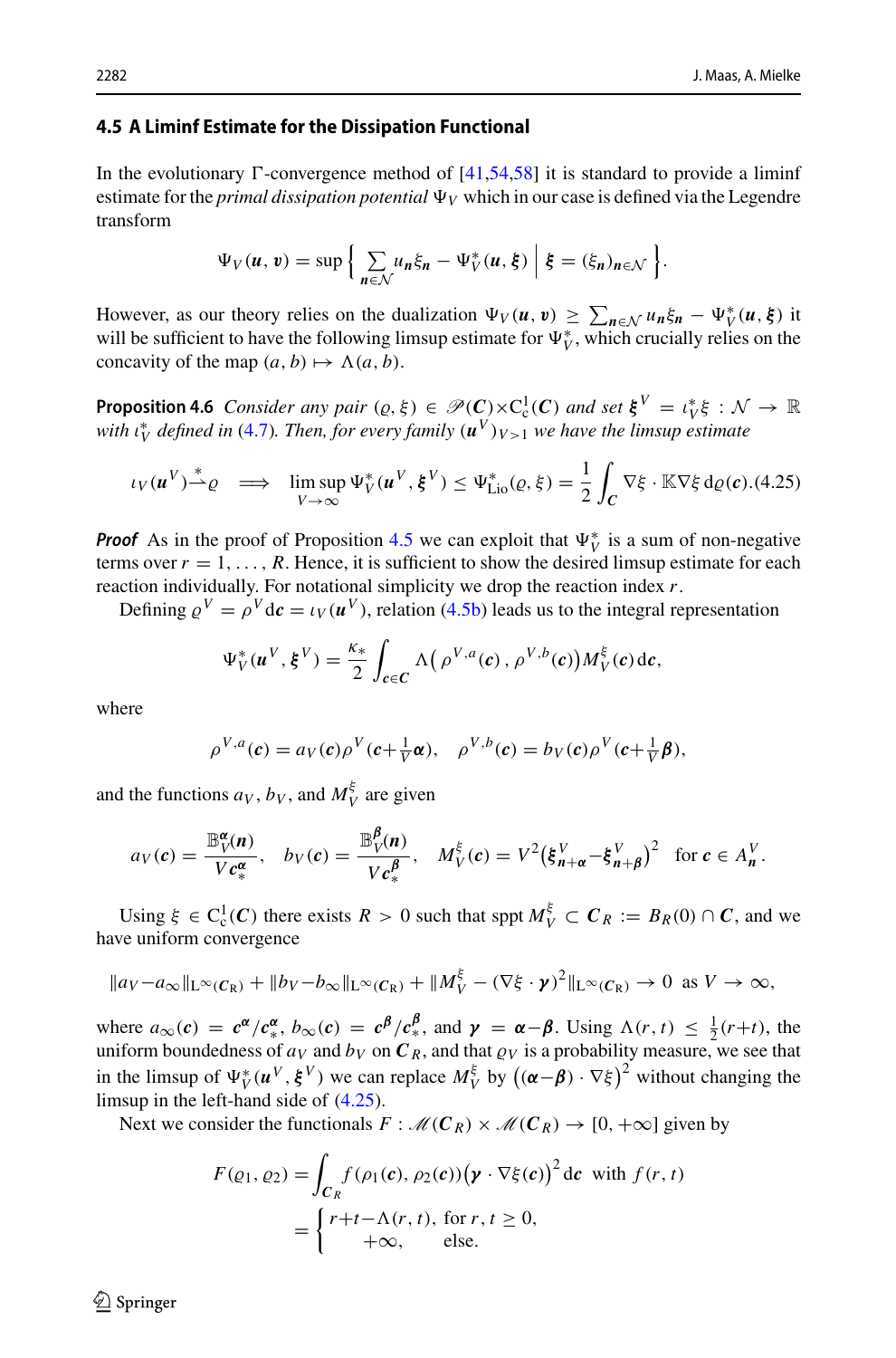Note that  $f(r, t) \geq \frac{1}{2}(r+t)$ . Moreover, *f* is convex and positively homogeneous of degree 1. Thus, *F* is weak\* lower semi-continuous on  $\mathcal{M}(C_R) \times \mathcal{M}(C_R)$ , cf. [\[20](#page-45-27), Thm. 6.57]. Now using the convergences

$$
\left. \varrho^{V,a} \stackrel{*}{\rightharpoonup} a_\infty \varrho \right|_{C_R}
$$
 and  $\left. \varrho^{V,b} \stackrel{*}{\rightharpoonup} b_\infty \varrho \right|_{C_R}$  as  $V \to \infty$ ,

we obtain the liminf estimate  $\liminf_{V \to \infty} F(\varrho^{V,a}, \varrho^{V,b}) \geq F(a_{\infty}\varrho, b_{\infty}\varrho).$ 

Thus, in the view of the identity

$$
\int_{C_R} \Lambda(\rho^{V,a}, \rho^{V,b})(\boldsymbol{\gamma} \cdot \nabla \xi(c))^2 dc = \int_{C_R} (\rho^{V,a} + \rho^{V,b})(\boldsymbol{\gamma} \cdot \nabla \xi(c))^2 dc - F(\varrho^{V,a}, \varrho^{V,b}),
$$

and observing that the first term on the right-hand side is weak∗ continuous, the limsup for  $V \rightarrow \infty$  gives

$$
\limsup_{V \to \infty} \Psi_V^*(\mathbf{u}^V, \mathbf{\xi}^V) = \frac{\kappa_*}{2} \limsup_{V \to \infty} \int_{C_R} \Lambda(\rho^{V, a}, \rho^{V, b})(\mathbf{y} \cdot \nabla \xi(c))^2 dc
$$
  

$$
\leq \frac{\kappa_*}{2} \int_{C_R} (a_{\infty} + b_{\infty})(\mathbf{y} \cdot \nabla \xi)^2 d\rho - \frac{\kappa_*}{2} F(a_{\infty} \varrho, b_{\infty} \varrho)
$$
  

$$
= \frac{\kappa_*}{2} \int_{C_R} \Lambda(a_{\infty}, b_{\infty})(\mathbf{y} \cdot \nabla \xi(c))^2 d\rho(c) = \Psi_{\text{Li}_0}^*(\varrho, \xi).
$$

This is the desired result for one reaction, and the full result follows by summation over  $r = 1, ..., R$  and the definition of K, namely  $\nabla \xi \cdot \mathbb{K} \nabla \xi = \sum_{r=1}^{R} \kappa_{*}^{r} \Lambda \left( \frac{e^{\alpha r}}{e_{*}^{\alpha r}}, \frac{e^{\beta r}}{e_{*}^{\beta r}} \right) (\gamma^{r} \cdot \nabla \xi)^{2}$ . ∗ ∗  $\Box$ 

#### <span id="page-26-0"></span>**4.6 Convergence of Solutions**

Here we provide the general convergence result as  $V \rightarrow \infty$  for the appropriately embedded solutions  $u^V : [0, \infty) \rightarrow \mathcal{P}(\mathcal{N})$  of the CME to the solutions  $\varrho : [0, \infty) \rightarrow \mathcal{P}(\mathcal{C})$  of the Liouville equation, which is a simple transport along the solutions of the RRE  $\dot{c} = -R(c)$  $-\mathbb{K}(c)DE(c)$ . Our approach follows the strategy of evolutionary  $\Gamma$ -convergence as initiated in [\[54](#page-46-7)[,58](#page-46-8)] with the new idea of dualization as introduced in [\[35](#page-45-4)].

**Theorem 4.7** (Evolutionary  $\Gamma$ -convergence of CME to Liouville) For all  $V > 1$  consider *a solution*  $u^V$  : [0, ∞[  $\rightarrow$   $\mathcal{P}(\mathcal{N})$  *of the CME* [\(3.2\)](#page-11-2)*.* Assume that the initial conditions are *well-prepared in the sense that*

<span id="page-26-1"></span>
$$
\iota_V(u^V(0)) \stackrel{*}{\rightharpoonup} \varrho^0
$$
 in  $\mathscr{P}(C)$  and  $\mathscr{E}_V(u^V(0)) \to E(\varrho^0)$ .

*Then, for all t* > 0*, we have the convergence*

$$
\iota_V(\boldsymbol{u}^V(t)) \stackrel{*}{\rightharpoonup} \varrho(t)
$$
 in  $\mathscr{P}(\mathcal{C})$  and  $\mathscr{E}_V(\boldsymbol{u}^V(t)) \rightharpoonup E(\varrho(t)),$ 

*where*  $\rho : [0, \infty) \rightarrow \mathcal{P}(C)$  *is the unique solution of the Liouville equation* [\(4.3\)](#page-17-0) *starting at*  $\varrho(0) = \varrho^0$ , *i.e., for all*  $\varphi \in C^1_c([0, T] \times C)$  *with*  $\varphi(T, \cdot) = 0$  *we have* 

<span id="page-26-3"></span>
$$
\int_C \varphi(0, \mathbf{c}) \varrho^0(\mathrm{d}\mathbf{c}) + \int_0^T \int_C \Big( \partial_t \varphi(t, \mathbf{c}) - \nabla \varphi(t, \mathbf{c}) \cdot \mathbb{K}(\mathbf{c}) \nabla E(\mathbf{c}) \Big) \varrho(t, \mathrm{d}\mathbf{c}) \, \mathrm{d}t = 0. \tag{4.26}
$$

*Moreover, for all r, s*  $\in$  [0, *T*] *with r < s we have the energy identity* 

<span id="page-26-2"></span>
$$
E(\varrho(s)) + 2 \int_r^s \Psi_{\text{Li0}}^*(\varrho(t), -DE(\varrho(t))) dt = E(\varrho(r)).
$$
 (4.27)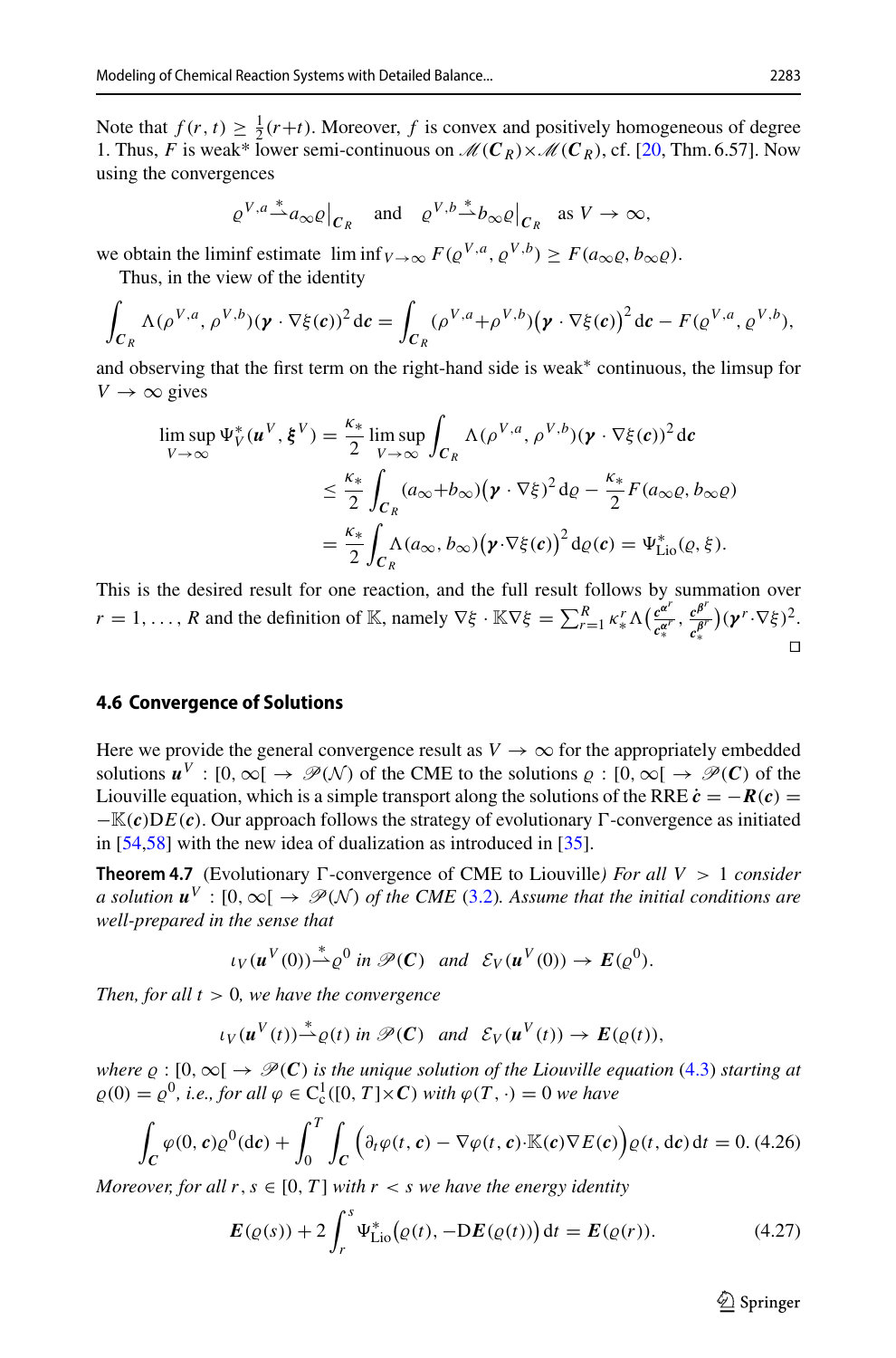For the proof we use the energy-dissipation principle for  $V \ge 1$  and pass to the limit in each of the terms. If  $u^V$  is a solution of the CME, then for all  $T > 0$  we have

<span id="page-27-0"></span>
$$
\mathcal{E}_V(\boldsymbol{u}^V(T)) + \int_0^T \Psi_V(\boldsymbol{u}^V, \dot{\boldsymbol{u}}^V) + \Psi_V^*(\boldsymbol{u}^V, -D\mathcal{E}_V(\boldsymbol{u}^V)) dt = \mathcal{E}_V(\boldsymbol{u}^V(0)). \quad (4.28)
$$

Following the ideas in [\[11\]](#page-45-5) for the passage from a Markov chain to the Fokker–Planck equation or the general methods in evolutionary  $\Gamma$ -convergence, we want to pass to the limit in each of the four terms. As a general fact, it will be sufficient to obtain liminf estimates on the left-hand side, since by a chain-rule argument an estimate with " $\leq$ " instead of equality can be turned back into an equality. Moreover, by the assumptions of the theorem we see that the right-hand side converges to the desired limit.

However, it is rather delicate to pass to the limit in the integral  $\int_0^T \Psi_V(u^V, \dot{u}^V) dt$ , because the potential  $\Psi_V$  is only implicitly defined and we expect the limit to be given in terms of the Benamou-Brenier formula for the Wasserstein distance induced by the metric on (*C*, K). A major difficulty is even to obtain a suitable equi-continuity for the solutions  $u^V$  to be able to extract a subsequence converging at all times. In particular, it is unclear how to pass to the limit in  $\iota_V(\mathbf{\dot{u}}^V(t))$  by a direct argument.

Hence, following [\[35](#page-45-4)], we estimate the primal dissipation potential  $\Psi_V$  from below using the definition in terms of the Legendre transform of  $\Psi_V^*$ . Using additionally an integration by parts we have

$$
\int_0^T \Psi_V(\boldsymbol{u}^V, \dot{\boldsymbol{u}}^V) dt \geq \mathfrak{J}_V(\boldsymbol{u}^V, \boldsymbol{\eta}) \quad \text{for all } \boldsymbol{\eta} \in C^1([0, T]; \ell^{\infty}(\mathcal{N})) \text{ with}
$$
  

$$
\mathfrak{J}_V(\boldsymbol{u}, \boldsymbol{\eta}) := \langle \boldsymbol{u}(T), \boldsymbol{\eta}(T) \rangle - \langle \boldsymbol{u}(0), \boldsymbol{\eta}(0) \rangle - \int_0^T \langle \boldsymbol{u}(t), \dot{\boldsymbol{\eta}}(t) \rangle + \Psi_V^*(\boldsymbol{u}(t), \boldsymbol{\eta}(t)) dt,
$$

where  $\langle u, \eta \rangle := \sum_{n \in \mathcal{N}} u_n \eta_n$ . With this argument we can replace the energy-dissipation principle [\(4.28\)](#page-27-0) by the estimate

<span id="page-27-1"></span>
$$
\mathcal{E}_V(\boldsymbol{u}^V(T)) + \mathfrak{J}_V(\boldsymbol{u}^V, \boldsymbol{\eta}) + \int_0^T \Psi_V^*(\boldsymbol{u}^V, -D\mathcal{E}_V(\boldsymbol{u}^V)) dt \le \mathcal{E}_V(\boldsymbol{u}^V(0)), \qquad (4.29)
$$

which holds for all differentiable *η*. In this equation we are then able to pass to the limit *V*  $\rightarrow \infty$ , when choosing  $\eta = \eta^V = \iota_V^*(\xi)$  for a smooth function  $\xi$ .

At the end we are then able to calculate the supremum over all  $\xi$  by using the especially simple quadratic structure in  $\xi$ , which mirrors the fact that the Liouville equation is a simple transport equation.

*Proof of Theorem [4.7](#page-26-1)* **Step 1: Embedding and uniform a priori bounds** We now consider the family  $u^V : [0, T] \to \mathcal{P}(\mathcal{N})$  and embed it into  $\mathcal{P}(C)$  via  $\iota_V$  from [\(4.6\)](#page-18-2). As in [\[11\]](#page-45-5) we show an equi-continuity in a 1-Wasserstein distance, but introduce an additional weight accounting for our unbounded domain *C*. We define the maximal order *p* of all reactions via

$$
p := \max\{|\pmb{\alpha}^r|_1, |\pmb{\beta}^r|_1 | r = 1, ..., R\}.
$$

For  $\mu \in \mathcal{M}(\mathbf{C})$  and for  $\rho_0$ ,  $\rho_1 \in \mathcal{P}(\mathbf{C})$  we set

$$
\|\mu\|_{\text{IW}} := \sup \left\{ \left| \int_C f(c) d\mu(c) \right| f \in \mathbb{F} \right\} \text{ and } d_{\text{IW}}(\varrho_0, \varrho_1) = \|\varrho_0 - \varrho_1\|_{\text{IW}},
$$

where  $\mathbb{F} := \{ f \in C^1(\mathcal{C}) \mid \sup_{\mathcal{C}} (1+|\mathcal{C}|^p) | \nabla f(\mathcal{C}) | \leq 1 \}.$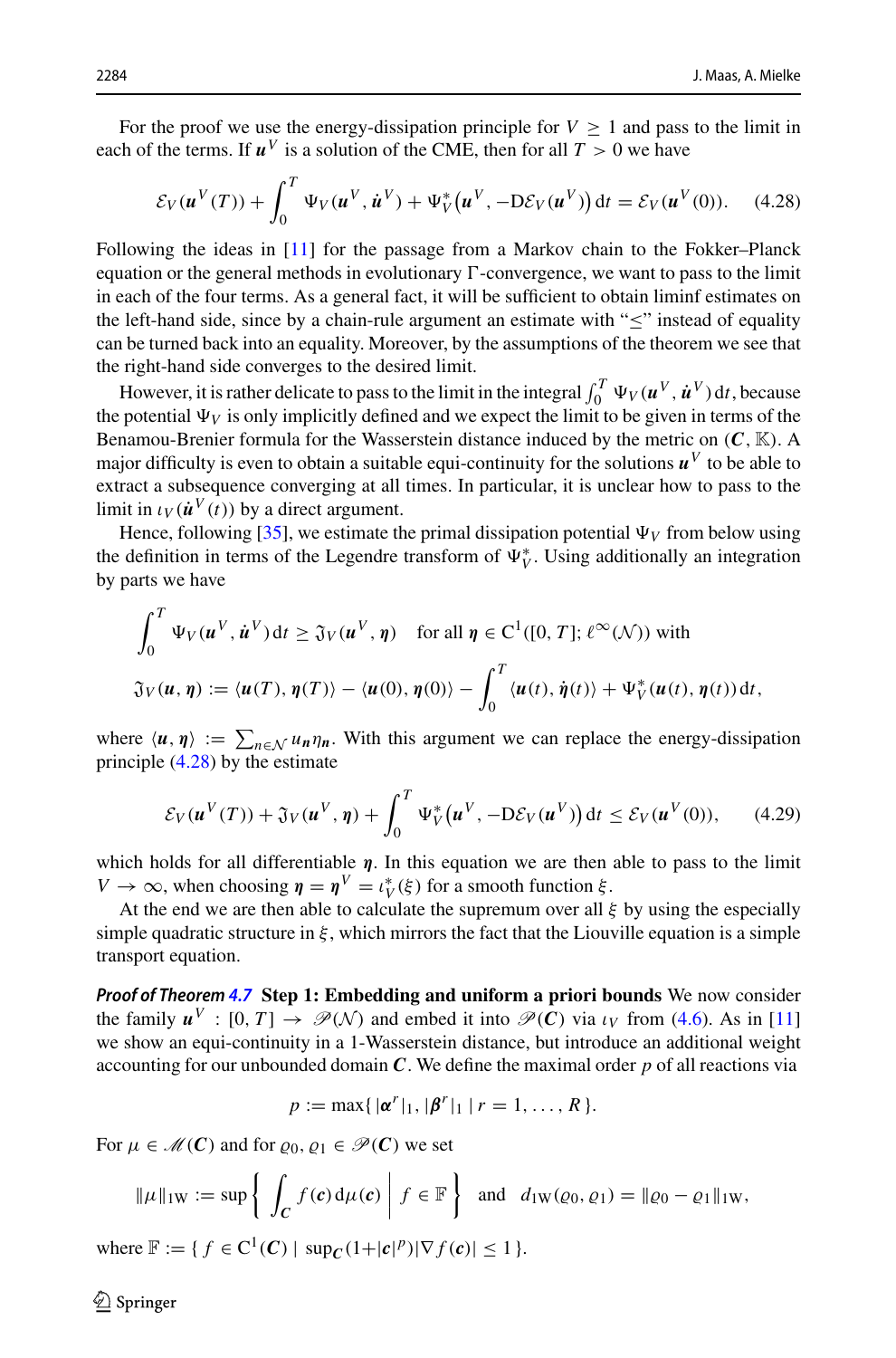Using the definition of the Markov generators  $Q_V^r$  in terms of the coefficients  $\mathbb{B}_V^{\delta^r}(n)$ , see [\(3.3\)](#page-11-3), it is easy to derive the uniform estimate  $||\iota_V(\boldsymbol{u}^V(t))||_{1W} \leq C_{1W}$  independently of the initial conditions and *V*  $\geq 1$  (one simply needs  $\sum u_n^V \equiv 1$ ). Hence, we obtain the uniform Lipschitz bound

$$
d_{1W}(\iota_V(\boldsymbol{u}^V(t)), \iota_V(\boldsymbol{u}^V(s))) \leq C_{1W}|t-s| \quad \text{for all } s, t \in [0, T] \text{ and all } V \geq 1.
$$

Moreover, as  $\mathcal{E}_V(u^V(t)) \leq \mathcal{E}_V(u^V(0)) \leq \mathbf{E}(\varrho^0) + o(1)_{V \to \infty}$  by well-preparedness, the equi-coercivity of  $\mathcal{E}_V$  established in [\(4.18\)](#page-21-0) yields the uniform bound

<span id="page-28-1"></span>
$$
\exists V_* \ge 1, C_{\text{B}} < \infty \,\forall \, t > 0, \ V \ge V_* : \int_C (1+|c|) \iota_V(u^V(t)) \, \mathrm{d}c \le C_{\text{B}}. \tag{4.30}
$$

**Step 2: Extraction of a subsequence** The subset of  $\mathcal{P}(C)$  defined by the boundedness of the above first moment is a compact subset of the metric space ( $\mathcal{P}(\mathbf{C})$ ,  $d_{1W}$ ). Indeed, using Prokhorov's theorem one finds that this set is weak<sup>\*</sup> sequentially compact. Since  $d_{1W}$ is dominated by the bounded Lipschitz metric (which metrizes weak∗ convergence), the compactness of ( $\mathcal{P}(\mathbf{C})$ ,  $d_{1W}$ ) follows.

Hence, we can apply the abstract Arzelà-Ascoli theorem in  $(\mathcal{P}(C), d_{1W})$  to extract a subsequence  $V_k \to \infty$  and a limit function  $\rho : [0, T] \to \mathcal{P}(C)$  such that

$$
\forall t \in [0, T]: \qquad \iota_V(u^V(t)) \stackrel{*}{\rightharpoonup} \varrho(t) \text{ in } \mathscr{P}(C), \tag{4.31a}
$$

$$
\forall s, t \in [0, T]: \qquad d_{1W}(\varrho(t), \varrho(s)) \le C_{1W}|t - s|,
$$
\n(4.31b)

$$
\forall t \in [0, T]: \qquad \qquad \boldsymbol{E}(\varrho(t)) \leq \boldsymbol{E}(\varrho^0), \tag{4.31c}
$$

<span id="page-28-4"></span><span id="page-28-3"></span><span id="page-28-2"></span><span id="page-28-0"></span>the mapping 
$$
t \mapsto \varrho(t)
$$
 is weak<sup>\*</sup> continuous. (4.31d)

At first, in place of [\(4.31a\)](#page-28-0) one obtains  $d_{1W}(tV(u^V(t)), \varrho(t)) \to 0$ . To derive (4.31a), we use the bound [\(4.30\)](#page-28-1) together with the fact that any bounded continuous function can be uniformly approximated on compact sets by (multiples of) functions in  $\mathbb F$ . Similarly, [\(4.31d\)](#page-28-2) follows from [\(4.31b\)](#page-28-3). In particular, combining [\(4.31d\)](#page-28-2) and the assumption  $\iota_V(\mathbf{u}^V(0)) \stackrel{*}{\rightarrow} \varrho^0$ we conclude  $\rho(0) = \rho^0$ . Finally, [\(4.31c\)](#page-28-4) follows via [\(4.31a\)](#page-28-0) from Theorem [4.4:](#page-21-3)

$$
\boldsymbol{E}(\varrho(t)) \leq \liminf_{V \to \infty} \mathcal{E}_V\big(\boldsymbol{u}^V(t)\big) \leq \liminf_{V \to \infty} \mathcal{E}_V\big(\boldsymbol{u}^V(0)\big) = \boldsymbol{E}(\varrho^0).
$$

**Step 3: Limit passage in** [\(4.29\)](#page-27-1) Combining [\(4.31a\)](#page-28-0) for  $t = T$  and Theorem [4.4](#page-21-3) (cf. [\(4.19\)](#page-21-1)), the first term satisfies the liminf estimate lim inf $V \rightarrow \infty$   $\mathcal{E}_V(u^V(T)) \geq E(\varrho(T))$ . For the last term we use the assumption  $\mathcal{E}_V(u^V(0)) \to E(\rho^0) = E(\rho(0)).$ 

For the third term we employ Proposition [4.5](#page-23-4) for each  $t \in [0, T]$  based on [\(4.31a\)](#page-28-0). Using Fatou's lemma we conclude the liminf estimate

$$
\liminf_{V \to \infty} \int_0^T \Psi_V^* \big( \boldsymbol{u}^V(t), -D \mathcal{E}_V(\boldsymbol{u}^V(t)) \big) dt \ge \int_0^T \liminf_{V \to \infty} \Psi_V^* \big( \boldsymbol{u}^V(t), -D \mathcal{E}_V(\boldsymbol{u}^V(t)) \big) dt
$$

$$
\ge \int_0^T \Psi_{\text{Lie}}^* \big( \varrho(t), -D E(\varrho(t)) \big) dt.
$$

Thus, it remains to pass to the limit in  $\mathfrak{J}_V(u^V, \eta)$ . For this we choose an arbitrary  $\xi \in C_c^1([0, T] \times C)$  and define  $\xi^V(t) = \iota_V^*(\xi(t))$ , cf. [\(4.7\)](#page-18-0). With this choice we can apply Proposition [4.6](#page-25-1) for all  $t \in [0, T]$  based on [\(4.31a\)](#page-28-0). Now, Fatou's lemma yields

$$
\liminf_{V \to \infty} \mathfrak{J}_V(u^V, \xi^V) \ge \mathfrak{J}_{\text{Lio}}(\varrho, \xi) \quad \text{where}
$$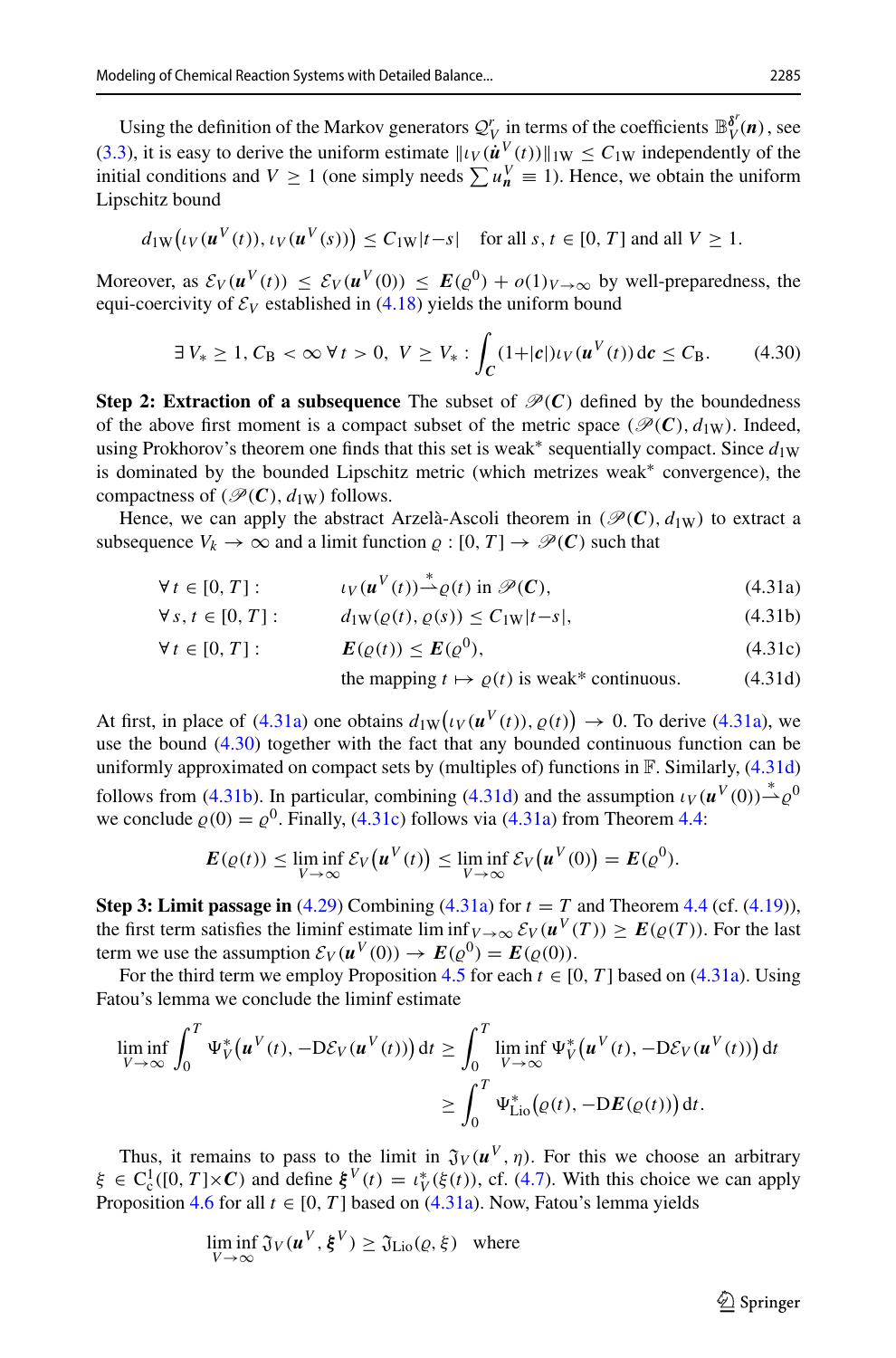$$
\mathfrak{J}_{\text{Lio}}(\varrho,\xi) := \int_C \xi(T,\mathbf{c})\varrho(T,\mathrm{d}\mathbf{c}) - \int_C \xi(0,\mathbf{c})\varrho(0,\mathrm{d}\mathbf{c}) \n- \int_0^T \int_C \left( \partial_t \xi(t,\mathbf{c}) + \frac{1}{2} \nabla \xi(t,\mathbf{c}) \cdot \mathbb{K}(\mathbf{c}) \nabla \xi(t,\mathbf{c}) \right) \varrho(t,\mathrm{d}\mathbf{c}) \mathrm{d}t.
$$

In summary, we conclude that the limit function  $\rho : [0, T] \rightarrow \mathcal{P}(C)$  satisfies

<span id="page-29-1"></span>
$$
E(\varrho(T)) + \mathfrak{J}_{\text{Lio}}(\varrho, \xi) + \int_0^T \Psi_{\text{Lio}}^*(\varrho(t), -DE(\varrho(t))) dt \le E(\varrho(0)) \tag{4.32}
$$

for all  $\xi \in C_c^1([0, T] \times C)$ .

**Step 4: Energy balance** By inserting  $\xi \equiv 0$  in [\(4.32\)](#page-29-1) we obtain the upper bound

$$
\mathcal{D}(\varrho; 0, T) := \int_0^T \int_C \nabla E(\boldsymbol{c}) \cdot \mathbb{K}(\boldsymbol{c}) \nabla E(\boldsymbol{c}) \varrho(t, d\boldsymbol{c}) dt \le 2 \big( E(\varrho(0)) - E(\varrho(T)) \big).
$$

We want to show energy balance, i.e., equality when the factor 2 is omitted. For this purpose, we observe that the measures  $\rho(t, \cdot) \in \mathcal{P}(C)$  decay at infinity such that [\(4.31c\)](#page-28-4) holds. Hence, we may also use  $\xi(t, c) = \lambda E(c)$  as testfunctions in [\(4.32\)](#page-29-1). Writing shortly  $e(t) := E(\varrho(t))$ we find  $\mathfrak{J}_{\text{Lio}}(\varrho, \lambda E) = \lambda (e(T) - e(0)) - \frac{\lambda^2}{2} \mathcal{D}(\varrho; 0, T)$  and obtain

$$
-\lambda(e(0) - e(T)) - \frac{\lambda^2}{2} \mathcal{D}(e; 0, T) = \mathfrak{J}_{\text{Lio}}(e, \lambda E) \le e(0) - e(T)
$$

$$
-\frac{1}{2} \mathcal{D}(e; 0, T) \quad \text{for all } \lambda \in \mathbb{R}.
$$

Maximizing with respect to  $\lambda$  leads to  $(e(0) - e(T))^2/D \leq 2(e(0) - e(T)) - D$  which implies  $e(0) - e(T) = \mathcal{D}$ , or more explicitly  $\mathcal{D}(\varrho; 0, T) = E(\varrho(0)) - E(\varrho(T))$ , which is the desired energy balance  $(4.27)$  for  $r = 0$  and  $s = T$ .

Moreover, we can repeat the calculation on [0,  $s$ ] with  $0 < s < T$  instead of [0,  $T$ ]. The full result  $(4.27)$  follows by subtracting the identity on  $[0, r]$  from that on  $[0, s]$ . **Step 5: Weak form of gradient flow equation** With Step 4 we rewrite [\(4.32\)](#page-29-1) as

$$
\mathfrak{J}_{\text{Lio}}(\varrho,\xi) \leq \pmb{E}(\varrho(0)) - \pmb{E}(\varrho(T)) - \frac{1}{2}\mathcal{D}(\varrho;0,T) = \frac{1}{2}\mathcal{D}(\varrho;0,T),
$$

and know that the left-hand side is maximized by  $\xi : (t, c) \mapsto -E(c)$ . Inserting the test functions  $\xi(t, c) = \delta \varphi(t, c) - E(c)$  with small  $\delta > 0$  and  $\varphi \in C_c^1([0, T] \times C)$  with  $\varphi(T, \cdot) = 0$ we arrive, after some cancellations and after dividing by  $\delta > 0$ , at

$$
-\int_C \varphi(0,\mathbf{c})\varrho(0,\,\mathrm{d}\mathbf{c}) - \int_0^T \int_C \Big(\partial_t \varphi - \nabla \varphi \cdot \mathbb{K} \nabla \big(E - \frac{\delta}{2}\varphi\big)\Big) \varrho(t,\,\mathrm{d}\mathbf{c}) \,\mathrm{d} t \leq 0.
$$

Taking the limit  $\delta \searrow 0$  and replacing  $\varphi$  by  $-\varphi$ , we obtain the desired result [\(4.26\)](#page-26-3).

With this, Theorem [4.7](#page-26-1) is established.

## <span id="page-29-0"></span>**5 Approximation via Fokker–Planck Equations**

In the above section we have seen that the Liouville equation is the proper limit of the CME for  $V \to \infty$ . However, for finite but large V it can still be advantageous to replace the discrete CME by a continuous PDE with *V* as a large parameter. In this range the stochastic modeling is done by the so-called *Langevin dynamics*, see [\[24](#page-45-9)[,34](#page-45-8)[,61](#page-46-11)], which is based on a stochastic perturbation of the reaction-rate equation  $(RRE)$ , see  $(1.4)$ . At the level of probability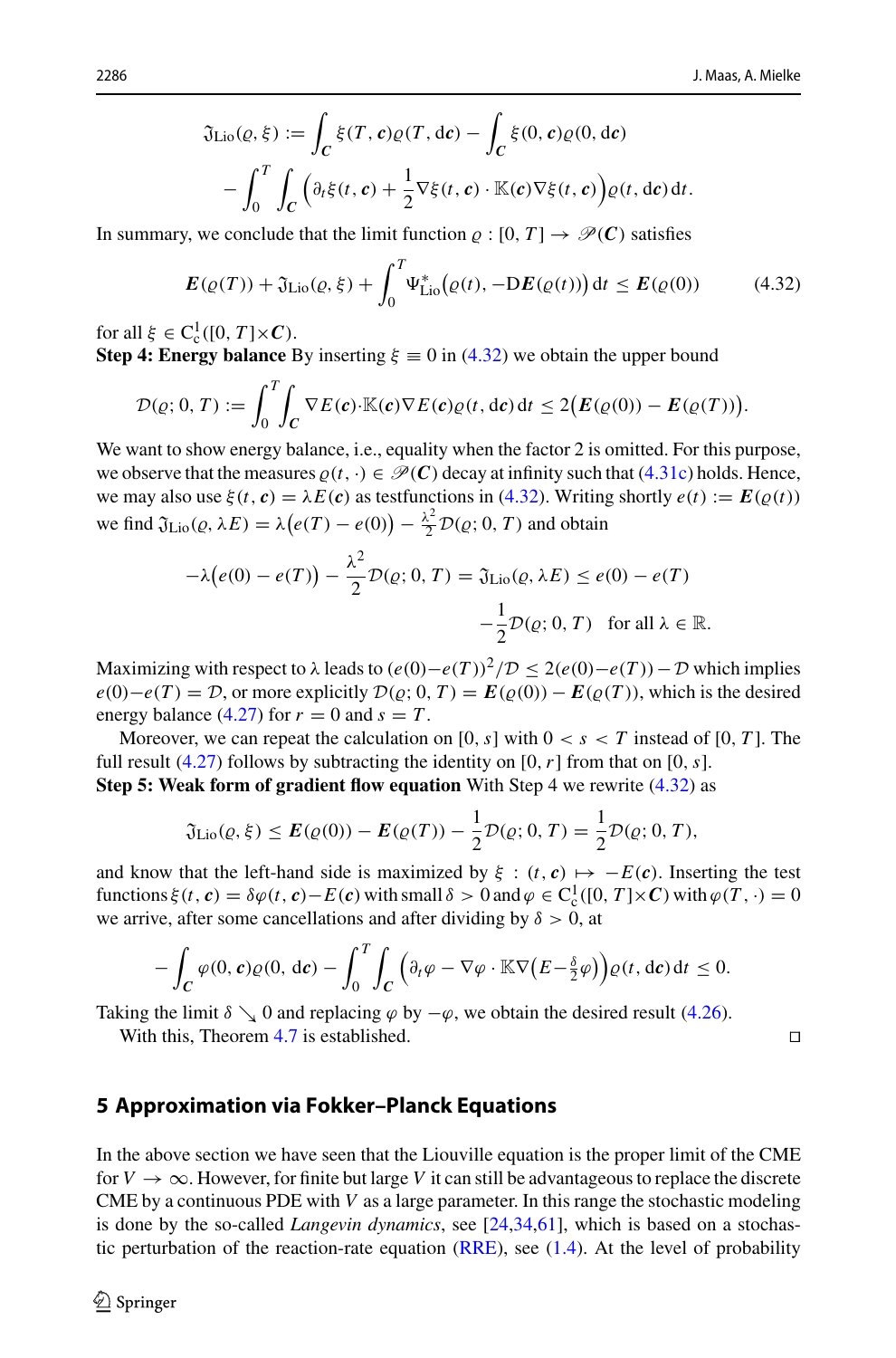distributions the corresponding model is the associated Fokker–Planck equation (FPE). We will discuss two different gradient flow approximations: in the first we simply add a suitable "entropic term" to the driving functional, but keep the dissipation fixed (cf. Sect. [5.2\)](#page-31-0), while in the second we expand  $\mathcal{E}_V$  and  $\mathcal{K}_V$  such that all terms of order  $1/V$  are correct (cf. Sect. [5.3\)](#page-32-0).

## <span id="page-30-2"></span>**5.1 Improved Approximation of the Relative Entropy**

We interpret the sum in the definition of  $\mathcal{E}_V$  as a Riemann sum and replace it by a corresponding integral. The main point of the improvement is that we keep the entropy term  $\frac{1}{V} \sum u_n \log u_n$  in the definition of  $\mathcal{E}_V(u)$ , which is in contrast to the limit *E* obtained in Theorem [4.4.](#page-21-3) Working with absolutely continuous probability measures  $\rho(d\mathbf{c}) = \rho(\mathbf{c}) d\mathbf{c}$ with  $\rho \in L^1(\mathbb{C})$ , we can define the *V*-dependent entropy by

<span id="page-30-0"></span>
$$
E_V(\varrho) = \frac{1}{V} \int_C \rho(c) \log \left( \frac{\rho(c)}{W_V(c)} \right) \mathrm{d}c, \tag{5.1}
$$

where the equilibrium density  $W_V \in L^1(\mathbb{C})$  has to be chosen suitably. A first simple approximation is  $\widetilde{W}_V(c) = \frac{1}{\widetilde{Z}_V} e^{-VE(c)}$  with  $E(c) = \sum_{i=1}^I c_i^* \lambda_B(c_i/c_i^*)$  as above and *ZV*  $\widetilde{Z}_V = \int_C e^{-VE(\mathbf{c})} d\mathbf{c}$ . However, a better and more refined *W<sub>V</sub>* is obtained using the next order of expansion in Stirling's formula [\(4.10\)](#page-19-3) as well. For this we use the approximation  $k_n \approx n + 1/6$ , i.e.,  $\log(n!) = n \log n - n + \frac{1}{2} \log (2\pi (n + \frac{1}{6})) + O(1/n^2)$  for  $n \to \infty$ . Hence, taking the limits *V*,  $|\boldsymbol{n}| \to \infty$  such that  $\frac{\boldsymbol{n}^2}{V} \to \boldsymbol{c}$ , we obtain

$$
-\frac{1}{V}\log w_{n}^{V} \approx E(c) + \frac{1}{V}G_{V}(c)
$$

with the *V*-dependent correction  $G_V(c) := \frac{1}{2} \sum_{i=1}^{I} \log (2\pi (Vc_i + \frac{1}{6}))$  for *E*.

We now take a probability measure  $\rho = \rho d c \in \mathcal{P}(C)$  and a discrete approximation  $u \approx \varkappa_V(\varrho) \in \mathcal{P}(\mathcal{N})$ , where  $\varkappa_V : \mathcal{P}(\mathcal{C}) \to \mathcal{P}(\mathcal{N})$  is the natural projection defined in [\(4.8\)](#page-19-4). Then the Riemann-sum approximation results in

$$
\mathcal{E}_V(u) = \frac{1}{V} \sum_{n \in \mathcal{N}} u_n \log u_n - \frac{1}{V} \sum_{n \in \mathcal{N}} u_n \log w_n^V
$$
  
\n
$$
\approx \frac{1}{V} \int_C \rho(c) \log \rho(c) \, dc - I \frac{\log V}{V} + \int_C \left( E(c) + \frac{1}{V} G_V(c) \right) \rho(c) \, dc
$$
  
\n
$$
= \frac{1}{V} \int_C \rho(c) \log \left( \frac{\rho(c)}{\widehat{W}(V, c, c^*)} \right) \, dc,
$$
  
\nwhere  $\widehat{W}(V, c, c_*) = \prod_{i=1}^I \widehat{W}(V, c_i, c_i^*)$  with  $\widehat{W}(V, c, c^*) = \frac{V e^{-V c^* \lambda_B(c/c^*)}}{\sqrt{2\pi (V c + 1/6)}}.$ 

The probability density  $W_V$  is then defined by normalizing  $\widehat{W}(V, \cdot, c_*)$ . We thus set  $Z(V, c^*) := \int_0^\infty \widehat{W}(V, c, c^*) d c$  and

<span id="page-30-1"></span>
$$
W_V(c) := \prod_{i=1}^{I} W(V, c_i, c_i^*) \quad \text{with } W(V, c, c^*) := \frac{\widehat{W}(V, c, c^*)}{Z(V, c^*)}.
$$
 (5.2)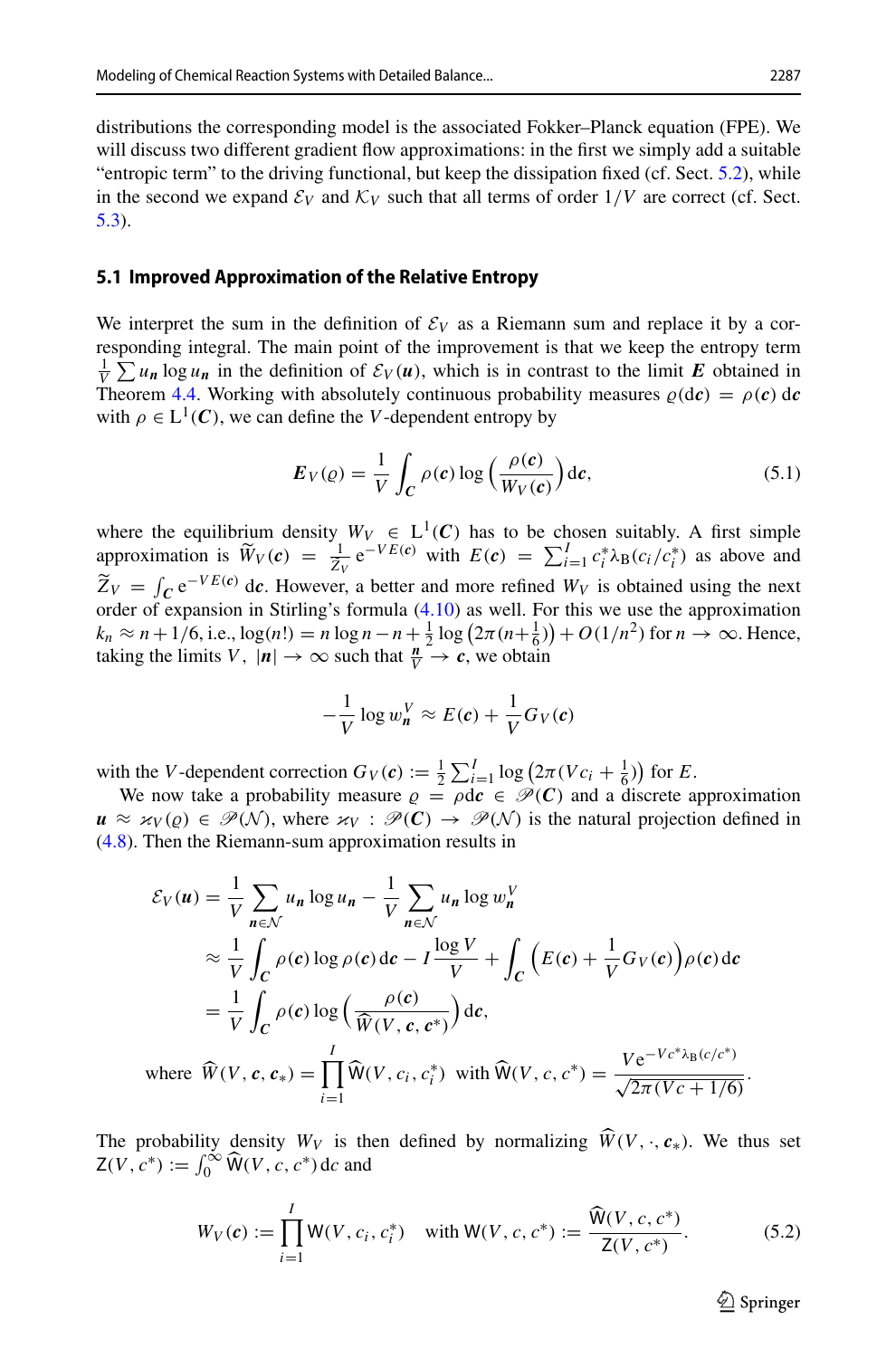This yields the expansion

$$
-\frac{1}{V}\log W_V(\boldsymbol{c}) = E(\boldsymbol{c}) + \frac{1}{V}E_1^V(\boldsymbol{c}) \quad \text{where} \quad E_1^V(\boldsymbol{c}) = \widehat{\mathbf{z}}(V, \boldsymbol{c}_*) + \frac{1}{2}\sum_{i=1}^I \log (Vc_i + \frac{1}{6})
$$

with  $\hat{\mathbf{z}}(V, \mathbf{c}_*) := \sum_{i=1}^I \log \left( \sqrt{2\pi} \mathbf{Z}(V, c_i^*)/V \right)$ . In summary, for  $\mathbf{E}_V$  defined via [\(5.1\)](#page-30-0) and  $(5.2)$  we have

<span id="page-31-3"></span>
$$
\boldsymbol{E}_{V}(\varrho) = \boldsymbol{E}(\varrho) + \frac{1}{V} \int_{C} \left( \rho \log \rho + \boldsymbol{E}_{1}^{V} \rho \right) d\boldsymbol{c}, \tag{5.3}
$$

and  $DE_V(\varrho)(c) = \frac{1}{V} \log \rho(c) - \frac{1}{V} \log W_V(c)$ .

## <span id="page-31-0"></span>**5.2 Simple Fokker–Planck Approximation**

Here we keep the *V*-independent Onsager operator  $K(\varrho) : \xi \mapsto -\text{div}(\varrho \mathbb{K} \nabla \xi)$  of the Liouville equation and obtain the *V*-dependent continuous gradient system ( $\mathcal{P}(\mathbf{C})$ ,  $E_V$ ,  $K$ ). The associated gradient-flow equation  $\dot{\rho} = -K(\rho)DE_V(\rho)$  is the FPE

<span id="page-31-1"></span>
$$
\dot{\rho} = \text{div}\Big(\frac{1}{V}\mathbb{K}(\boldsymbol{c})\nabla\rho + \rho \boldsymbol{R}(\boldsymbol{c}) + \rho A_V(\boldsymbol{c})\Big),\tag{5.4}
$$

where we used  $\mathbb{K}(c)DE(c) = \mathbf{R}(c)$  and set  $A_V(c) := \frac{1}{2}\mathbb{K}(c)\left(\frac{1}{Vc_i+1/6}\right)_{i=1,\dots,I}$ .<br>We expect that this FPE is a good approximation to the CME for all sufficiently large

*V*. In particular, [\(5.4\)](#page-31-1) has the steady state  $\rho = W_V$ , which is close to the discrete steady state  $\mathbf{w}^V \in \mathcal{P}(\mathcal{N})$  using the embedding as above. In contrast, the only steady states of the Liouville equation [\(4.1\)](#page-16-3) are concentrated on the equilibria of  $\dot{c} = -R(c)$ . Of course, the FPE still respects the invariant sets  $I(q)$ , because the mobility K of the Onsager operator K is the same as for the Liouville equation. In particular,  $\rho = W_V$  is the unique equilibrium density if and only if K has full rank, i.e.,  $I(q) = C$  for all  $q \in \mathfrak{Q}$ .

The simpler choice  $\widetilde{W}_V(c) = \frac{1}{\widetilde{Z}(V)} e^{-VE(c)}$  for the equilibrium yields the relative entropy

$$
\widetilde{E}_V(\varrho) = \frac{1}{V} \int_C \rho(c) \log \left( \frac{\rho(c)}{\widetilde{W}_V(c)} \right) \mathrm{d}c = \int_C \left( \frac{1}{V} \log \rho(c) + E(c) \right) \rho(c) \mathrm{d}c + \frac{\log(\widetilde{Z}(V))}{V}.
$$

The flow equation  $\dot{\rho} = -K(\rho)D\tilde{E}_V(\rho)$  induced by the gradient system ( $\mathcal{P}(C)$ ,  $\tilde{E}_V$ , K) is the simplified FPE

<span id="page-31-4"></span>
$$
\dot{\rho} = \text{div}\Big(\frac{1}{V}\mathbb{K}(\boldsymbol{c})\nabla\rho + \rho \boldsymbol{R}(\boldsymbol{c})\Big),\tag{5.5}
$$

which is the same as [\(5.4\)](#page-31-1) but with  $A_V \equiv 0$ . The simplified equation will be used below as well, since  $W_V$  has a simpler explicit form.

We believe that this approximation is suitable for many purposes. However, it does not produce the correct diffusion as derived in [\[34,](#page-45-8) Eq. (1.7)]. This diffusion correction is used to improve the RRE  $\dot{\mathbf{c}} = -\mathbf{R}(\mathbf{c})$  by replacing it by a stochastic differential equation called the chemical Langevin equations (CLE) in  $[24,61]$  $[24,61]$ , see  $(1.4)$ . The associated Fokker–Planck equation takes the form

<span id="page-31-2"></span>
$$
\dot{\rho} = \frac{1}{V} \sum_{i,j=1}^{I} \partial_{ij}^2 (\rho \widehat{\mathbb{K}}_{\text{CLE}}(\mathbf{c})_{ij}) + \text{div}(\rho \mathbf{R}(\mathbf{c})),
$$
\n(5.6)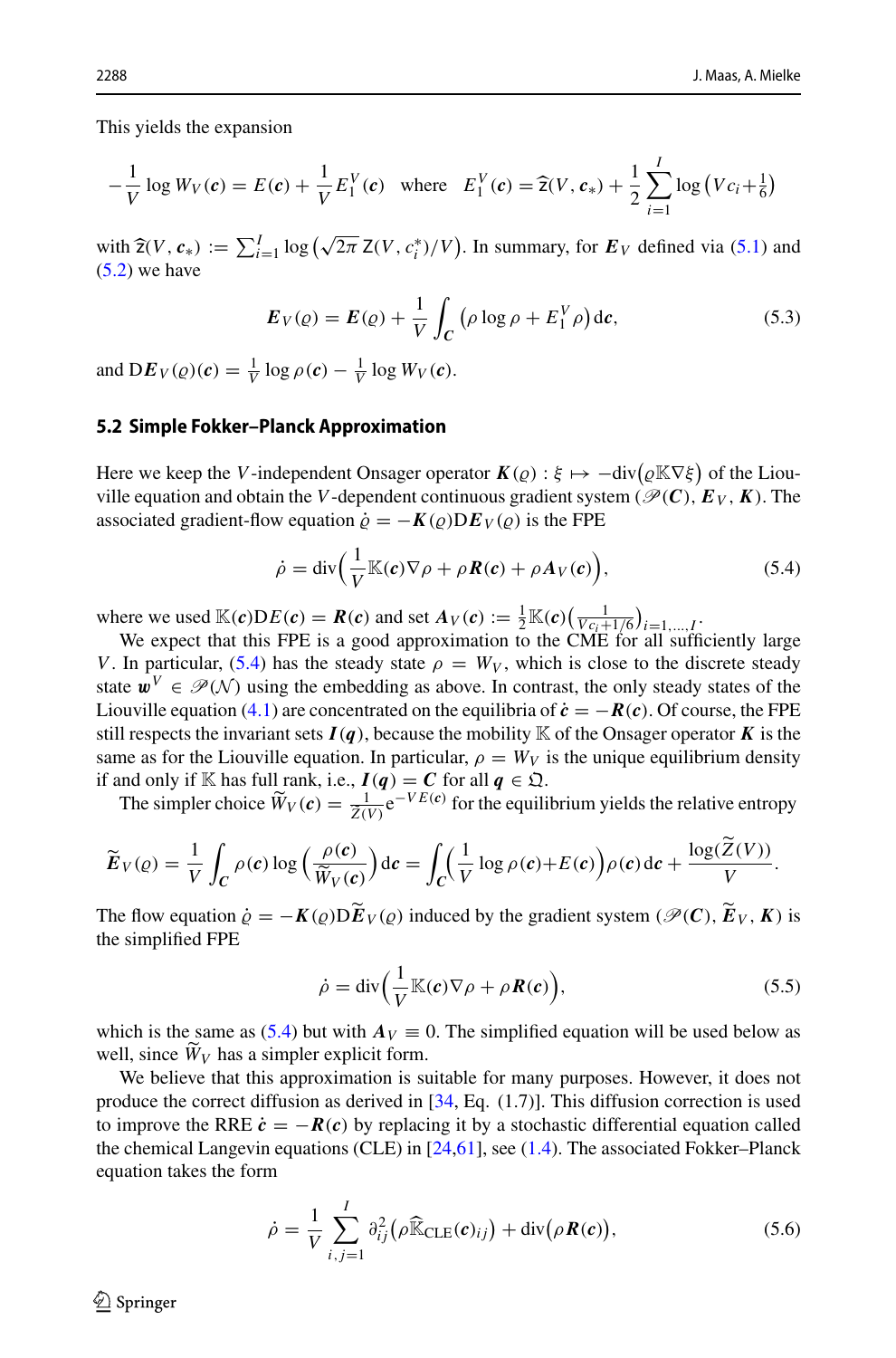where  $\widehat{\mathbb{K}}_{CLE}(\mathbf{c}) \in \mathbb{R}^{I \times I}$  is given in [\(1.6\)](#page-3-2) and differs from  $\mathbb{K}$  as the logarithmic mean  $\Lambda(a, b)$ between  $a = c^{\alpha'} / c_{*}^{\alpha'}$  and  $b = c^{\beta'} / c_{*}^{\beta'}$  is replaced by the arithmetic mean  $\frac{1}{2}(a+b)$ . Obviously, [\(5.6\)](#page-31-2) does not have a gradient structure with respect to  $\widehat{\mathbb{K}}_{\text{CLE}}$ , because there is no function  $c \mapsto \widehat{E}(c)$  such that  $R(c) = \widehat{\mathbb{K}}_{\text{CLE}}(c) \nabla \widehat{E}(c)$ .

## <span id="page-32-0"></span>**5.3 Fokker–Planck Equation with Higher-Order Terms**

To derive a proper expansion for the term of order 1/*V* in the evolution equation, we work with the *V*-dependent entropy  $E_V$  defined in Sect. [5.1.](#page-30-2) Up to an irrelevant *V*-dependent constant, this functional approximates  $\mathcal{E}_V$  from [\(3.7\)](#page-16-0) up to order  $1/V^2$ .

Similarly, we need to derive a suitable expansion for the dissipation potential, which can be done for each reaction independently. The discrete dual dissipation potential is given by  $(4.5b)$ , namely

$$
\Psi_V^*(u, \xi) = \frac{V}{2} \sum_{n \in \mathcal{N}} \Lambda \big( k_{\text{fw}} \mathbb{B}_V^\alpha(n) u_{n+\alpha}, k_{\text{bw}} \mathbb{B}_V^\beta(n) u_{n+\beta} \big) \big( \mu_{n+\alpha} - \mu_{n+\beta} \big)^2.
$$

For a smooth function  $\xi : \mathbf{C} \to \mathbb{R}$  we use the second-order accurate midpoint approximation  $\mu = \hat{\mu}_V^{\xi} : n \mapsto \xi\left(\frac{1}{V}(n+\delta)\right)$  with  $\delta = \frac{1}{2}(1,\ldots,1)$  to obtain the expansion

$$
V(\mu_{n+\alpha}-\mu_{n+\beta})=\nabla\xi(\mathbf{c}_n^V)\cdot(\alpha-\beta)+O(1/V^2)v_{\rightarrow\infty}\ \text{ with } \mathbf{c}_n^V:=\frac{1}{V}\Big(n+\frac{\alpha+\beta}{2}+\delta\Big),
$$

where we used symmetric difference quotients to obtain second order accuracy. Moreover, for a smooth and sufficiently fast decaying  $\rho = \rho d c \in \mathcal{P}(C)$  we define the associated discrete  $u \in \mathcal{P}(\mathcal{N})$  via  $u = \varkappa_V(\varrho) = \iota_V^* \varrho$ , which yields  $V^I u_n = \rho(\frac{1}{V}(n+\delta)) + O(1/V^2)$ ,

$$
V^I u_{n+\alpha} = \rho(\mathbf{c}_n^V) + \frac{1}{2V} \nabla \rho(\mathbf{c}_n^V) \cdot (\alpha - \beta) + O(1/V^2),
$$

and similarly for  $V^I u_{n+\beta}$ . Hence, for the arguments of  $\Lambda$  we find the expansion

$$
\frac{1}{V} \mathbb{B}_{V}^{\alpha}(n) V^{I} u_{n+\alpha} = (c_{n}^{V})^{\alpha} \rho(c_{n}^{V}) + \frac{1}{V} F_{n}^{V} + O(1/V^{2})
$$
  
with 
$$
F_{n}^{V} = -(c_{n}^{V})^{\alpha} \rho(c_{n}^{V}) \sum_{i=1}^{I} \frac{\alpha_{i} \beta_{i}}{2(c_{n}^{V})_{i}} + \frac{1}{2} (c_{n}^{V})^{\alpha} \nabla \rho(c_{n}^{V}) \cdot (\alpha - \beta).
$$

For all smooth functions  $f, g : C \to \mathbb{R}$  with compact support in  $int(C)$ , the trapezoidal rule for Riemann integrals gives

$$
\sum_{n \in \mathcal{N}} \left( f(c_n^V) + \frac{1}{V} g(c_n^V) \right) \frac{1}{V^I} = \int_C \left( f(c) + \frac{1}{V} g(c) \right) \mathrm{d}c + O(1/V^2).
$$

Hence, for smooth  $\rho$  and  $\xi$  we find the expansion

$$
\Psi_V^*(\varkappa_V(\varrho), \widehat{\mu}_V^{\xi}) = \Phi_V^*(\varrho, \xi) + O(1/V^2) \text{ for } V \to \infty \text{ with}
$$
  

$$
\Phi_V^*(\varrho, \xi) = \frac{1}{2} \int_C \Big( \Lambda(k_{\text{fw}} c^{\alpha}, k_{\text{bw}} c^{\beta}) \rho(c) + \frac{1}{V} \Upsilon(c, \rho(c), \nabla \rho(c)) \Big) (\nabla \xi(c) \cdot (\alpha - \beta))^2 dc,
$$

where the correction term  $\Upsilon$  takes the explicit form

$$
\Upsilon(c, \rho, \mathbf{p}) = \Upsilon_0(c)\rho + \Upsilon_1(c)\mathbf{p} \cdot (\mathbf{\alpha} - \mathbf{\beta}) \quad \text{with}
$$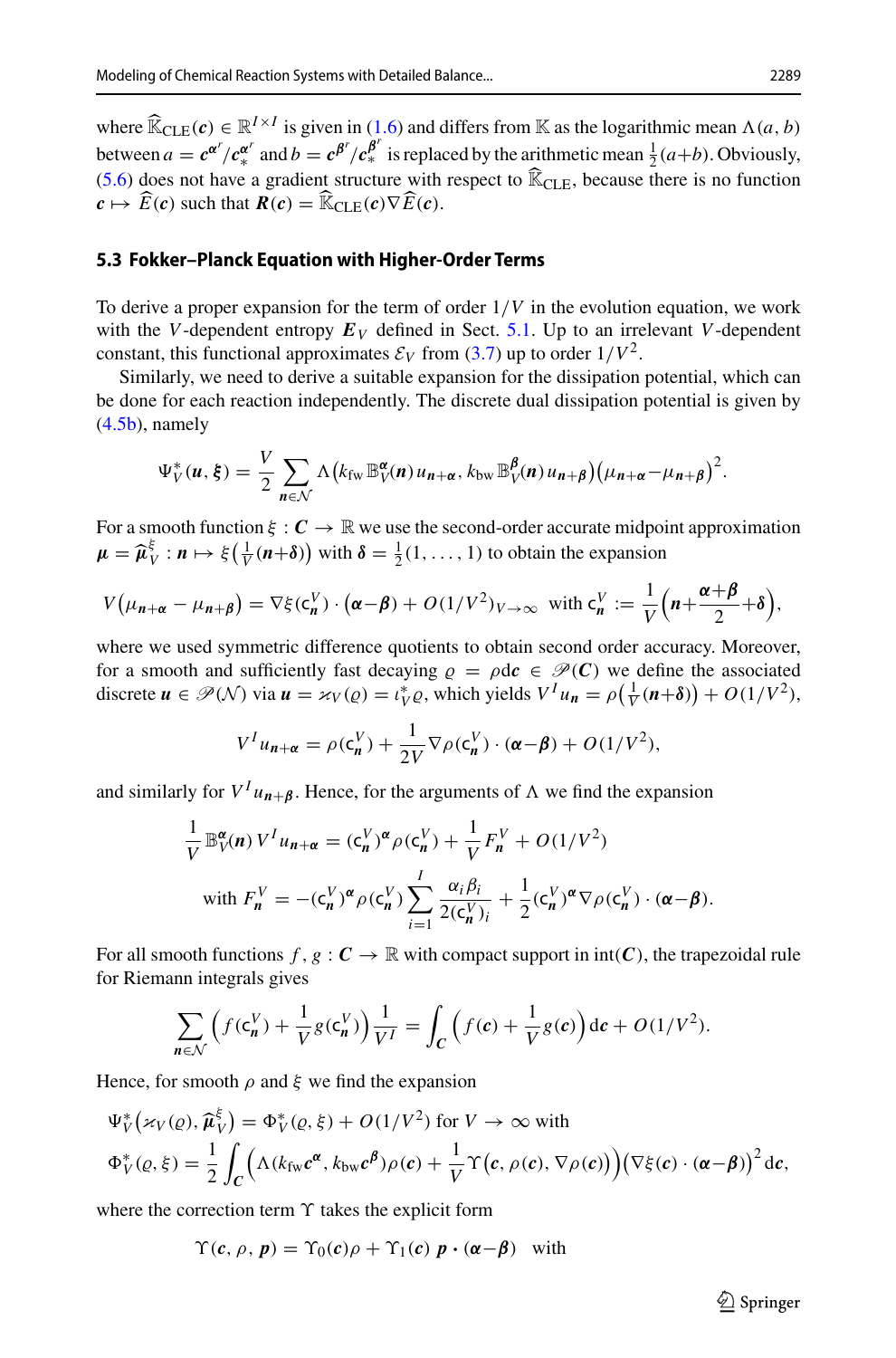$$
\Upsilon_0(\mathbf{c}) = -\frac{1}{2} \Lambda(k_{\rm fw} \mathbf{c}^{\alpha}, k_{\rm bw} \mathbf{c}^{\beta}) \, \alpha \cdot \check{\mathbf{C}} \boldsymbol{\beta} \quad \text{with } \check{\mathbf{C}} = \text{diag}(c_i^{-1})_{i=1,\dots,I},
$$
\n
$$
\Upsilon_1(\mathbf{c}) = \Lambda(k_{\rm fw} \mathbf{c}^{\alpha}, k_{\rm bw} \mathbf{c}^{\beta}) \, \frac{k_{\rm fw} \mathbf{c}^{\alpha} + k_{\rm bw} \mathbf{c}^{\beta} - 2\Lambda(k_{\rm fw} \mathbf{c}^{\alpha}, k_{\rm bw} \mathbf{c}^{\beta})}{2(k_{\rm fw} \mathbf{c}^{\alpha} - k_{\rm bw} \mathbf{c}^{\beta})}.
$$

Here we used the relation  $\partial_a \Lambda(a, b) = \frac{\Lambda(a, b)}{a} \frac{a - \Lambda(a, b)}{a - b}$ , giving

$$
a\partial_a \Lambda(a, b) + b\partial_b \Lambda(a, b) = \Lambda(a, b) \text{ and}
$$
  

$$
a\partial_a \Lambda(a, b) - b\partial_b \Lambda(a, b) = \Lambda(a, b)\frac{a+b-2\Lambda(a, b)}{a-b}.
$$

Now we are in the position to calculate the first-order correction to the Liouville equation from the approximate entropy  $E_V$  (cf. [\(5.3\)](#page-31-3)) and the dual dissipation potential  $\Psi_V^*$ , namely  $\dot{\varrho} = D_{\xi} \Phi_V^* (\varrho, -DE_V(\varrho)),$  which yields

$$
\dot{\rho} = \text{div}\left\{ \left( \rho \, \widehat{a}(c) + \frac{1}{V} \big[ \rho \, \widehat{b}_0(c) + \widehat{b}_1(c) \nabla \rho \cdot (\alpha - \beta) \big] + O(1/V^2) \right) (\alpha - \beta) \right\},\
$$

where the coefficients are given by

$$
\begin{aligned}\n\widehat{a}(c) &= \Lambda(k_{\text{fw}}c^{\alpha}, k_{\text{bw}}c^{\beta}) \left(\alpha - \beta\right) \cdot \nabla E(c) \\
&= k_{\text{fw}}c^{\alpha} - k_{\text{bw}}c^{\beta}, \\
\widehat{b}_0(c) &= \Lambda(k_{\text{fw}}c^{\alpha}, k_{\text{bw}}c^{\beta}) \left(\alpha - \beta\right) \cdot \check{C} \delta - \frac{1}{2}(k_{\text{fw}}c^{\alpha} - k_{\text{bw}}c^{\beta}) \alpha \cdot \check{C} \beta, \\
\widehat{b}_1(c) &= \Lambda(k_{\text{fw}}c^{\alpha}, k_{\text{bw}}c^{\beta}) + \Upsilon_1(c)(\alpha - \beta) \cdot \nabla E(c) \\
&= \frac{1}{2}(k_{\text{fw}}c^{\alpha} + k_{\text{bw}}c^{\beta}).\n\end{aligned}
$$

It is interesting to see the cancellation in the term  $\hat{b}_1$ , where  $\Upsilon_1$  did not have a sign, but after multiplication with  $(\alpha - \beta) \cdot \nabla E(c)$  it becomes positive and increases the logarithmic mean  $\Lambda(k_f_w c^{\alpha}, k_{bw} c^{\beta})$  to the arithmetic mean  $\frac{1}{2}(k_f_w c^{\alpha} + k_{bw} c^{\beta})$ . Moreover, the coefficient  $b_0$  consists of two terms, the first of which corresponds (up to order  $1/V^2$ ) to the correction  $A_V$  in [\(5.4\)](#page-31-1) arising from the improvement of  $E_V$ , while the second term arises from improving the dissipation potential  $\Phi_V^*$ , namely via  $\Upsilon_0$ .

Putting these derivations together, summing over  $r = 1, \ldots, R$  different reactions, and dropping all terms of order  $1/V^2$ , we find the following approximative Fokker–Planck equation:

<span id="page-33-0"></span>
$$
\dot{\rho}(t,\mathbf{c}) = \text{div}_{\mathbf{c}}\left(\frac{1}{V}\widehat{\mathbb{K}}_{\text{CLE}}(\mathbf{c})\nabla\rho(t,\mathbf{c}) + \rho(t,\mathbf{c})\mathbf{R}(\mathbf{c}) + \frac{1}{V}\rho(t,\mathbf{c})\mathbf{B}(\mathbf{c})\right)
$$
(5.7)

where  $\mathbf{R}(c) = \mathbb{K}(c)DE(c)$ ,  $\mathbf{B}(c) = \sum_{r=1}^{R} \hat{b}_0^r(c)(\alpha^r - \beta^r)$ , and  $\hat{\mathbb{K}}_{\text{CLE}}$  is given in [\(1.6\)](#page-3-2).

The big disadvantage of equation [\(5.7\)](#page-33-0) is that it is generally no longer a gradient system. However, it may be considered as an equation with an asymptotic gradient flow structure in the sense of  $[6]$ . To find the simplest true gradient system that is compatible with the Fokker– Planck equation [\(5.7\)](#page-33-0), we have to find a true dual dissipation potential  $\Phi_V^*$  that is non-negative real in the set of the set of the set of the set of the set of the set of the set of the set of the set of the set of t and coincides with  $\Phi_V^*$  from above to lowest order. To keep the notation light, we again explain the construction for the case of one reaction only and set  $\Lambda_0(c) = \Lambda(k_{\rm fw} c^{\alpha}, k_{\rm bw} c^{\beta})$ . Our simplest choice is

$$
\widehat{\Phi}_V^*(\rho, \xi) = \int_C \Big( \Lambda_0(\mathbf{c}) \rho(\mathbf{c}) + \frac{1}{V} \Upsilon_0(\mathbf{c}) \rho(\mathbf{c}) + \frac{1}{V} \Upsilon_1(\mathbf{c}) \nabla \rho(\mathbf{c}) \cdot (\boldsymbol{\alpha} - \boldsymbol{\beta}) \n+ \frac{\Upsilon_2(\mathbf{c})}{V^2} \rho(\mathbf{c}) + \frac{\Upsilon_3(\mathbf{c})}{V^2} \frac{\big(\nabla \rho(\mathbf{c}) \cdot (\boldsymbol{\alpha} - \boldsymbol{\beta})\big)^2}{\rho(\mathbf{c})} \Big) \big(\nabla \xi(\mathbf{c}) \cdot (\boldsymbol{\alpha} - \boldsymbol{\beta})\big)^2 d\mathbf{c},
$$

 $\circledcirc$  Springer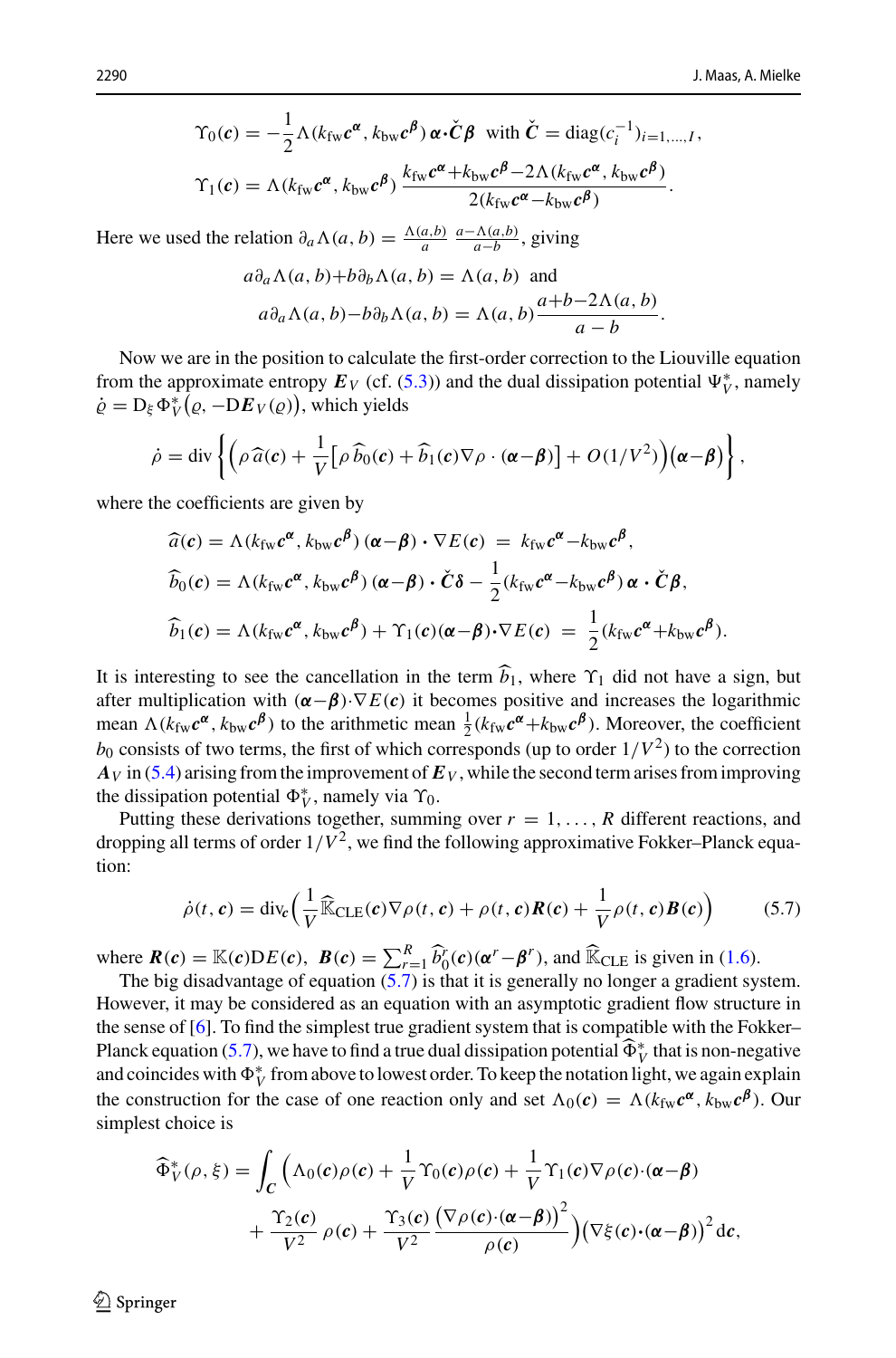where the higher-order corrections  $\Upsilon_2(c)$  and  $\Upsilon_3(c)$  need to be chosen such that  $\Phi_V^*(\rho, \xi)$ is still coercive. Choosing  $\theta_1, \theta_2 \in ]0, 1[$  with  $\theta_1 < \theta_2$ , we may require

$$
\Lambda_0(\boldsymbol{c}) + \frac{\Upsilon_0(\boldsymbol{c})}{V} + \frac{\Upsilon_2(\boldsymbol{c})}{V^2} \ge \theta_2 \Lambda_0(\boldsymbol{c}) \quad \text{and} \quad 4\theta_1 \Lambda_0(\boldsymbol{c}) \Upsilon_3(\boldsymbol{c}) \ge \Upsilon_1(\boldsymbol{c})^2
$$

for all  $V > 1$ , so that  $\widehat{\Phi}_V^*(\rho, \xi) \ge (\theta_2 - \theta_1) \int_C \Lambda_0(c) \rho(c) (\nabla \xi(c) \cdot (\alpha - \beta))^2 d\epsilon$ . The bounds for  $\Upsilon_2(c)$  and  $\Upsilon_3(c)$  hold for the following choices (or any bigger ones)

$$
\Upsilon_2(\boldsymbol{c}) = \frac{\Lambda_0(\boldsymbol{c})}{16(1-\theta_2)} (\boldsymbol{\alpha} \cdot \check{\boldsymbol{C}} \boldsymbol{\beta})^2 \quad \text{and} \quad \Upsilon_3(\boldsymbol{c}) = \frac{1}{4\theta_1 \Lambda_0(\boldsymbol{c})} \Upsilon_1(\boldsymbol{c})^2.
$$

Of course, we fix the energy functional to be the improved entropy functional  $E_V$  from [\(5.3\)](#page-31-3), and the gradient system  $(\mathcal{P}(C), E_V, \Phi_V^*)$  has the associated gradient-flow equation  $\dot{\varrho} = D_{\xi} \widehat{\Phi}_{V}^{*}(\varrho, -DE_{V}(\varrho))$ . With  $DE_{V}(\varrho) = \frac{1}{V}(1 + \log \rho) + E + \frac{1}{V}E_{1}^{V}$  we find

<span id="page-34-0"></span>
$$
\dot{\rho} = \text{div}\left(\left[\hat{a}_0^V(\mathbf{c})\rho + \frac{\hat{a}_1^V(\mathbf{c})}{V}\nabla_{\mathbf{y}}\rho + \frac{\hat{a}_2^V(\mathbf{c})}{V^2}\frac{(\nabla_{\mathbf{y}}\rho)^2}{\rho} + \frac{\hat{a}_3^V(\mathbf{c})}{V^3}\frac{(\nabla_{\mathbf{y}}\rho)^3}{\rho^2}\right]\mathbf{y}\right)
$$
\nwith  $\hat{a}_0^V = \Lambda_Y^V \left(\nabla_{\mathbf{y}} E + \frac{1}{V}\nabla_{\mathbf{y}} E_V^1\right)$ ,  $\hat{a}_1^V = \Lambda_Y^V + \Upsilon_1 \left(\nabla_{\mathbf{y}} E + \frac{1}{V}\nabla_{\mathbf{y}} E_V^1\right)$ ,  
\n $\hat{a}_2^V = \Upsilon_1 + \Upsilon_3 \left(\nabla_{\mathbf{y}} E + \frac{1}{V}\nabla_{\mathbf{y}} E_V^1\right)$ , and  $\hat{a}_3^V(\mathbf{c}) = \Upsilon_3$ ,  
\nwhere  $\Lambda_Y^V(\mathbf{c}) = \Lambda_0(\mathbf{c}) + \frac{\Upsilon_0(\mathbf{c})}{V} + \frac{\Upsilon_2(\mathbf{c})}{V^2}$ ,  $\mathbf{y} = \boldsymbol{\alpha} - \boldsymbol{\beta}$ , and  $\nabla_{\mathbf{y}} f = \nabla f \cdot \mathbf{y}$ .

Because  $\nabla_{\gamma} E_1^V$  is of order  $1/V$ , we see that this equation involves terms up to order  $1/V^4$ , namely through  $\hat{a}_0^V$  and through  $\hat{a}_2^V/V^2$ .<br>Clearly our gradient-flow equation (5)

Clearly, our gradient-flow equation  $(5.8)$  is much more complicated than those generated by the asymptotic gradient-flow structures in the sense of [\[6](#page-45-10)], where higher order terms are simply dropped.

There is also the question of well-posedness for equation  $(5.8)$ . To have parabolicity of the leading terms we need that the mapping  $p \mapsto \frac{1}{V} \widehat{a}_1^V p + \frac{1}{V^2} \widehat{a}_2^V p^2 + \frac{1}{V^3} \widehat{a}_3^V p^3$  is monotone, which amounts to asking that  $\hat{a}_1^V + 2\hat{a}_2^V q + 3\hat{a}_3^V q^2 \ge 0$  for all  $q \in \mathbb{R}$ . This can be always be achieved by making  $\hat{y}$  very big while keeping  $\hat{y}$  constant since  $\hat{y}$  only enters once via achieved by making  $\Upsilon_2$  very big while keeping  $\Upsilon_3$  constant, since  $\Upsilon_2$  only enters once via  $\widehat{a}_1^V$ .

### <span id="page-34-3"></span>**5.4 Comparison of Models**

To appreciate the positive and negative aspects of the different approximations of the CME, we treat the simplest example, namely the linear RRE on  $C = [0, \infty]$ :

<span id="page-34-1"></span>
$$
\dot{c} = 1 - c \qquad \text{corresponding to the reaction pair } X \stackrel{1}{\leftrightharpoons} \emptyset. \tag{5.9}
$$

Obviously, we have the explicit solution  $c(t) = 1 + (c(0)-1)e^{-t}$ .

The associated CME for  $u = \mathcal{P}(\mathbb{N}_0)$  is given by

<span id="page-34-2"></span>
$$
\dot{u}_n = Vu_{n-1} - (V+n)u_n + (n+1)u_{n+1} \quad \text{for } n \in \mathbb{N}_0,
$$
\n(5.10)

where  $u_{-1} = 0$ . Using the linearity in [\(5.9\)](#page-34-1), which leads to the linearity in *n* of the coefficients in [\(5.10\)](#page-34-2), we obtain explicit closed form relations of the evolution of the rescaled expectation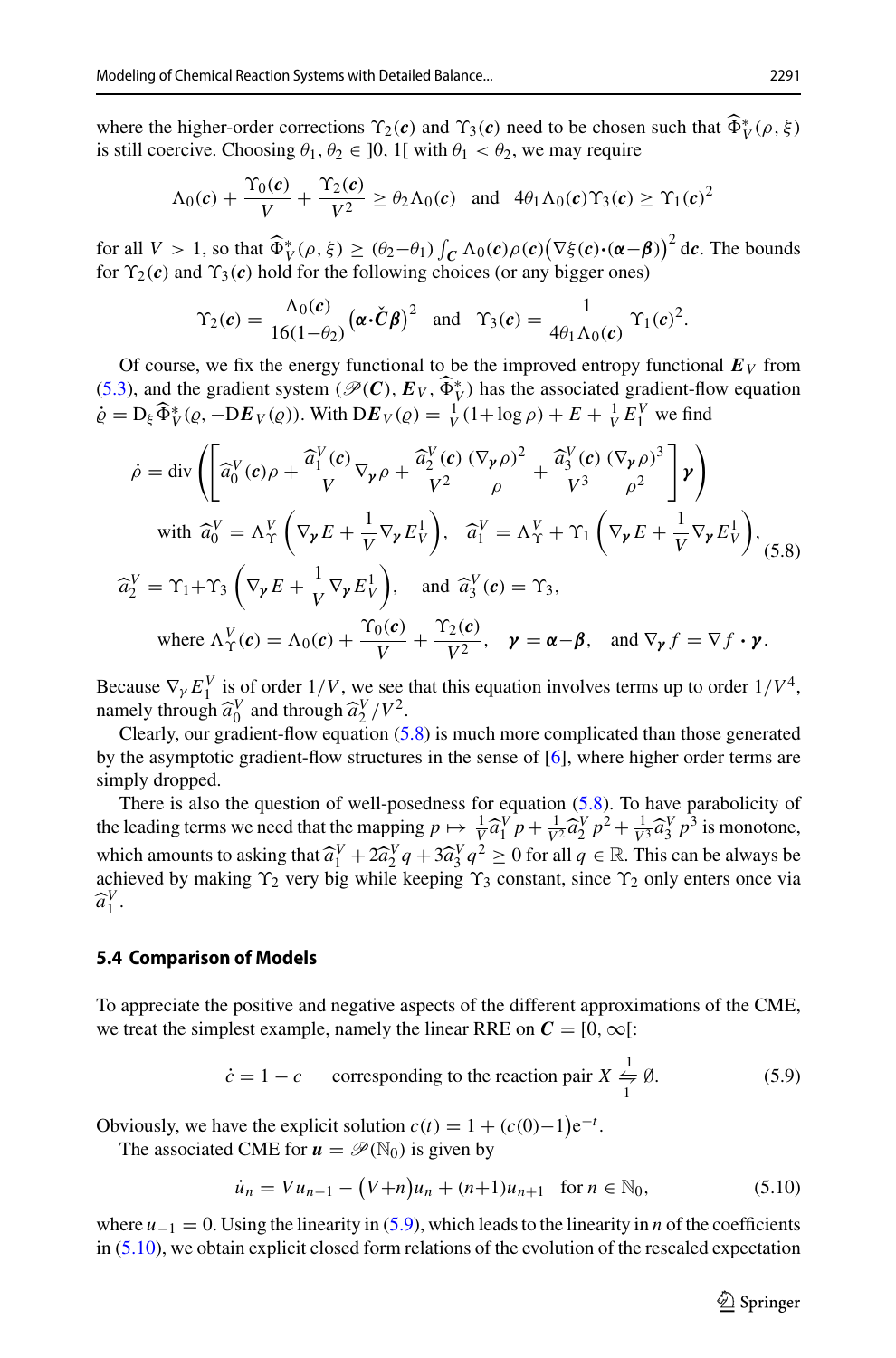$\hat{e}(t) := \frac{1}{V} \sum_{n \in \mathbb{N}_0} n u_n(t)$  and variance  $\hat{v}(t) := \frac{1}{V^2} \sum_{n \in \mathbb{N}_0} n^2 u_n - \hat{e}(t)^2$ , namely

<span id="page-35-0"></span>
$$
\hat{e}(t) = 1 - \hat{e}(t)
$$
 and  $\hat{v}(t) = -2\hat{v}(t) + \frac{1 + \hat{e}(t)}{V}$ . (5.11)

Moreover, it can be easily checked that for any solution  $t \mapsto c(t)$  of the RRE [\(5.9\)](#page-34-1) the following formula provides an explicit solution of the CME [\(5.10\)](#page-34-2):

$$
u_n(t) = \frac{e^{-c(t)V}}{n!} (c(t)V)^n \text{ for } n \in \mathbb{N}_0.
$$
 (5.12)

Note that this is expression is compatible with the ODEs [\(5.11\)](#page-35-0) for the moments, since for these Poisson distributions we have  $\hat{e}(t) = c(t)$  and  $\hat{v}(t) = c(t)/V$ .

The Liouville equation and the simple Fokker–Planck equation read

(Lio) 
$$
\dot{\varrho} = \partial_c ((c-1)\varrho)
$$
 and (FP)  $\dot{\rho} = \partial_c (\Lambda(1, c) \frac{\partial_c \rho}{V} + (c-1)\rho).$ 

The Fokker–Planck equation for the chemical Langevin equation (cf.  $(5.6)$ ) takes the form

$$
(\text{FP}_{\text{CLE}}) \quad \dot{\rho} = \partial_c^2 \left( \frac{1+c}{2V} \rho \right) + \partial_c \big( (c-1) \rho \big).
$$

To compare the solutions of (FP) and (FP<sub>CLE</sub>) with the true solutions of the CME [\(5.10\)](#page-34-2), we assume that the solutions can be approximated by Gaußians. In general, for multidimensional Fokker–Planck equations of the form  $\dot{\rho} = \frac{1}{V} \sum_{ij} \frac{\partial^2_{ij}(\rho \mathbb{M}_{ij}(c))}{\partial t^2} + \text{div}(\rho \mathbf{R}_V)$  the ansatz  $\rho(t, \cdot)$  ∼ N( $\boldsymbol{a}(t)$ ,  $\frac{1}{V}$  A(*t*)) with  $\boldsymbol{a}(t) \in \mathbb{R}^d$  and A(*t*) ∈  $\mathbb{R}^{d \times d}_{\text{spd}}$  leads to the necessary conditions

$$
\dot{\boldsymbol{a}}(t) = -\boldsymbol{R}(\boldsymbol{a}(t))
$$
 and  $\dot{\mathbb{A}}(t) = -D\boldsymbol{R}(\boldsymbol{a}(t))\mathbb{A}(t) - \mathbb{A}(t)D\boldsymbol{R}(\boldsymbol{a}(t))^{\mathsf{T}} + 2\mathbb{M}(\boldsymbol{a}(t)),$ 

see [\[55](#page-46-26)] for rigorous results of this type. Applying these formulas to  $(FP_{CLE})$  we obtain

<span id="page-35-2"></span><span id="page-35-1"></span>
$$
\dot{a} = 1 - a
$$
 and  $\dot{A} = -2A + 1 + a$ , (5.13)

hence the ODEs for *a* and  $A/V$  coincide with those for  $\hat{e}$  and  $\hat{v}$  in [\(5.11\)](#page-35-0).

A similar argument indicates that solutions to (FP) are well approximated by Gaußians with mean  $a_V$  and variance  $A_V$  satisfying

$$
\dot{a}_V = 1 - a_V + \frac{1}{V} \partial_2 \Lambda(1, a_V)
$$
 and  $\dot{A}_V = -2A_V + 2\Lambda(1, a_V).$  (5.14)

On the one hand, this clearly indicates that  $(FP_{CLE})$  provides a better approximation to the CME for  $t \in [0, T]$ . By formally passing to the limit  $V \to \infty$  in [\(5.14\)](#page-35-1), we see that the ODE for  $a_V$  is asymptotically correct. This is not the case for the ODE for  $A_V$ , since the arithmetic mean in [\(5.13\)](#page-35-2) is replaced by the logarithmic mean in [\(5.14\)](#page-35-1). However, the error of  $\Lambda(1, c)$ compared to  $\frac{1}{2}(1+c)$  is less than 10% for  $c \in [1/3, 3]$  and it converges to 0 for  $c \to 1$ , i.e., in the limit  $t \to \infty$ . Equations [\(5.13\)](#page-35-2) are consistent with Kurtz' central limit theorem, which asserts that the normalized process  $\frac{1}{V}N^V(t)$  has fluctuations around  $c(t)$  of order  $1/\sqrt{V}$ , and the rescaled process  $\sqrt{V}(\frac{1}{V}N^V(t) - c(t))$  converges to a Gaußian process  $t \mapsto V(t)$  with covariance matrix A satisfying  $\dot{A}(t) = -DR(c(t))A(t) - A(t)DR(c(t))^{\mathsf{T}} + 2\hat{R}_{\text{CLE}}(c(t)),$ see, e.g., [\[34](#page-45-8), Eq. (1.9)].

On the other hand, (FP) makes a better prediction for the equilibrium distribution that is attained for  $t \to \infty$ . For (FP<sub>CLE</sub>) we have the unique steady state

$$
\rho_V^{\text{eq,CLE}}(c) = \frac{1}{Z_V^{\text{CLE}}} e^{-V\widetilde{E}(c)} \quad \text{with } \widetilde{E}(c) = \int_1^c \frac{2b - 2 + 1/V}{b + 1} \, \mathrm{d}b = 2c - 2 - (4 - \frac{1}{V}) \log \frac{1 + c}{2}.
$$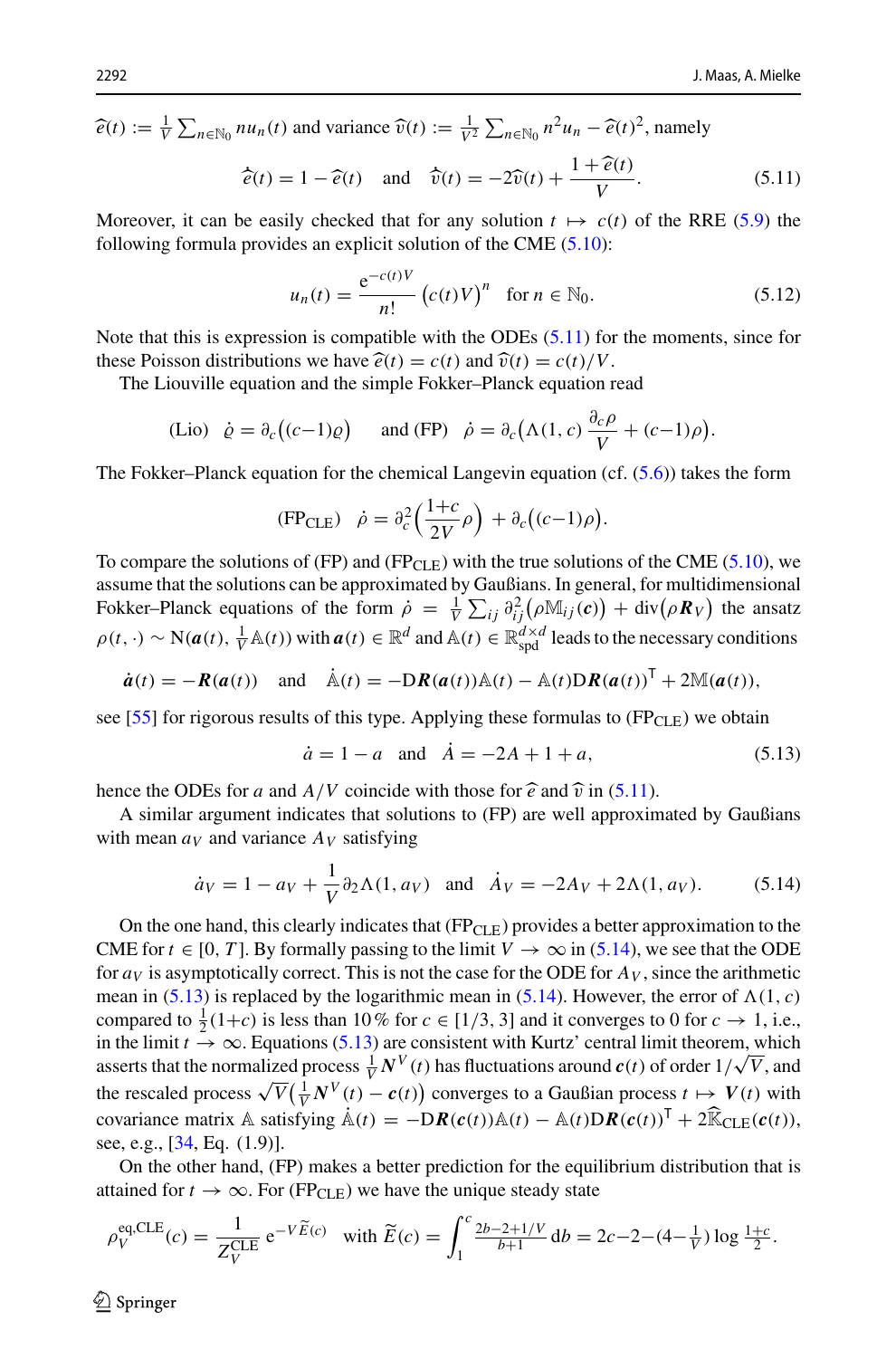Thus,  $\widetilde{E}$  grows only like *c*, such that  $\rho_V^{\text{eq,CLE}}$  decays exponentially only. In contrast, the equilibrium  $\rho_V^{eq,FP} = Z_V^{-1} e^{-VE(c)}$  of (FP) produces the correct super-exponential decay of the stationary Poisson distribution equation for the CME [\(5.10\)](#page-34-2).

## **5.5 Approximation via Cosh-Type Gradient Structure**

The derivation of a gradient structure  $(4.3)$  for the Liouville equation  $(4.1)$  can be repeated very similarly by starting from the cosh-type gradient structure introduced in [\[44](#page-46-3)], see Proposition [3.8.](#page-16-4) We do not give the details here but provide the result only.

Starting from the cosh-type dual dissipation potential  $\Psi_{\cosh,V}^*$  defined in [\(3.8\)](#page-16-2) instead of the quadratic dual potential  $\Psi_V^*$  defined in [\(4.5\)](#page-18-3) we obtain the counterparts to Propositions [4.5](#page-23-4) and [4.6](#page-25-1) but now with

$$
\Psi^*_{\cosh, \text{Lio}}(\varrho, \xi) := \int_{c \in C} \sum_{r=1}^R \kappa^r \Big( \frac{c^{\alpha^r}}{c_*^{\alpha^r}} \frac{c^{\beta^r}}{c_*^{\beta^r}} \Big)^{1/2} \mathsf{C}^* \big( (\beta^r - \alpha^r) \cdot \nabla_c \xi(c) \big) \mathrm{d}\varrho(c).
$$

Without any need to justify the approximation procedure in the sense of Sect. [4.2](#page-17-1) we easily obtain the following result.

**Proposition 5.1** (Cosh-type gradient structure for the Liouville equation) *The Liouville equation* [\(4.1\)](#page-16-3) *has the gradient structure* ( $\mathscr{P}(\mathcal{C})$ ,  $E$ ,  $\Psi_{\cosh, \text{Lio}}^{*}$ ) *with*  $E$  *from* [\(4.2\)](#page-17-2) *and*  $\Psi_{\cosh, \text{Lio}}^{*}$ *from above.*

*Proof* The result follows by using  $D\mathcal{E}(\varrho)(\cdot) = E(\cdot)$ ,  $\nabla_c E(c) = (\log(c_i/c_i^*))_{i=1,\dots,I}$ , and

$$
D_{\xi} \Psi_{\cosh, \text{Lio}}^{*}(\varrho, -D\mathcal{E}(\varrho))[\eta]
$$
  
= 
$$
\int_{C} \sum_{r=1}^{R} \kappa^{r} \Big( \frac{c^{\alpha^{r}}}{c_{*}^{\alpha^{r}}} \frac{c^{\beta^{r}}}{c_{*}^{\beta^{r}}} \Big)^{1/2} (\mathsf{C}^{*})'(-\mathbf{y}^{r} \cdot (\log \frac{c_{i}}{c_{i}^{*}})_{i})[\mathbf{y}^{r} \cdot \nabla \eta] d\varrho(c),
$$

where  $\gamma^r = \alpha^r - \beta^r$ . Using  $\sqrt{ab}$  (C<sup>∗</sup>)'(log(*a*/*b*)) = *a*−*b* and the definition of *R* gives  $D_{\xi} \Psi_{\cosh, \text{Lio}}^{*}(\varrho, -D\mathcal{E}(\varrho))[\eta] = -\int_{\mathcal{C}} R(c) \cdot \nabla \eta \, d\varrho(c)$  which is the desired right-hand side of [\(4.1\)](#page-16-3) when testing with  $\eta$  and integrating by parts.

As in the case of quadratic gradient structure for the Liouville equation we may consider the first-order correction to obtain a Fokker–Planck equation. For this we insert the improved energy  $E_V$  defined in [\(5.3\)](#page-31-3) into the dissipation potential  $\Psi_{\cosh,V}^*$  (cf. [\(3.8\)](#page-16-2)) to obtain a quasilinear Fokker–Planck-type equation, namely  $\dot{\varrho} = D_{\xi} \Psi_{\cosh, V}^{*}(\varrho, -DE_V(\varrho))$ . Using the abbreviations  $a_r := \frac{c^{a^r}}{c^{a^r}}$  and  $b_r := \frac{c^{b^r}}{c^{a^r}}$  we find (note  $\nabla_c E_1^V(c) = O(1/V)$ ) ∗ ∗

$$
D_{\xi} \Psi_{\cosh,V}^{*}(\varrho, -DE_{V}(\varrho)) = D_{\xi} \Psi_{\cosh,V}^{*}(\varrho, -\frac{1}{V} \log \rho - E - \frac{1}{V} E_{1}^{V})
$$
  
= 
$$
\operatorname{div} \left( \rho \sum_{r=1}^{R} \kappa^{r} \sqrt{a_{r} b_{r}} \left[ (\mathsf{C}^{*})^{'} (\log \frac{b_{r}}{a_{r}}) \mathbf{y}^{r} + (\mathsf{C}^{*})^{''} (\log \frac{b_{r}}{a_{r}}) \frac{\mathbf{y}^{r} \cdot \nabla \rho}{V \rho} \mathbf{y}^{r} \right] + O(1/V^{2}).
$$

Using the identities  $\sqrt{ab}$  (C<sup>\*</sup>)'( $\log(b/a)$ ) = *b* − *a* and  $\sqrt{ab}$  (C<sup>\*</sup>)''( $\log(b/a)$ ) =  $(a+b)/2$ the FP equation has the expansion

$$
\dot{\rho}(t,\mathbf{c}) = \text{div}_{\mathbf{c}}\left(\rho(t,\mathbf{c})\mathbf{R}(\mathbf{c}) + \frac{1}{V}\widehat{\mathbb{K}}_{\text{CLE}}(\mathbf{c})\nabla_{\mathbf{c}}\rho(t,\mathbf{c}) + O(1/V^2)_{V\to\infty}\right)
$$

where  $\widehat{\mathbb{K}}_{\text{CLE}}$  is exactly the same as obtained in [\(1.6\)](#page-3-2) by a completely different approach.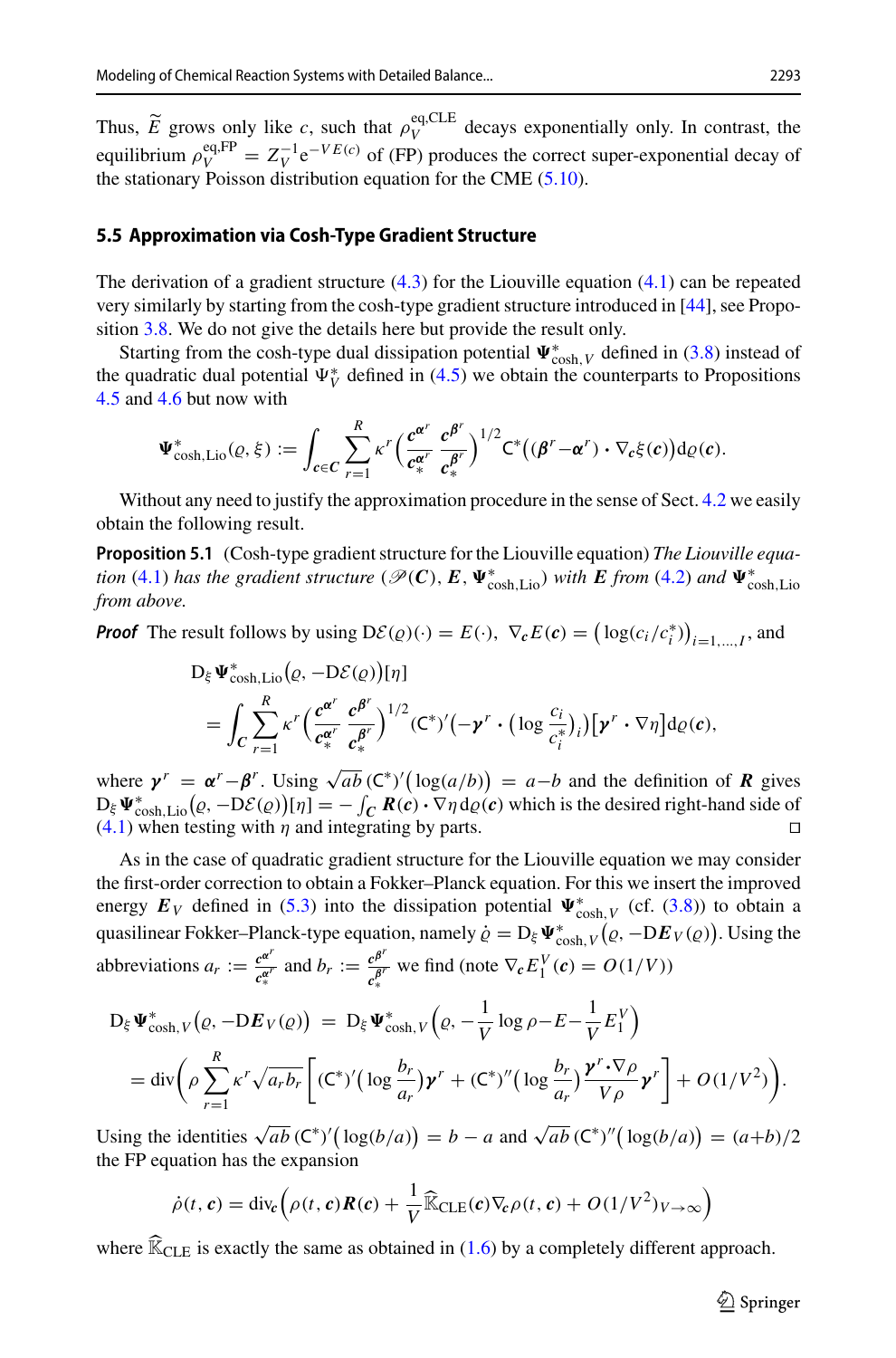## <span id="page-37-0"></span>**6 Hybrid Models**

We show in this section how the different gradient structures for RRE, for CME, and for the FPE can be combined to obtain hybrid models, which are combinations of several models depending on the desired accuracy. The importance here is to use the proper rescalings in terms of the volume *V* to make the different descriptions compatible. We do not consider a full theory, but highlight first the general strategy of model reduction for gradient systems in Sect. [6.1](#page-37-1) and then illustrate this by a simple example in Sect. [6.2.](#page-39-0) A nontrivial case of a rigorous coarse graining in this spirit is given in [\[43](#page-46-2)[,47](#page-46-5)], where a linear RRE with a small parameter  $\varepsilon$  is considered. The elimination of the fast relaxations in the time scale  $\varepsilon$  leads to a coarse-grained gradient system.

In Sect. [6.3](#page-40-0) we discuss the general coupling of the FPE to a RRE and the similar coupling of the CME to a RRE, both leading to so-called mean-field equations, where a linear equation for a probability density is nonlinearly coupled to an ODE. Finally, we discuss the mixed discrete and continuous description, where the CME is used for small numbers of particles and the FPE is used for larger numbers.

### <span id="page-37-1"></span>**6.1 Coarse Graining for Gradient Systems**

If a gradient system  $(X, E_X, \Psi_X)$  is more complicated than what is needed, one is interested in approximating the system by a simpler model that still contains the most important features. We explain how this can be done while keeping the gradient structure.

We assume that the relevant states  $x \in X$  can be described by states  $y \in Y$  and that there is a reconstruction mapping  $x = \Phi(y)$ , i.e.,  $\Phi(Y)$  is a subset (or submanifold) of X. We now pull back the gradient structure  $(X, E_X, \Psi_X)$  to an approximative gradient structure  $(Y, E_Y, \Psi_Y)$ . The natural approach is to restrict the energy functional and the (primal) dissipation potential as follows:

$$
E_Y(y) = E_X(\Phi(y)) \quad \text{and} \quad \Psi_Y(y, \dot{y}) := \Psi_X(\Phi(y), D\Phi(y)\dot{y}). \tag{6.1}
$$

The solutions  $y : [0, T] \rightarrow Y$  of the coarse-grained gradient system  $(Y, E_Y, \Psi_Y)$  will provide good approximations  $\hat{x}: t \mapsto \Phi(y(t)) \in X$  of the true solutions of the full GS  $(X, E_X, \Psi_X)$ , if the set  $\Phi(Y)$  approximates a flow-invariant subset of X.

In reaction systems, the primal dissipation potential  $\Psi_X$  is usually not known explicitly. Hence, it is desirable to have a method for reducing the dual dissipation potential  $\Psi^*_{\mathsf{X}}$  directly to  $\Psi_{Y}^{*}$ , in the case where  $A = D\Phi(y) : Y \to X$  is injective but its adjoint mapping  $A^{*} : X^{*} \to Y$ Y<sup>∗</sup> has a large kernel. The following exact result will be the motivation for our modeling approximations in the subsequent subsections.

**Proposition 6.1** *Consider reflexive Banach spaces X and Y and a real-valued dissipation potential*  $\Psi : X \to [0, \infty[$  (*i.e. lower semicontinuous, convex, and*  $\Psi(0) = 0$ ) *that is* superlinear, i.e.  $\Psi(v)/\|v\|_X \to \infty$  for  $\|v\|_X \to \infty$ . Assume that the bounded linear operator  $A: Y \to X$  has closed range. Then the dissipation potential  $\tilde{\Psi}: Y \to [0, \infty[; y \mapsto \Psi(Ay)]$ *satisfies*

<span id="page-37-2"></span>
$$
\widetilde{\Psi}^*(\eta) = \inf \left\{ \Psi^*(\xi) \mid A^*\xi = \eta \right\} \quad \text{for all } \eta \in \mathcal{Y}^*, \tag{6.2}
$$

*where we use the convention* inf  $\emptyset = \infty$ *.* 

*Proof* For the proof we use the saddle-point theory in [\[14,](#page-45-28) Ch. VI.2].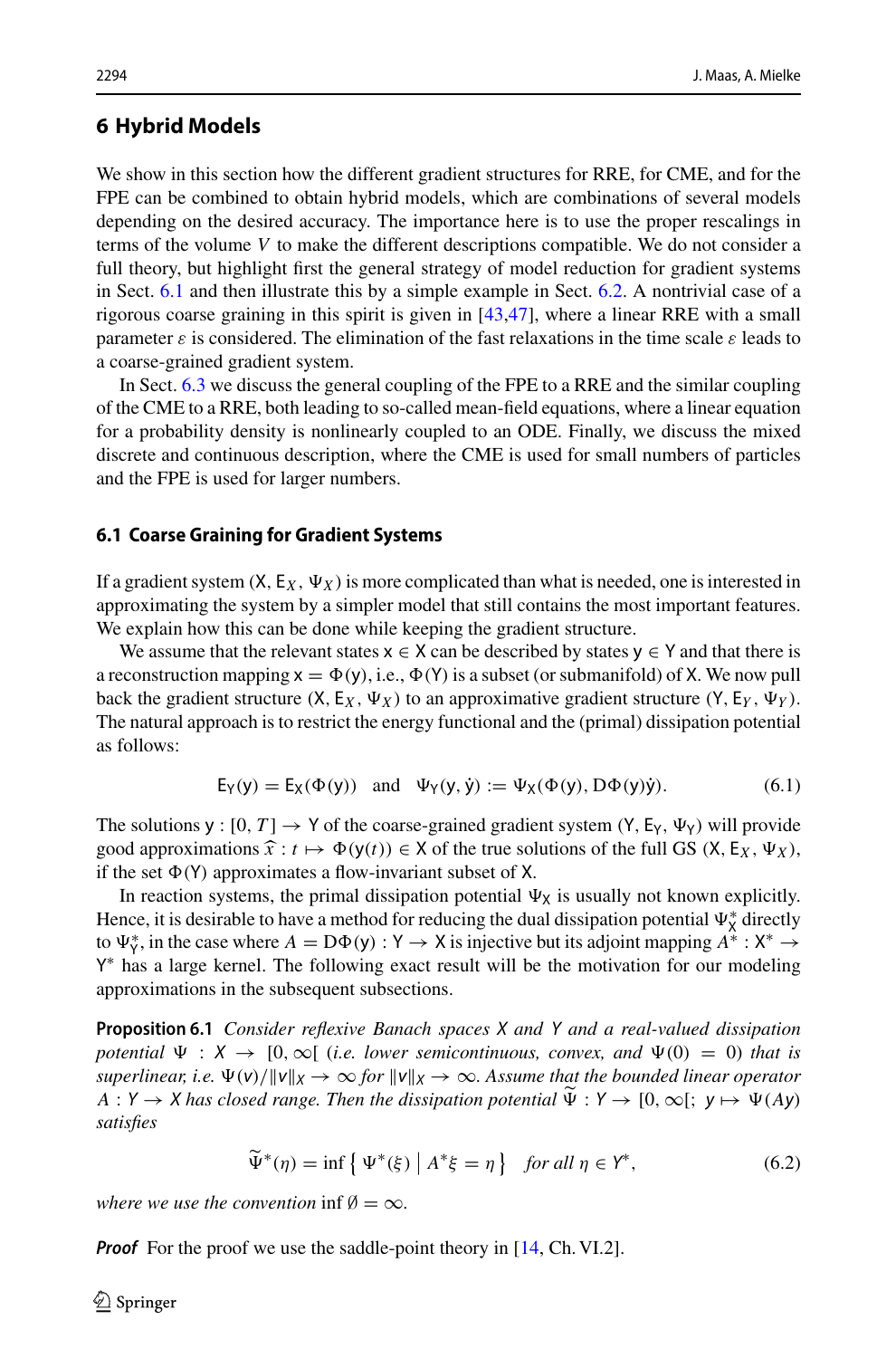Fix  $\eta \in Y^*$  and assume first that  $\eta \notin \text{Ran}(A^*)$ . Since  $\text{Ran}(A) \subset X$  is closed, the Closed Range Theorem yields that Ran( $A^*$ ) ⊂ Y<sup>\*</sup> is closed as well, and Ran( $A^*$ ) = Ker( $A$ )<sup>⊥</sup>. Consequently, there exists  $\tilde{y} \in \text{Ker}(A)$  such that  $\langle \eta, \tilde{y} \rangle \neq 0$ , and we obtain

$$
\widetilde{\Psi}^*(\eta) = \sup_{y \in Y} (\langle \eta, y \rangle - \Psi(Ay)) \geq \sup_{\lambda \in \mathbb{R}} (\lambda \langle \eta, \widetilde{y} \rangle - \Psi(\lambda A\widetilde{y})) = \infty.
$$

This yields [\(6.2\)](#page-37-2), since the right-hand side is clearly infinite as well.

Fix now  $\eta \in \text{Ran}(A^*)$  and define the Lagrangian function  $L : X \times X^* \to [-\infty, \infty]$  via

$$
L(\mathsf{x},\xi) = -\langle \xi, x \rangle + \Psi(x) - \chi^*(\xi) \quad \text{with } \chi^*(\xi) = \begin{cases} 0 & \text{for } A^*\xi = \eta, \\ \infty & \text{otherwise.} \end{cases}
$$

For notational convenience we set

$$
h(\mathsf{x}) = \sup_{\xi \in \mathsf{X}^*} L(\mathsf{x}, \xi), \quad g(\xi) = \inf_{\mathsf{x} \in \mathsf{X}} L(\mathsf{x}, \xi), \quad P := \inf_{\mathsf{X}} h, \quad D := \sup_{\mathsf{X}^*} g.
$$

Classical duality theory yields the trivial inequality  $P \geq D$ . Clearly,  $L(\cdot, \xi)$  is convex and lower semicontinuous, whereas  $L(x, \cdot)$  is concave and upper semicontinuous, since the boundedness of  $A^*$  implies that  $\{\xi \in X^* \mid A^* \xi = \eta\}$  is closed.

Using  $\eta \in \text{Ran}(A^*)$ , we find  $\xi_{\eta} \in X^*$  with  $A^* \xi_{\eta} = \eta$ , so that our assumptions guarantee the coercivity of  $x \mapsto L(x, \xi_n) \in \mathbb{R}$ . Hence, we can apply [\[14,](#page-45-28) Chap. VI, Prop. 2.3], which shows that there is no duality gap:

$$
P = \inf_{x \in X} h(x) = \min_{x \in X} \left( \sup_{\xi \in X^*} L(x, \xi) \right) = \sup_{\xi \in X^*} \left( \inf_{x \in X} L(x, \xi) \right) = \sup_{\xi \in X^*} g(\xi) = D. \tag{6.3}
$$

We relate *P* and *D* with the two sides in our desired formula [\(6.2\)](#page-37-2). On the one hand,

$$
h(\mathbf{x}) = \sup_{\xi \in \mathbf{X}^*} L(\mathbf{x}, \xi) = \Psi(\mathbf{x}) + \sup_{\xi \in \mathbf{X}^*} \left( \langle \xi, -\mathbf{x} \rangle - \chi^*(\xi) \right)
$$
  
=  $\Psi(\mathbf{x}) - \langle \xi_{\eta}, \mathbf{x} \rangle + \mu(-\mathbf{x}) \text{ with } \mu(\mathbf{x}) := \sup_{\zeta \in \mathbf{X}^*} \left( \langle \zeta, \mathbf{x} \rangle - \delta_0(A^* \zeta) \right),$ 

where in the last step we have substituted  $\xi = \xi_n + \zeta$  with  $A^* \xi_n = \eta$  and introduced  $\delta_0(\tilde{\eta}) = 0$ for  $\tilde{\eta} = 0$  and  $\infty$  otherwise. Thus, we conclude

$$
h(x) = \Psi(Ay) - \langle \eta, y \rangle
$$
 for  $x = Ay$  and  $h(x) = \infty$  for  $x \notin \text{Ran}(A)$ .

Thus, taking the minimum over all of X is the same as taking it over Ran(*A*), namely

$$
P = \inf_{\mathsf{x} \in \mathsf{X}} h(\mathsf{x}) = \inf_{\mathsf{y} \in \mathsf{Y}} \big( \Psi(A\mathsf{y}) - \langle \eta, \mathsf{y} \rangle \big) = -\widetilde{\Psi}^*(\eta).
$$

On the other hand, the definition of  $g(\xi) = \inf_{x \in X} L(x, \xi)$  immediately gives  $g(\xi) =$  $-\Psi^*(\xi) - \chi^*(\xi)$ . Hence, we arrive at

$$
D = \sup_{\xi \in X^*} g(\xi) = -\inf_{\xi \in X^*} (\Psi^*(\xi) + \chi^*(\xi)) = -\inf \{ \Psi^*(\xi) \mid A^* \xi = \eta \}.
$$

As a result, formula [\(6.2\)](#page-37-2) follows from  $P = D$ .

In our applications below (as well as in most others) the explicit minimization in [\(6.2\)](#page-37-2) is too complicated to be executed. However, as the coarse-graining mapping through  $\Phi$  is usually only an approximation, it may suffice to approximate the minimizers suitably. In general, one has to find an approximation  $\xi = M(y, \eta) \in X^*$  and sets

$$
\Psi_{\mathsf{Y}}^*(\mathsf{y},\eta) = \Psi_{\mathsf{X}}^*(\Phi(\mathsf{y}),\mathsf{M}(\mathsf{y},\eta)) \quad \text{or} \quad \frac{1}{2}\langle \eta, \widetilde{\mathsf{K}}_{\mathsf{Y}}(\mathsf{y})\eta \rangle = \langle \mathsf{L}(\mathsf{y})\eta, \mathsf{K}_{\mathsf{X}}(\Phi(\mathsf{y}))\mathsf{L}(\mathsf{y})\eta \rangle, \tag{6.4}
$$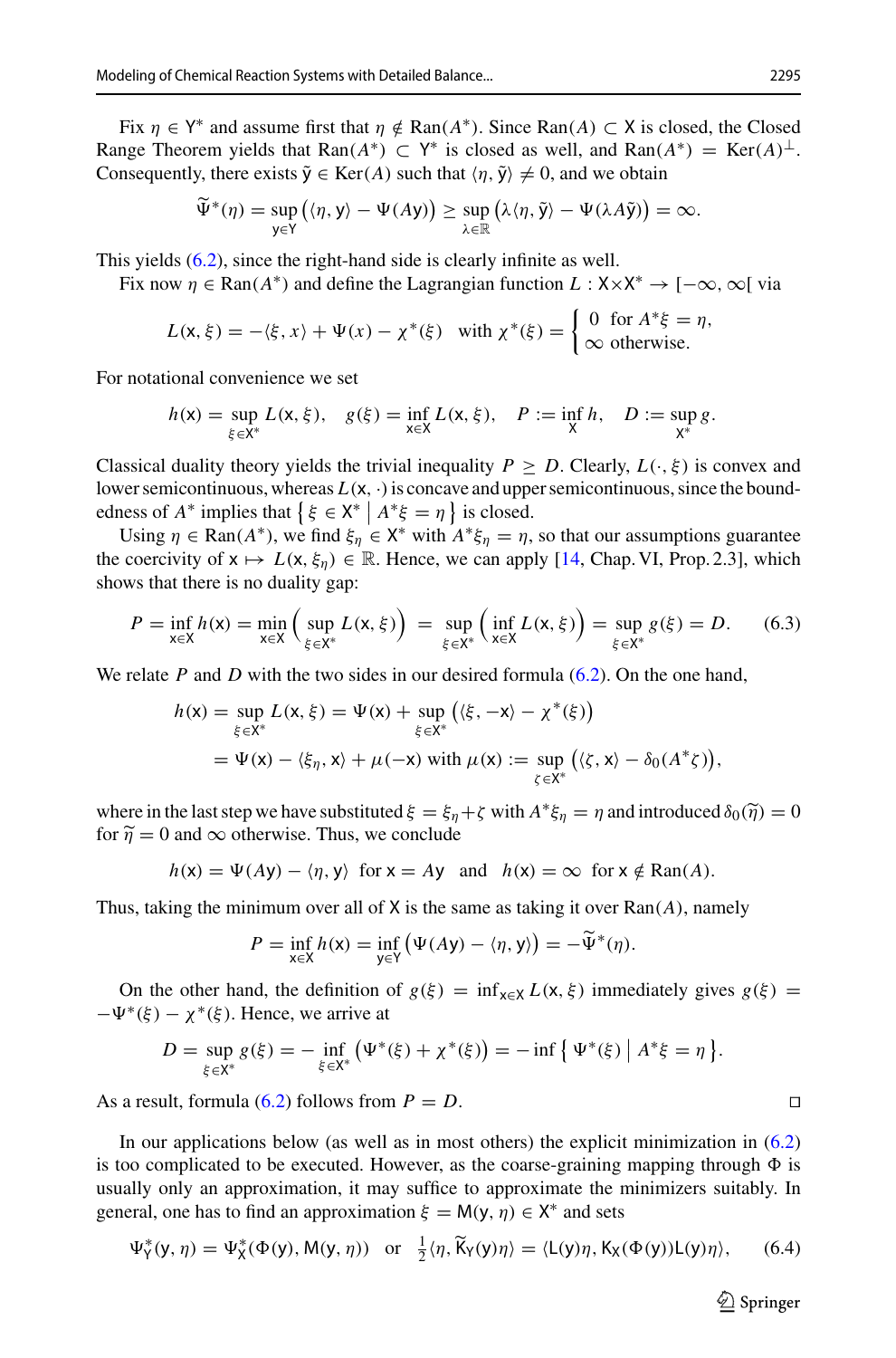where  $L(y)$ :  $Y^* \rightarrow X^*$  is the linear version of M. Of course, when constructing M or L one should keep [\(6.2\)](#page-37-2) in mind to preserve all interesting properties inherited by the coarsegraining process.

*Remark 6.2* (*Coarse-graining for fast-slow reaction systems*) Particular cases of rigorous coarse graining are discussed in [\[43](#page-46-2)] and [\[47\]](#page-46-5), where linear and nonlinear fast-slow RRE are considered, respectively. However, the approach is somehow opposite: if  $\varepsilon > 0$  is the time scale of the fast reactions, then in the limit  $\varepsilon \to 0$  a linear constraint is imposed on  $DE(c)$ defining a slow manifold  $c = \Phi(y)$ , and *c* is constraint to lie on this linear or nonlinear manifold. The reduced or coarse-grained gradient system is then given by  $E_Y(y) = E(\Phi(c))$ and  $\Psi_{\gamma}^{*}(y, \eta) = \Psi_{\text{slow}}^{*}(\Phi(y), Q^{*}\eta)$ , which means  $\Psi_{\gamma}(y, v) = \inf \{ \Psi_{\text{slow}}(\Phi(y), v) \mid Qv =$ v }, see [\[43,](#page-46-2) Thm. 5.6] and [\[47,](#page-46-5) Prop. 4.2].

### <span id="page-39-0"></span>**6.2 A Simple Example: from CME to RRE**

We apply the above idea with  $(X, E_X, \Psi_X^*)$  being  $(\mathcal{P}(\mathcal{N}), \mathcal{E}_V, \mathcal{K}_V)$  and with  $(Y, E_Y, \Psi_Y)$  being  $(C, E, \mathbb{K})$ . The embedding mapping  $\Phi_V : C \to \mathcal{P}(\mathcal{N})$  is given by the Poisson distributions

$$
\Phi_V(c) := \left(e^{-V|c|_1} \frac{(Vc)^n}{n!}\right)_{n \in \mathcal{N}}, \text{ where } |c|_1 = \sum_{i=1}^{I} c_i.
$$

In the simple example  $\dot{c} = 1 - c$  treated in Sect. [5.4](#page-34-3) the image of  $\Phi_V$  defines an exactly invariant submanifold, but this is no longer true for nonlinear equations or systems. Nevertheless our construction provides the surprising identity

$$
E_Y(c) = \mathcal{E}_V(\Phi_V(c)) = E(c),
$$

with the old *E* defined in [\(2.9\)](#page-7-1) which is independent of *V*.

To reduce the dual dissipation potential  $\Psi_X$  defined via  $K_V$  we use the derivative

$$
D\Phi_V(c)w = \left(e^{-V|c|_1}\frac{(Vc)^n}{n!}\sum_{i=1}^l\left(\frac{n_i}{c_i}-V\right)w_i\right)_{n\in\mathcal{N}}
$$

.

.

Thus, the adjoint operator  $D\Phi_V(c)^*$  maps  $\mu = (\mu_n)$  to  $\zeta = (\zeta_i)_{i=1,\dots,I}$  via

$$
\mu \mapsto \zeta = D\Phi_V(c)^* \mu = \left( \sum_{n \in \mathcal{N}} e^{-V|c|_1} \frac{(Vc)^n}{n!} \left( \frac{n_i}{c_i} - V \right) \mu_n \right)_{i=1,\dots,I}
$$

In general, one is not able to solve the minimization problem [\(6.2\)](#page-37-2) that produces  $\Psi^*_{\gamma}$  from  $\Psi_{\mathbf{x}}^*$ , so instead we construct a linear mapping  $\zeta \mapsto \widetilde{\mu} = M_V(c)\zeta$  that approximates the minimizer for  $V \to \infty$  and satisfies  $\zeta = D\Phi_V(c)^* M_V(c)\zeta$ . Indeed, we search for  $\widetilde{u}$  in the minimizer for  $V \to \infty$  and satisfies  $\zeta = D\Phi_V(c)^* M_V(c) \zeta$ . Indeed, we search for  $\tilde{\mu}$  in the linear form  $\widetilde{\mu}_n^a = a \cdot n$  for  $n \in \mathcal{N}$  and obtain

$$
D\Phi_V(c)^*\widetilde{\mu}^a = D\Phi_V(c)^*(a \cdot n)_{n \in \mathcal{N}} = \left(\sum_{n \in \mathcal{N}} e^{-V|c|_1} \frac{(Vc)^n}{n!} \left(\frac{n_i}{c_i} - V\right) \sum_{j=1}^I a_j n_j\right)_{i=1,\dots,I}
$$
  

$$
= \left(\sum_{j=1}^I \sum_{n \in \mathcal{N}} e^{-V|c|_1} \frac{(Vc)^n}{n!} \left(\frac{n_i a_j n_j}{c_i} - V a_j n_j\right)\right)_{i=1,\dots,I}
$$
  

$$
= \left(\sum_{j=1}^I \left(V^2 \frac{c_i a_j c_j}{c_i} + \delta_{ij} V a_i - V^2 a_j c_j\right)\right)_{i=1,\dots,I} = V a,
$$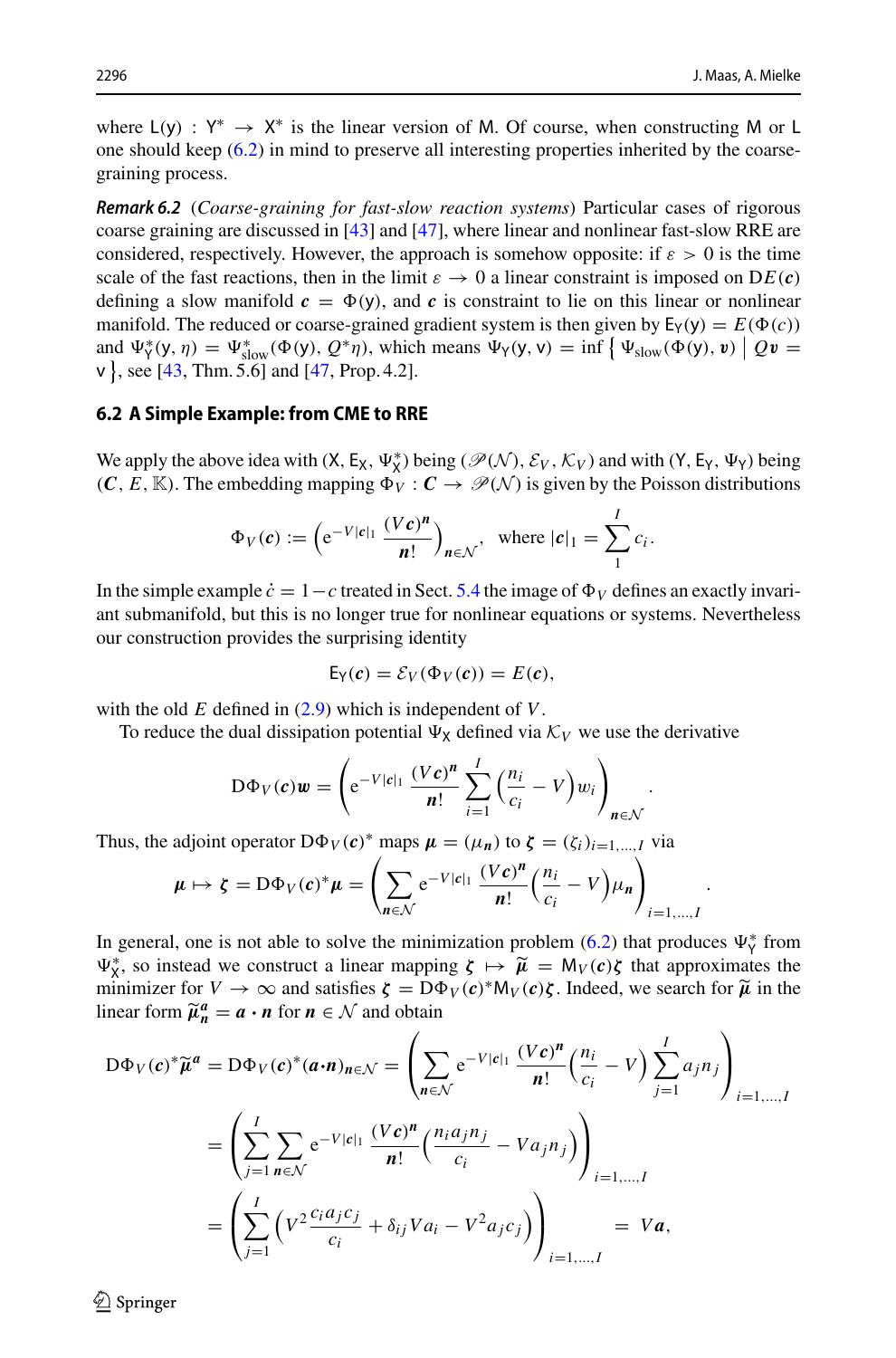where we used the identities  $\sum_{n \in \mathcal{N}} e^{-V|c|_1} \frac{(Vc)^n}{n!} n_i = Vc_i$  and  $\sum_{n \in \mathcal{N}} e^{-V|c|_1} \frac{(Vc)^n}{n!} n_i n_j = Vc_i$  $V^2c_i c_j + \delta_{ij} Vc_i$ . Thus, we choose the simple operator  $M_V$  of the form

$$
\zeta \ \mapsto \ \mu = \mathsf{M}_V(c)\zeta = \left(\frac{1}{V}\zeta \cdot n\right)_{n \in \mathcal{N}}.
$$

For inserting  $\mu = M_V(c)\zeta$  and  $u = \Phi_V(c)$  into the full dual dissipation potential  $\Psi_X^*$ , we use the form [\(4.5b\)](#page-18-1) and the relations  $(M_V(c)\zeta)_{n+\alpha} - (M_V(c)\zeta)_{n+\beta} = \frac{1}{V}\zeta \cdot (\alpha - \beta)$  and

$$
\mathbb{B}_{V}^{\beta}(n)\left(\Phi_{V}(c)\right)_{n+\beta}=\frac{V(n+\beta)!}{V^{|\beta|}n!}\,\mathrm{e}^{-V|c|_{1}}\frac{(Vc)^{n+\beta}}{(n+\beta)!}=V\,\mathrm{e}^{-V|c|_{1}}\frac{(Vc)^{n}}{n!}\,c^{\beta}.
$$

With this, we find an approximation of the reduced dual dissipation potential  $\Psi^*_{\gamma}$ , namely

$$
\Psi_{\Upsilon}^{*}(c, \zeta) := \Psi_{\Upsilon}^{*}(\Phi_{V}(c), M_{V}(c)\zeta)
$$
\n
$$
= \frac{V}{2} \sum_{r=1}^{R} \sum_{n \in \mathcal{N}} V e^{-V|c|_{1}} \frac{(Vc)^{n}}{n!} \Lambda (k_{fw}^{r} c^{\alpha^{r}}, k_{bw}^{r} c^{\beta^{r}}) \left( \frac{(\beta^{r} - \alpha^{r}) \cdot \zeta}{V} \right)^{2}
$$
\n
$$
= \frac{1}{2} \sum_{r=1}^{R} \Lambda (k_{fw}^{r} c^{\alpha^{r}}, k_{bw}^{r} c^{\beta^{r}}) ((\beta^{r} - \alpha^{r}) \cdot \zeta)^{2} = \frac{1}{2} \zeta \cdot \mathbb{K}(c)\zeta.
$$

Thus, the gradient system  $(Y, E_Y, \Psi^*_Y)$  obtained by the abstract reduction procedure is exactly given by  $(C, E, \mathbb{K})$ , which is the gradient system for the RRE [\(2.2\)](#page-5-1) studied in Theorem [2.2.](#page-7-0)

#### <span id="page-40-0"></span>**6.3 Coupling a RRE to a Fokker–Planck Equation**

In many applications one is interested in the microscopic description of some variables  $c_j$ , while other variables  $c_i$  can be described more macroscopically. We first start from the simplified FPE [\(5.5\)](#page-31-4) as the gradient system ( $\mathcal{P}(C)$ ,  $\tilde{E}_V$ ,  $K$ ) and partition the components of  $c$  into *stochastic* and *macroscopic* parts,  $c_s$  and  $c_m$  respectively, via

$$
\mathbf{c} = (c_1, \dots, c_J, c_{J+1}, \dots, c_I) = (\mathbf{c}_s, \mathbf{c}_m) \quad \text{with}
$$
\n
$$
\mathbf{c}_s := (c_1, \dots, c_J) \in \mathbf{C}_s := [0, \infty]^J \text{ and } \mathbf{c}_m := (c_{J+1}, \dots, c_I) \in \mathbf{C}_m := [0, \infty]^{I-J},
$$

In the notation of Sect. [6.1](#page-37-1) we let  $X = \mathcal{P}(C_s \times C_m)$  and  $Y = \mathcal{P}(C_s) \times C_m$ .

For the mapping  $\Phi : Y \to X$  we choose the product ansatz

$$
\Phi_V(\varrho_s, \widehat{\mathbf{c}}_m)(\mathrm{d}c_1, \ldots, \mathrm{d}c_I) := \varrho_s(\mathrm{d}\mathbf{c}_s) \prod_{j=J+1}^I W(c_j; \widehat{c}_j, V) \mathrm{d}c_j,
$$

where the probability densities  $W(\cdot; \hat{a}, V)$  are given as follows:

$$
W(a; \widehat{a}, V) := \frac{1}{\widehat{a} Z(V\widehat{a})} \exp\left(-V\widehat{a} \lambda_{\mathrm{B}}(a/\widehat{a})\right) \text{ with } Z(v) := \int_0^\infty \exp\left(-v \lambda_{\mathrm{B}}(z)\right) \mathrm{d}z.
$$

According to Sect. [6.1](#page-37-1) the functional  $\widetilde{\mathsf{E}}_{\mathsf{Y}}^V = \widetilde{\mathbf{E}}_{\mathsf{V}} \circ \Phi_{\mathsf{V}}$  on Y is then given by

$$
\widetilde{\mathsf{E}}_{\mathsf{Y}}^{V}(\varrho_{s},\widehat{\mathbf{c}}_{\mathsf{m}})=\int_{\mathbf{C}_{\mathsf{s}}}\Big(\frac{1}{V}\rho_{s}(\mathbf{c}_{s})\log\rho_{s}(\mathbf{c}_{s})+\rho_{s}(\mathbf{c}_{s})E_{\mathsf{s}}(\mathbf{c}_{s})\Big)\,\mathrm{d}\mathbf{c}_{\mathsf{s}}+\frac{\widetilde{Z}(V)}{V}+\sum_{j=J+1}^{I}\widehat{e}_{V}(\widehat{c}_{j},\mathbf{c}_{j}^{*})
$$
\nwhere  $\widehat{e}_{V}(\widehat{a},a^{*}):=A(V\widehat{a})\widehat{a}\log\big(\frac{\widehat{a}}{a^{*}}\big)-\widehat{a}+a^{*}-\frac{\log\big(\widehat{a}Z(V\widehat{a})\big)}{V}$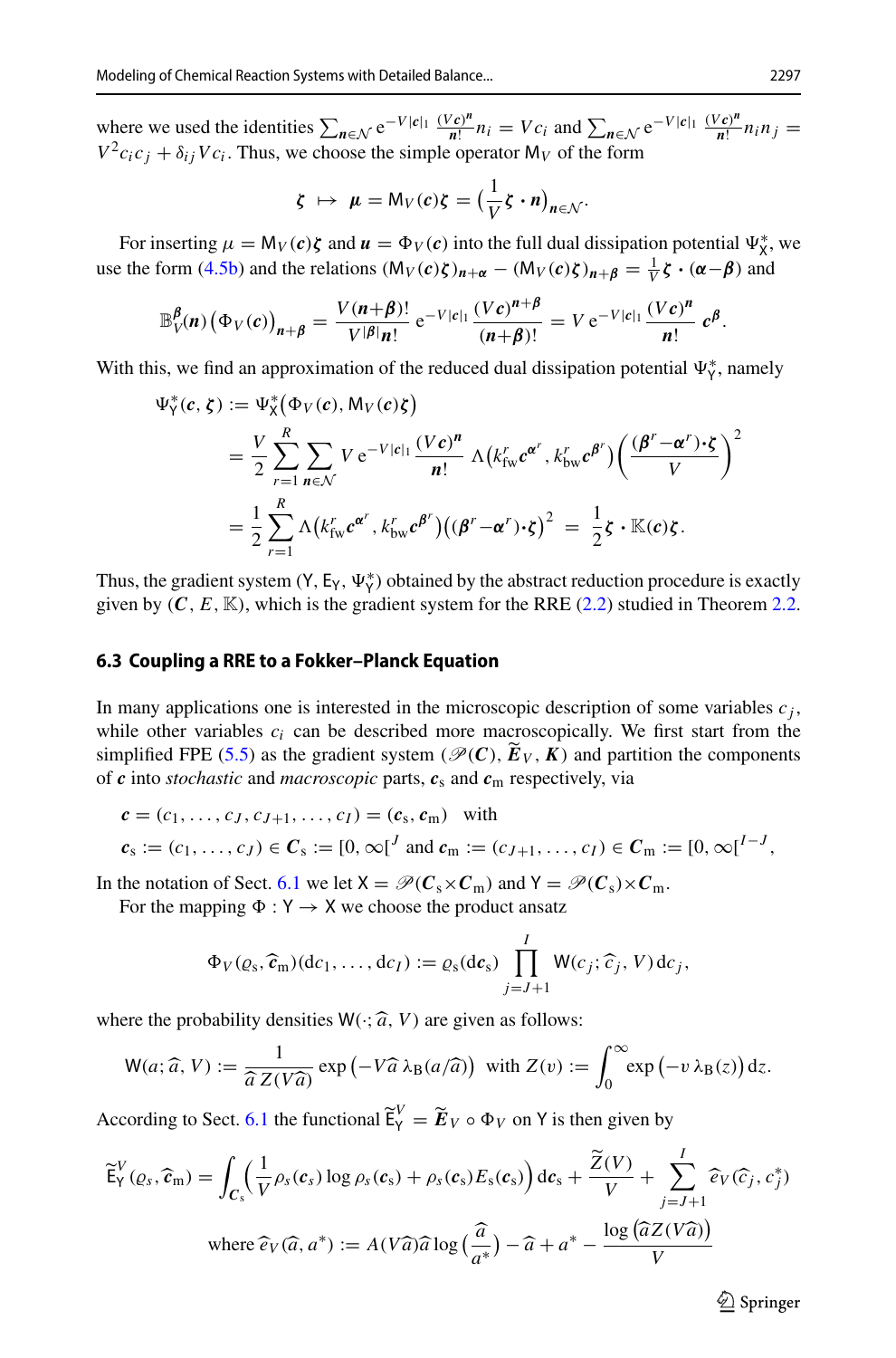with  $E_s(c_s) = \sum_{i=1}^J c_i^* \lambda_B(c_i/c_i^*)$  and  $A(v) = \int_0^\infty z \exp(-v \lambda_B(z)) dz/Z(v)$ .

It can be shown that  $A(v) \ge 1$  and  $e_V(\hat{a}, a^*) \ge a^* \lambda_B(\hat{a}/a^*)$  for all *V*, and for  $V \to \infty$  we obtain  $e_V(\hat{a}, a^*) \to a^* \lambda_B(\hat{a}/a^*)$ . To simplify the model we are therefore allowed to we obtain  $e_V(\hat{a}, a^*) \to a^* \lambda_B(\hat{a}/a^*)$ . To simplify the model we are therefore allowed to replace the lest term in  $\tilde{\epsilon}^V$  by the relative ortropy  $E(\hat{a}) = \sum_{i=1}^l e^{*\lambda_i}$ .  $(\hat{a}, \langle a^* \rangle)$  for the replace the last term in  $\widetilde{\mathsf{E}}_Y^V$  by the relative entropy  $E_m(\widehat{c}_m) = \sum_{j=J+1}^J c_j^* \lambda_B(\widehat{c}_j/c_j^*)$  for the RRE. Neglecting the irrelevant constant term  $\widetilde{Z}(V)/V$ , we obtain the hybrid energy again as a relative entropy, namely

$$
\mathfrak{E}_{V}^{\text{FP-RR}}(e_s,\widehat{\boldsymbol{c}}_m)=\int_{\mathcal{C}_s}\left(\frac{1}{V}\rho_s(\boldsymbol{c}_s)\log\rho_s(\boldsymbol{c}_s)+\rho_s(\boldsymbol{c}_s)E_s(\boldsymbol{c}_s)\right)\mathrm{d}\boldsymbol{c}_s+E_m(\widehat{\boldsymbol{c}}_m).
$$

For the Onsager operator we also use a cruder reduction than the minimization advocated in Sect. [6.1.](#page-37-1) We simply postulate the Onsager operator  $K_V$  via the dual dissipation potential

$$
\Psi_{V,\text{FP-RR}}^*(\varrho_s, \widehat{\mathbf{c}}_m; \xi, \zeta) = \frac{1}{2} \int_{\mathbf{C}_s} \rho_s(\mathbf{c}_s) \begin{pmatrix} \nabla_s \xi(\mathbf{c}_s) \\ \zeta \end{pmatrix} \cdot \mathbb{K}(\mathbf{c}_s, \widehat{\mathbf{c}}_m) \begin{pmatrix} \nabla_s \xi(\mathbf{c}_s) \\ \zeta \end{pmatrix} d\mathbf{c}_s,
$$

where  $\xi \in C^1(\mathcal{C}_s)$  and  $\zeta \in \mathbb{R}^{I-J}$ . Indeed, in the sense of the general reduction method explained in Sect. [6.1](#page-37-1) we see that  $\mathcal{R}_V^{\text{FP-RR}}$  is obtained from *K* by inserting  $\rho = \rho_s(\text{d}c_s) \otimes \delta_{c_m}$ <br>and  $\Xi = M(\xi, \xi) + (\varepsilon, \xi) + \xi(\zeta) + \xi(\zeta)$ and  $\Xi = M(\xi, \zeta) : (c_s, c_m) \mapsto \xi(c_s) + \zeta \cdot c_m$ .

Thus, the hybrid model induced by the gradient system ( $\mathscr{P}(C_s) \times C_m$ ,  $\mathfrak{E}_V^{\text{FP-RR}}$ ,  $\mathfrak{K}_V^{\text{FP-RR}}$ ) is given by the coupled system for  $\rho \in \mathcal{P}(C_s)$  and  $\hat{\tau}_m \in C_m$ :

$$
\dot{\rho}(\mathbf{c}_s) = \text{div}_s \Big( \mathbb{K}_{ss}(\mathbf{c}_s, \widehat{\mathbf{c}}_m) \Big( \frac{1}{V} \nabla_s \rho(\mathbf{c}_s) + \rho(\mathbf{c}_s) \nabla_s E_s(\mathbf{c}_s) \Big) + \rho(\mathbf{c}_s) \mathbb{K}_{sm}(\mathbf{c}_s, \widehat{\mathbf{c}}_m) \nabla_m E_m(\widehat{\mathbf{c}}_m) \Big),
$$
\n
$$
\hat{\mathbf{c}}_m = - \int_{\mathbf{C}_s} \Big( \mathbb{K}_{sm}^{\mathsf{T}}(\mathbf{c}_s, \widehat{\mathbf{c}}_m) \Big( \frac{1}{V} \nabla_s \rho(\mathbf{c}_s) + \rho(\mathbf{c}_s) \nabla_s E_s(\mathbf{c}_s) \Big) + \rho(\mathbf{c}_s) \mathbb{K}_{mm}(\mathbf{c}_s, \widehat{\mathbf{c}}_m) \nabla_m E_m(\widehat{\mathbf{c}}_m) \Big) d\mathbf{c}_s.
$$

It is interesting to see that the last terms can be rewritten in terms of the RRE  $\dot{c}$  =  $-\mathbb{K}(c)\mathbf{D}E(c) = -\mathbf{R}(c) = -(\mathbf{R}_s(c_s, \widehat{c}_m), \mathbf{R}_m(c_s, \widehat{c}_m))$ , viz.

$$
\dot{\rho}(c_{s}) = \text{div}_{s} \Big( \frac{1}{V} \mathbb{K}_{ss}(c_{s}, \widehat{c}_{m}) \nabla_{s} \rho(c_{s}) + \rho(c_{s}) \boldsymbol{R}_{s}(c_{s}, \widehat{c}_{m}) \Big),
$$

$$
\dot{\widehat{c}}_{m} = - \int_{C_{s}} \Big( \frac{1}{V} \mathbb{K}_{sm}^{\mathsf{T}}(c_{s}, \widehat{c}_{m}) \nabla_{s} \rho(c_{s}) + \rho(c_{s}) \boldsymbol{R}_{m}(c_{s}, \widehat{c}_{m}) \Big) d c_{s}.
$$

This reveals that the system is a classical mean-field model, which is linear in the density  $\rho$ for the component  $c_s$  while it is nonlinearly coupled to the ODE for the component  $\hat{c}_m$ .

#### **6.4 Coupling a RRE to a CME**

In analogy to the coupling of an RRE for some macroscopic *c*<sup>m</sup> to a Fokker–Planck equation we can directly couple the CME to an RRE, which leads to hybrid system defined on  $\mathcal{P}(\mathbb{N}_0^J) \times [0, \infty]^{\mathbb{N}-J}$ . Instead of given the general derivation as in Sect. [6.3,](#page-40-0) we just give an explicit example.

For  $\beta \in \mathbb{N}_0$  we consider the simple reaction  $X_1 \Leftrightarrow \beta X_2$  with stoichiometric vectors  $\alpha = (1, 0), \beta = (0, \beta),$  and  $\gamma = (1, -\beta)$ . The associated system of RREs is given by

$$
\dot{c}_1 = c_2^{\beta} - c_1, \quad \dot{c}_2 = \beta \ (c_1 - c_2^{\beta}). \tag{6.5}
$$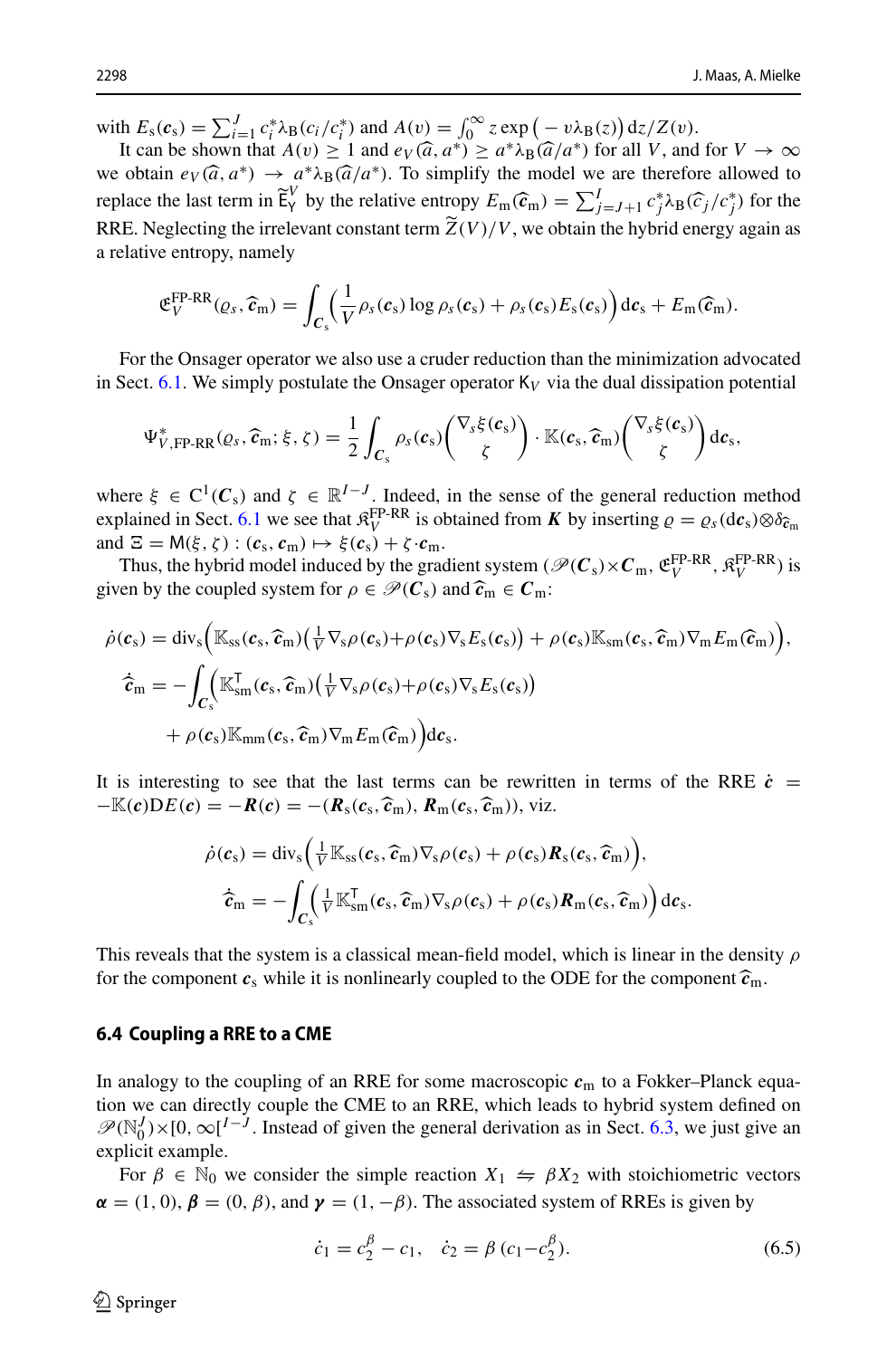We have the conservation relation  $\mathbb{Q}c = \beta c_1 + c_2 = q$  and the detailed-balance steady state  $c_* = (1, 1)^\top$ . The associated CME on  $\mathcal{N} = \mathbb{N}_0^2$  takes the form

$$
\dot{u}_n = (n_1 + 1)u_{n+1, -\beta} - \left(n_1 + \frac{n_2!}{V^{\beta - 1}(n_2 - \beta)!}c\right)u_n + \frac{(n_2 + \beta)!}{V^{\beta - 1}n_2!}u_{n+(-1, \beta)} \text{ for } n \in \mathcal{M}\text{.66}
$$

The detailed-balance steady state by  $w_n^V = (w_{n_1}^V w_{n_2}^V)_{n \in \mathcal{N}}$  with  $w_n^V = e^{-V} V^n / n!$ . As in [\(4.5b\)](#page-18-1) the full Onsager operator  $K_V$  is defined via

$$
\langle \boldsymbol{\mu}, \mathcal{K}_V(\boldsymbol{\mu}) \boldsymbol{\mu} \rangle = \sum_{\boldsymbol{n} \in \mathcal{N}} \Lambda \bigg( \frac{n_1 + 1}{V} u_{\boldsymbol{n} + (1,0)}, \frac{(n_2 + \beta)!}{V^{\beta} n_2!} u_{\boldsymbol{n} + (0,\beta)} \bigg) \big( V(\mu_{\boldsymbol{n} + (1,0)} - \mu_{\boldsymbol{n} + (0,\beta)}) \big)^2.
$$

We partition  $c = (c_1, c_2) = (c_s, c_m)$ , i.e., we keep  $c_1 \in [0, \infty)$  in stochastic description via the distribution  $\mathbf{v} = (v_m)_{m \in \mathbb{N}_0} \in \mathcal{P}(\mathbb{N}_0)$ , while  $c_2 \in [0, \infty)$  will be treated macroscopically. Thus, we define the gradient system ( $\mathscr{P}(\mathbb{N}_0)\times[0,\infty[)$ ,  $\mathfrak{E}_V^{\text{CM-RR}}, \mathfrak{K}_V^{\text{CM-RR}}$ ) with relative entropy and Onsager operator defined via

$$
\mathfrak{E}_{V}^{\text{CM-RR}}(\mathbf{v}, c_{2}) = \mathsf{E}(c_{2}) + \frac{1}{V} \sum_{m \in \mathbb{N}_{0}} v_{m} \log(v_{m}/w_{m}^{V}), \text{ where } \mathsf{E}(z) = \lambda_{\text{B}}(z),
$$
  

$$
\langle (\xi), \mathfrak{K}_{V}^{\text{CM-RR}}(\mathbf{v}, c_{2})(\xi) \rangle = V \sum_{m \in \mathbb{N}_{0}} \Lambda \left( \frac{m+1}{V} v_{m+1}, v_{m} c_{2}^{\beta} \right) \left( \xi_{m} + \frac{\beta}{V} \xi - \xi_{m+1} \right)^{2},
$$

for  $\xi : \mathbb{N}_0 \to \mathbb{R}$  and  $\zeta \in \mathbb{R}$ . Again,  $\mathfrak{K}_V^{\text{CM-RR}}$  is obtained from  $\mathcal{K}_V$  by inserting  $\mathbf{u}_{m,n_2} =$  $v_m \delta_V c_{2\perp}(n_2)$  and  $\Xi = M(\xi, \zeta) : (m, n_2) \mapsto \xi_m + \frac{1}{V} n_2 \zeta$  and performing an approximation for large *V*. The associated evolution equation is the hybrid system

$$
\dot{v}_m = V c_2^{\beta} v_{m-1} - \left( m + V c_2^{\beta} \right) v_m + \left( m + 1 \right) v_{m+1} \quad \text{for } m \in \mathbb{N}_0 \text{ (with } v_{-1} = 0),
$$
\n
$$
\dot{c}_2 = \beta \left( \frac{1}{V} \sum_{m \in \mathbb{N}} m v_m - c_2^{\beta} \right).
$$

Clearly, this system is consistent with the conservation law  $\mathbb{Q}c = \beta c_1 + c_2 = \text{const.}$ , in the sense that  $c_1 := \frac{1}{V} \sum_{m \in \mathbb{N}} m v_m$  satisfies  $\dot{c}_1 = c_2^{\beta} - c_1 = -\dot{c}_2/\beta$ .

## **6.5 Combining CME and Fokker–Planck Descriptions**

We consider the simplest nontrivial model, namely the scalar RRE  $\dot{c} = a - bc$  with  $a, b > 0$ , which is induced by the reaction  $\emptyset \stackrel{b}{\Rightarrow} X$ . This corresponds to  $\alpha = 0$ ,  $\beta = 1$ ,  $k_{fw} = a$ , and  $k_{\text{bw}} = b$ . We have the following three derived gradient systems:

- (1) The RRE  $\dot{c} = a bc$  is generated by the gradient system ( $\mathbb{R}_+$ ,  $\mathbb{K}$ ,  $E$ ) with steady state  $c_* = a/b$ ,  $\mathbb{K}(c) = \Lambda(a, bc)$ , and  $E(c) = \frac{a}{b} \lambda_B(bc/a)$ .
- (2) The associated chemical master equation  $\dot{u} = B_V u$  is generated by the gradient system  $(\mathscr{P}(\mathbb{N}_0), \mathcal{E}_V, \mathcal{K}_V)$  and reads

<span id="page-42-0"></span>
$$
\dot{u}_n = Vau_{n-1} - (Va + bn)u_n + b(n+1)u_{n+1} \quad \text{for } n \in \mathbb{N}_0 \quad \text{(with } u_{-1} = 0) \quad (6.7)
$$

and has the steady state  $w_V = (e^{-Va/b}(Va/b)^n/n!)_{n \in \mathbb{N}_0}$ . The entropy and Onsager operator are

$$
\mathcal{E}_V(u) = \frac{1}{V} \sum_{n \in \mathbb{N}_0} u_n \log (u_n/w_n^V) \text{ and}
$$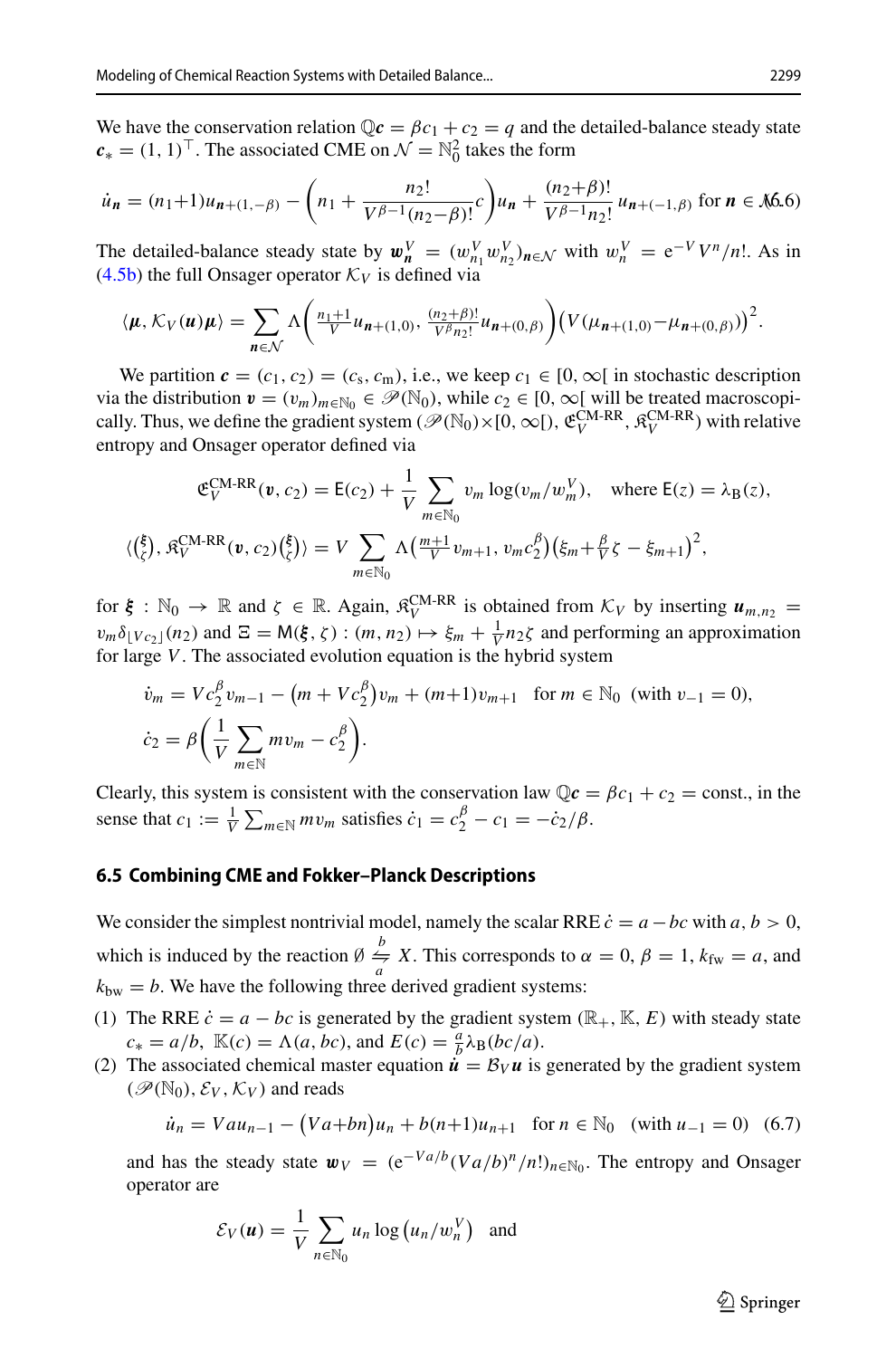$$
\mathcal{K}_V(u) = V^2 a \sum_{n \in \mathbb{N}_0} w_n^V \Lambda \left( \frac{u_n}{w_n^V}, \frac{u_{n+1}}{w_{n+1}^V} \right) (e_n - e_{n+1}) \otimes (e_n - e_{n+1}).
$$

(3) The associated Fokker–Planck equation [\(5.4\)](#page-31-1) takes the form

<span id="page-43-0"></span>
$$
\dot{\rho} = \partial_c \left( \frac{\Lambda(a, bc)}{V} \partial_c \rho + \left( bc - a + \frac{\Lambda(a, bc)}{2Vc + 1/3} \right) \rho \right) \text{ for } t, c > 0 \text{ and } \rho(t, 0) = 0.68)
$$

This equation has the equilibrium solution  $W_V$ :  $c \mapsto W(c; a/b, V)$  (cf. [\(5.2\)](#page-30-1)) and is generated by the gradient system ( $\mathcal{P}([0,\infty])$ ,  $E_V$ ,  $K$ ) with

$$
\boldsymbol{E}_V(\rho) = \frac{1}{V} \int_0^\infty \rho(c) \log \left( \frac{\rho(c)}{W_V(c)} \right) \mathrm{d}c \quad \text{and} \quad \boldsymbol{K}(\rho) \xi = -\left( \rho \Lambda(a, bc) \xi' \right)'.
$$

To combine the description via the CME and the Fokker–Planck equation we consider the mixed state space  $\mathfrak{N} := \{0, 1, ..., N-1\} \cup [N/V, \infty]$ . Hence, *n* ∈ {0, ..., *N*−1} counts the number of atoms, while for  $n \geq N$  we use the concentration  $c = n/V \geq N/V$  as a continuous variable to describe the state. A typical choice could be  $1 \ll V \ll N$  to be sure to capture all small discrete effects.

The hybrid gradient system ( $\mathcal{P}(\mathfrak{N}), \mathfrak{E}_{V, N}, \mathfrak{K}_{V, N}$ ) is described by measures

$$
\mathfrak{u} = \sum_{n=0}^{N-1} u_n \delta_n + U(c) \, \mathrm{d}c \vert_{[N/V,\infty[} \in \mathcal{P}(\mathfrak{N}).
$$

The idea is now to choose  $\mathfrak{E}_{V,N}$  and  $\mathfrak{K}_{V,N}$  rather than to model the evolution equation.

We first choose the equilibrium state in the form

$$
\mathfrak{w}^{V,N} = \sum_{n=0}^{N-1} w_n^V \delta_n + W^V(c) \, \mathrm{d}c := \sum_{n=0}^{N-1} e^{-Va/b} \frac{(Va/b)^n}{n!} \delta_n + \frac{1}{Z_{V,N}} W_V(c) \, \mathrm{d}c,
$$

where  $Z_{V,N}$  is uniquely determined by asking  $\int_{\Re}$  dw<sup>V,N</sup> = 1. The entropy functional is defined via the obvious relative entropy per volume, namely

$$
\mathfrak{E}_{V,N}(\mathfrak{u}) = \frac{1}{V} \int_{\mathfrak{N}} \log \left( \frac{\mathrm{d}\mathfrak{u}}{\mathrm{d}\mathfrak{w}^{V,N}} \right) \mathrm{d}\mathfrak{u}
$$
  
= 
$$
\frac{1}{V} \sum_{n=0}^{N-1} \lambda_{\mathrm{B}} \left( \frac{u_n}{w_n^V} \right) w_n^V + \frac{1}{V} \int_{N/V}^{\infty} \lambda_{\mathrm{B}} \left( \frac{U(c)}{W_V(c)} \right) W_V(c) \mathrm{d}c,
$$

where  $\frac{du}{dw}$  denotes the Radon–Nikodym derivative.

The difficult part is the modeling of the Onsager operator  $\mathcal{R}_{V,N}(u)$  as it includes the crucial transfer between the discrete and the continuous parts of the hybrid model. We define  $\mathfrak K$  in terms of its associated quadratic form acting on smooth functions  $\xi : \mathfrak N \to \mathbb R$ , where we write  $\xi_n$  for  $\xi(n)$  and  $W(c)$  for  $W_V(c)$ :

$$
\langle \xi, \mathfrak{K}_{V,N}(u)\xi \rangle = V^2 a \sum_{n=1}^{N-1} w_{n-1} \Lambda \left( \frac{u_{n-1}}{w_{n-1}}, \frac{u_n}{w_n} \right) (\xi_{n-1} - \xi_n)^2
$$
  
+  $V^2 \hat{a} w_{N-1} \Lambda \left( \frac{u_{N-1}}{w_{N-1}}, \frac{U(N/V)}{W(N/V)} \right) (\xi_{N-1} - \xi(N/V))^2$   
+  $\int_{N/V}^{\infty} \Lambda(a, bc) \xi'(c)^2 U(c) dc.$ 

 $\circledcirc$  Springer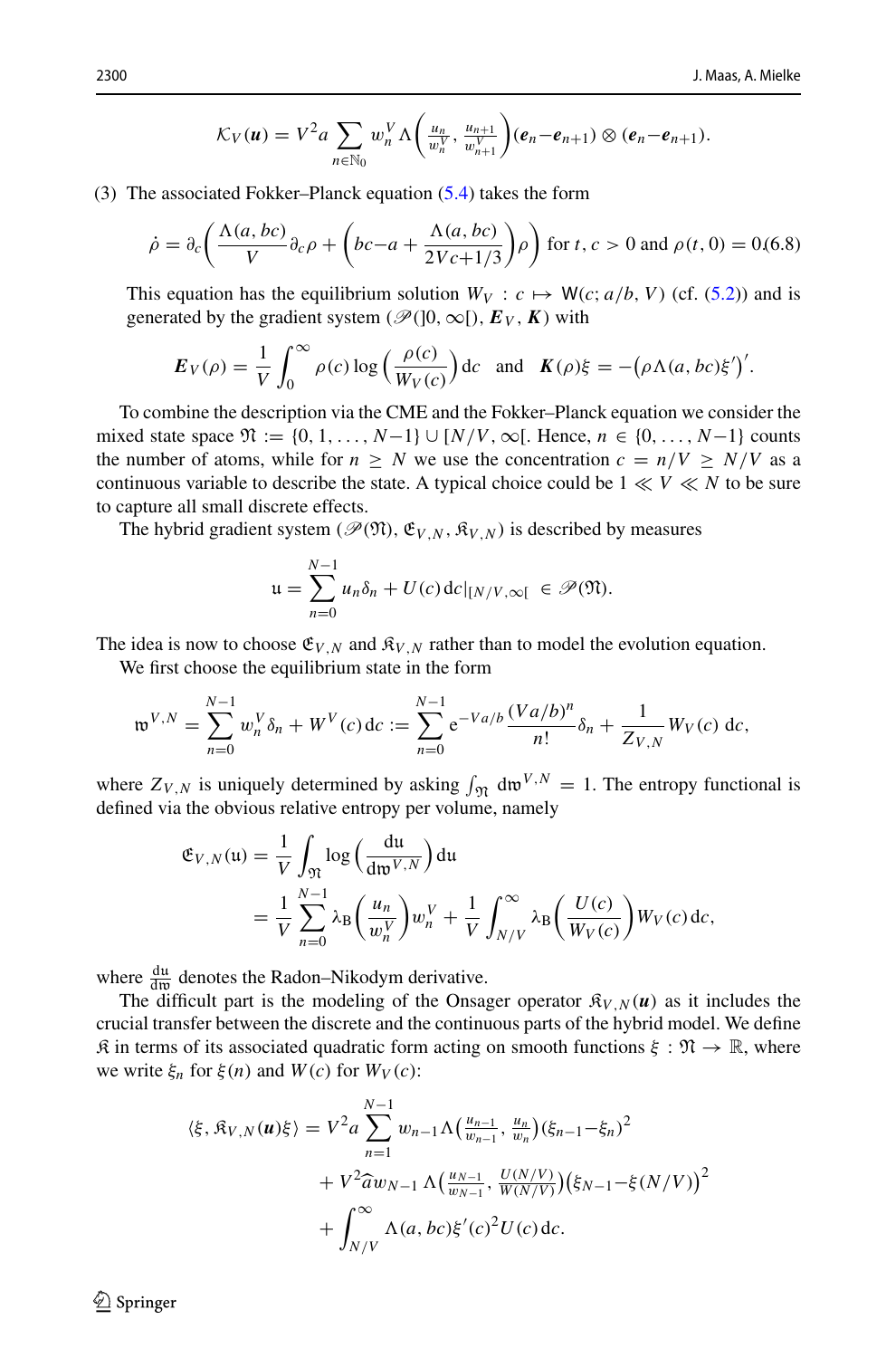While the first and the third terms on the right-hand side give the purely discrete and the continuous parts of the state space, respectively, we see that the second term is the new term that couples the discrete and the continuous parts. The parameter  $\hat{a}$  is still to be chosen, the natural parameter being *a*.

The evolution equation for u is again a linear equation of the form  $\dot{u} = \mathfrak{B}_{V,N}u$ , i.e., it corresponds to a continuous-time Markov process. It consists of a discrete part, as in [\(6.7\)](#page-42-0) but only for  $n = 0, \ldots, N-2$ , and a continuous part, as in [\(6.8\)](#page-43-0) but only for  $c > N/V$ . The new structure is the coupling between the two subsystems which gives rise to the following conditions:

$$
\dot{u}_{N-1} = Va \, u_{N-2} - (V\hat{a} + b (N-1))u_{N-1} + V\hat{a} \, \frac{w_{N-1}}{W(N/V)} \, U(N/V),
$$
\n
$$
0 = V\hat{a} \left( \frac{w_{N-1}}{W(N/V)} \, U(N/V) - u_{N-1} \right) + \frac{1}{V} W(N/V) \Lambda(a, bN/V) \left( \frac{U}{W} \right)'(N/V).
$$

By our definition of  $w^{V,N}$  we have  $\frac{w_{N-1}}{W(N/V)} \approx Nb/(aV^2)$  and see that for  $\hat{a} = a$  these conditions take the approximate form conditions take the approximate form

$$
\dot{u}_{N-1} \approx Va\,u_{N-2} - (Va + b\,(N-1))u_{N-1} + b\,\frac{N}{V}\,U(\frac{N}{V}),
$$
  

$$
0 \approx \frac{1}{V}\,\Lambda\big(a,b\,\frac{N}{V}\big)U'\big(\frac{N}{V}\big) + b\,\frac{N}{V}\,U\big(\frac{N}{V}\big) - a\,V\,u_{N-1},
$$

where the second relation clearly shows the corresponding Robin boundary condition connecting the parabolic Fokker–Planck equation to the discrete system on {0,..., *N*−1}. Note that *u<sub>n</sub>* and *U* are scaled such that  $Vu_{N-1}$  is comparable to  $U(N/V)$ .

**Acknowledgements** The research of A.M. was partially supported by the Deutsche Forschungsgemeinschaft (DFG) via the Collaborative Research Center SFB 1114 *Scaling Cascades in Complex Systems* (Project No. 235221301), through the Subproject C05 *Effective models for materials and interfaces with multiple scales*. J.M. gratefully acknowledges support by the European Research Council (ERC) under the European Union's Horizon 2020 research and innovation programme (Grant Agreement No. 716117), and by the Austrian Science Fund (FWF), Project SFB F65. The authors thank Christof Schütte, Robert I. A. Patterson, and Stefanie Winkelmann for helpful and stimulating discussions.

**Funding** Open access funding provided by Austrian Science Fund (FWF).

**Open Access** This article is licensed under a Creative Commons Attribution 4.0 International License, which permits use, sharing, adaptation, distribution and reproduction in any medium or format, as long as you give appropriate credit to the original author(s) and the source, provide a link to the Creative Commons licence, and indicate if changes were made. The images or other third party material in this article are included in the article's Creative Commons licence, unless indicated otherwise in a credit line to the material. If material is not included in the article's Creative Commons licence and your intended use is not permitted by statutory regulation or exceeds the permitted use, you will need to obtain permission directly from the copyright holder. To view a copy of this licence, visit [http://creativecommons.org/licenses/by/4.0/.](http://creativecommons.org/licenses/by/4.0/)

## **References**

- <span id="page-44-0"></span>1. Agazzi, A., Dembo, A., Eckmann, J.-P.: Large deviations theory for Markov jump models of chemical reaction networks. Ann. Prob. **28**, 1821–1855 (2018)
- <span id="page-44-1"></span>2. Agazzi, A., Dembo, A., Eckmann, J.-P.: On the geometry of chemical reaction networks: Lyapunov function and large deviations. J. Stat. Phys. **172**, 321–352 (2018)
- <span id="page-44-3"></span>3. Albinus, G., Gajewski, H., Hünlich, R.: Thermodynamic design of energy models of semiconductor devices. Nonlinearity **15**(2), 367–383 (2002)
- <span id="page-44-2"></span>4. Alfonsi, A., Cancès, E., Turinici, G., Di Ventura, B., Huisinga,W.: Adaptive simulation of hybrid stochastic and deterministic models for biochemical systems. ESAIM: Proc. **14**, 1–13 (2005)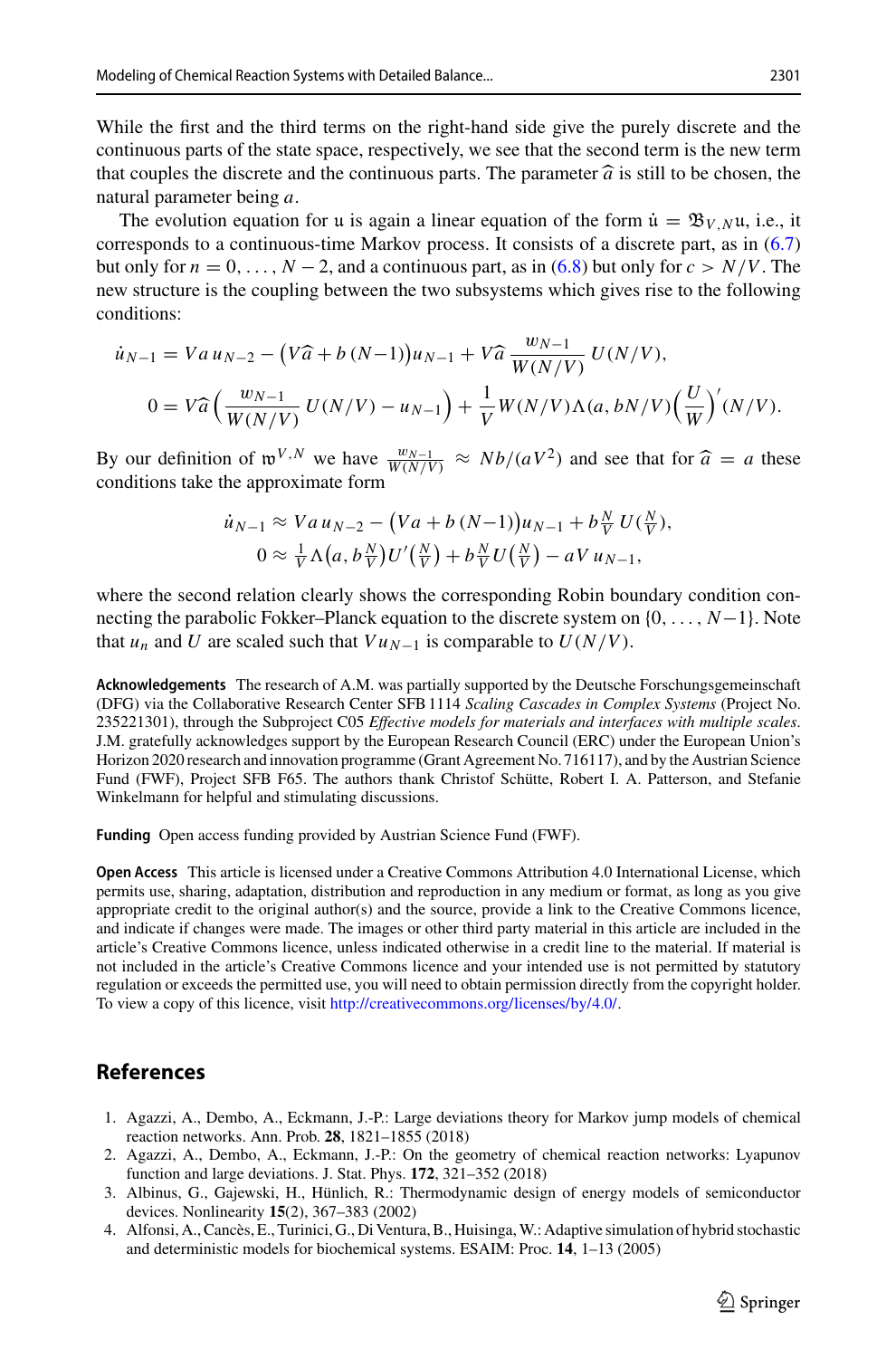- <span id="page-45-22"></span>5. Anderson, D.F., Craciun, G., Kurtz, T.G.: Product-form stationary distributions for deficiency zero chemical reaction networks. Bull. Math. Biol. **72**, 1947–1970 (2010)
- <span id="page-45-10"></span>6. Bruna, M., Burger, M., Ranetbauer, H., Wolfram, M.-T.: Cross-diffusion systems with excluded volume effects and asymptotic gradient flow structures. J. Nonlinear Sci. **27**(2), 687–719 (2017)
- <span id="page-45-20"></span>7. Chow, S.-N., Huang, W., Li, Y., Zhou, H.: Fokker–Planck equations for a free energy functional or Markov process on a graph. Arch. Rational Mech. Anal. **203**(3), 969–1008 (2012)
- <span id="page-45-26"></span>8. Daneri, S., Savaré, G.: Lecture notes on gradient flows and optimal transport. In: Ollivier, Y., Pajot, H., Villani, C. (eds.) Optimal Transportation. Theory and Applications, Chapter 6, pp. 100–144. Cambridge Univ. Press, Cambridge (2014)
- <span id="page-45-24"></span>9. Davies, E.B.: One-Parameter Semigroups. London Mathematical Society Monographs, vol. 15. Academic Press Inc., London (1980)
- <span id="page-45-18"></span>10. De Groot, S., Mazur, P.: Non-Equilibrium Thermodynamics. Dover Publ., New York (1984)
- <span id="page-45-5"></span>11. Disser, K., Liero, M.: On gradient structures for Markov chains and the passage to Wasserstein gradient flows. Netw. Heterg. Media **10**(2), 233–253 (2015)
- <span id="page-45-11"></span>12. Dolgov, S., Khoromskij, B.: Simultaneous state-time approximation of the chemical master equation using tensor product formats. Numer. Linear Algebra Appl. **22**(2), 197–219 (2014)
- <span id="page-45-3"></span>13. Dondl, P., Frenzel, T., Mielke, A.: A gradient system with a wiggly energy and relaxed EDP-convergence. ESAIM Control Optim. Calc. Var. **25**, 1–45 (2019)
- <span id="page-45-28"></span>14. Ekeland, I., Temam, R.: Convex Analysis and Variational Problems. North Holland, Amsterdam (1976)
- <span id="page-45-12"></span>15. Engblom, S.: Spectral approximation of solutions to the chemical master equation. J. Comp. Appl. Math. **229**, 208–221 (2009)
- <span id="page-45-6"></span>16. Erbar, M., Fathi, M., Laschos, V., Schlichting, A.: Gradient flow structure for McKean–Vlasov equations on discrete spaces. Discrete Continuous Dynam. Syst. **36**(12), 6799–6833 (2016)
- <span id="page-45-15"></span>17. Érdi, P., Tóth, J.: Mathematical Models of Chemical Reactions. Theory and Applications of Deterministic and Stochastic Models. Princeton University Press, Princeton (1989)
- <span id="page-45-7"></span>18. Fathi, M., Simon, M.: The gradient flow approach to hydrodynamic limits for the simple exclusion process. In: From particle systems to partial differential equations. III, volume 162 of Springer Proc. Math. Stat., pp. 167–184. Springer, New York (2016)
- <span id="page-45-16"></span>19. Feinberg, M., Horn, F.J.M.: Chemical mechanism structure and the coincidence of the stoichiometric and kinetic subspaces. Arch. Rational Mech. Anal. **66**(1), 83–97 (1977)
- <span id="page-45-27"></span>20. Fonseca, I., Leoni, G.: Modern Methods in the Calculus of Variations: *L <sup>p</sup>* spaces. Springer, New York (2007)
- <span id="page-45-25"></span>21. Frenzel, T., Liero, M.: Effective diffusion in thin structures via generalized gradient systems and EDPconvergence. WIAS Preprint 2601 (2019)
- <span id="page-45-23"></span>22. Gauckler, L., Yserentant, H.: Regularity and approximability of the solutions to the chemical master equation. ESAIM Math. Model. Numer. Anal. **48**(6), 1757–1775 (2014)
- <span id="page-45-0"></span>23. Gillespie, D.T.: A rigorous derivation of the chemical master equation. Physica A **188**, 404–425 (1992)
- <span id="page-45-9"></span>24. Gillespie, D.T.: The chemical Langevin equation. J. Chem. Phys. **113**(1), 297–306 (2000)
- <span id="page-45-19"></span>25. Glitzky, A., Mielke, A.: A gradient structure for systems coupling reaction–diffusion effects in bulk and interfaces. Z. Angew. Math. Phys. (ZAMP) **64**, 29–52 (2013)
- <span id="page-45-17"></span>26. Gröger, K.: Asymptotic behavior of solutions to a class of diffusion–reaction equations. Math. Nachr. **112**, 19–33 (1983)
- <span id="page-45-13"></span>27. Hellander, A., Lötstedt, P.: Hybrid method for the chemical master equation. J. Comput. Phys. **227**(1), 100–122 (2007)
- 28. Higham, D.J.: Modeling and simulating chemical reactions. SIAM Rev. **50**(2), 347–368 (2008)
- <span id="page-45-14"></span>29. Jahnke, T.: On reduced models for the chemical master equation. Multiscale Model. Simul. **9**(4), 1646– 1676 (2011)
- <span id="page-45-1"></span>30. Kurtz, T. G.: Convergence of operator semigroups with applications to Markov processes. Ph.D. Thesis, University of Stanford (1967)
- 31. Kurtz, T.G.: Extension of Trotter's operator semigroup approximation theorem. J. Funct. Anal. **3**, 354–375 (1969)
- <span id="page-45-21"></span>32. Kurtz, T.G.: Solutions of ordinary differential equations as limits of pure jump processes. J. Appl. Prob. **7**, 49–58 (1970)
- <span id="page-45-2"></span>33. Kurtz, T.G.: The relationship between stochastic and deterministic models of chemical reactions. J. Chem. Phys. **57**, 2976–2978 (1972)
- <span id="page-45-8"></span>34. Kurtz, T. G.: Strong approximation theorems for density dependent Markov chains. Stochastic Processes Appl., 6(3), 223–240 (1977/78)
- <span id="page-45-4"></span>35. Liero, M., Mielke, A., Peletier, M.A., Renger, D.R.M.: On microscopic origins of generalized gradient structures. Discr. Cont. Dynam. Systems Ser. S **10**(1), 1–35 (2017)